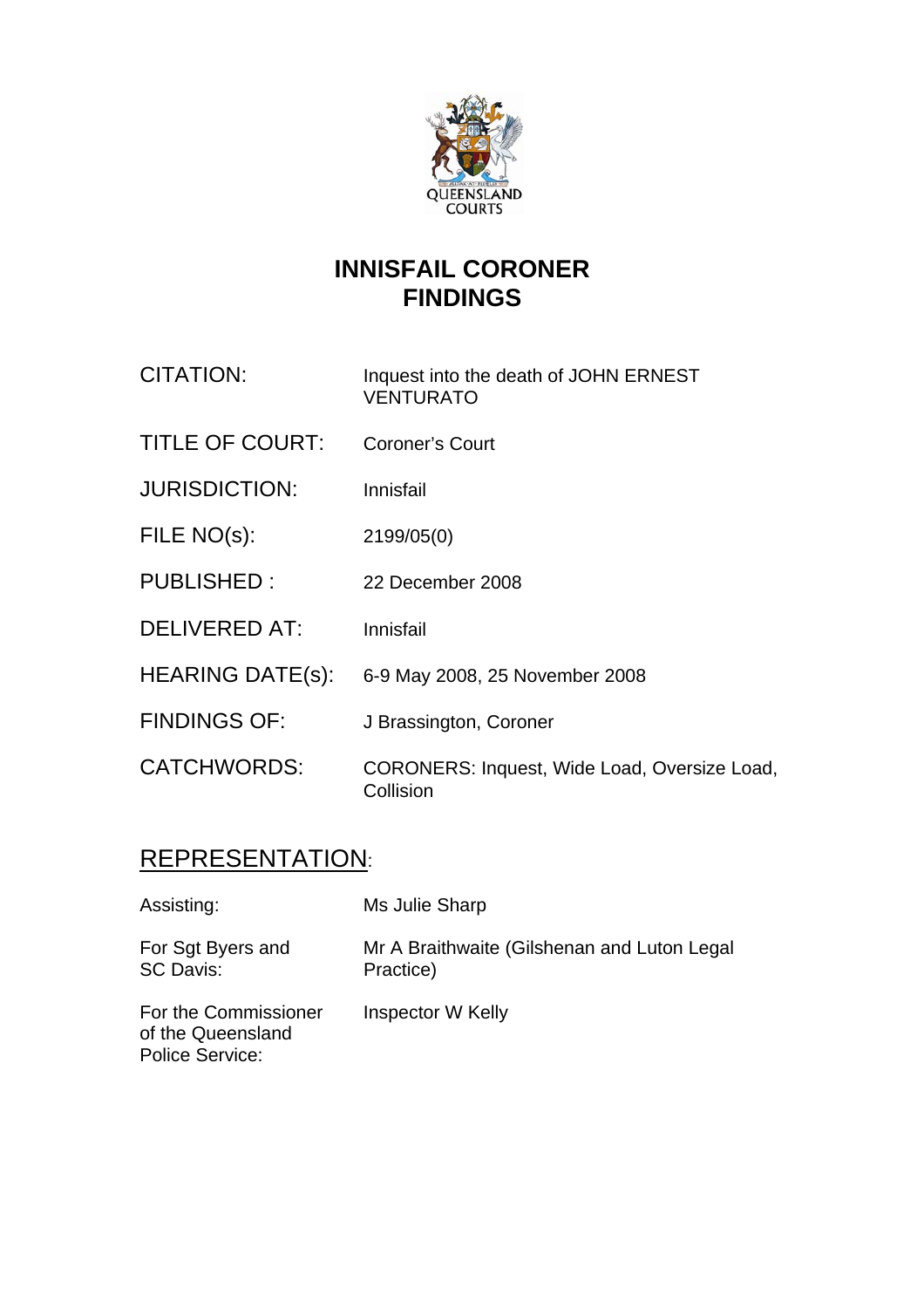# **INTRODUCTION**

- 1. Just before 5.30 a.m on 6 September 2005 John Venturato said goodbye to his wife of many years to travel to Tully. There he planned to meet up with his friends and go on an overnight reef fishing expedition. To get to Tully he had to drive his Holden Jackaroo four wheel drive from his home in El Arish and south along the Bruce Highway. On the Bruce Highway, at Feluga, he drove into the side of house being moved north along the Bruce Highway. He was killed instantly.
- 2. John Venturato was 69 years old when he died. He was a highly respected man in the Tully region and head of the State Emergency Service (SES) in Tully. He was committed to his work in the SES, to the community and most of all to his family. Given his particular commitment to safety and his knowledge of traffic control the circumstances of the collision have puzzled all those who knew him.
- 3. Pursuant to s. 28 (1) of the *Coroners Act 2003* (the Act) an inquest was held into the death of Mr. Venturato. These are my findings. These findings and comments will be distributed in accordance with requirements of ss. 45 (4) and 46 (2) of the Act.

# **THE CORONIAL JURISDICTION**

- 4. I have jurisdiction to inquire into the cause and circumstances of Mr. Venturato's death under the Act as his death occurred on 6 September 2005 and was a reportable death. Mr. Venturato's death was a '*reportable death*' in accordance with s. 8(2) and (3)(b) of the Act because it was a "*was a violent or otherwise unnatural death*" that occurred in Queensland. I am unaware of any other Coroner investigating the death.
- 5. Section 45(2) of the Actprovides that when investigating a death the coroner must as far as possible find:-
	- Who the deceased person is; and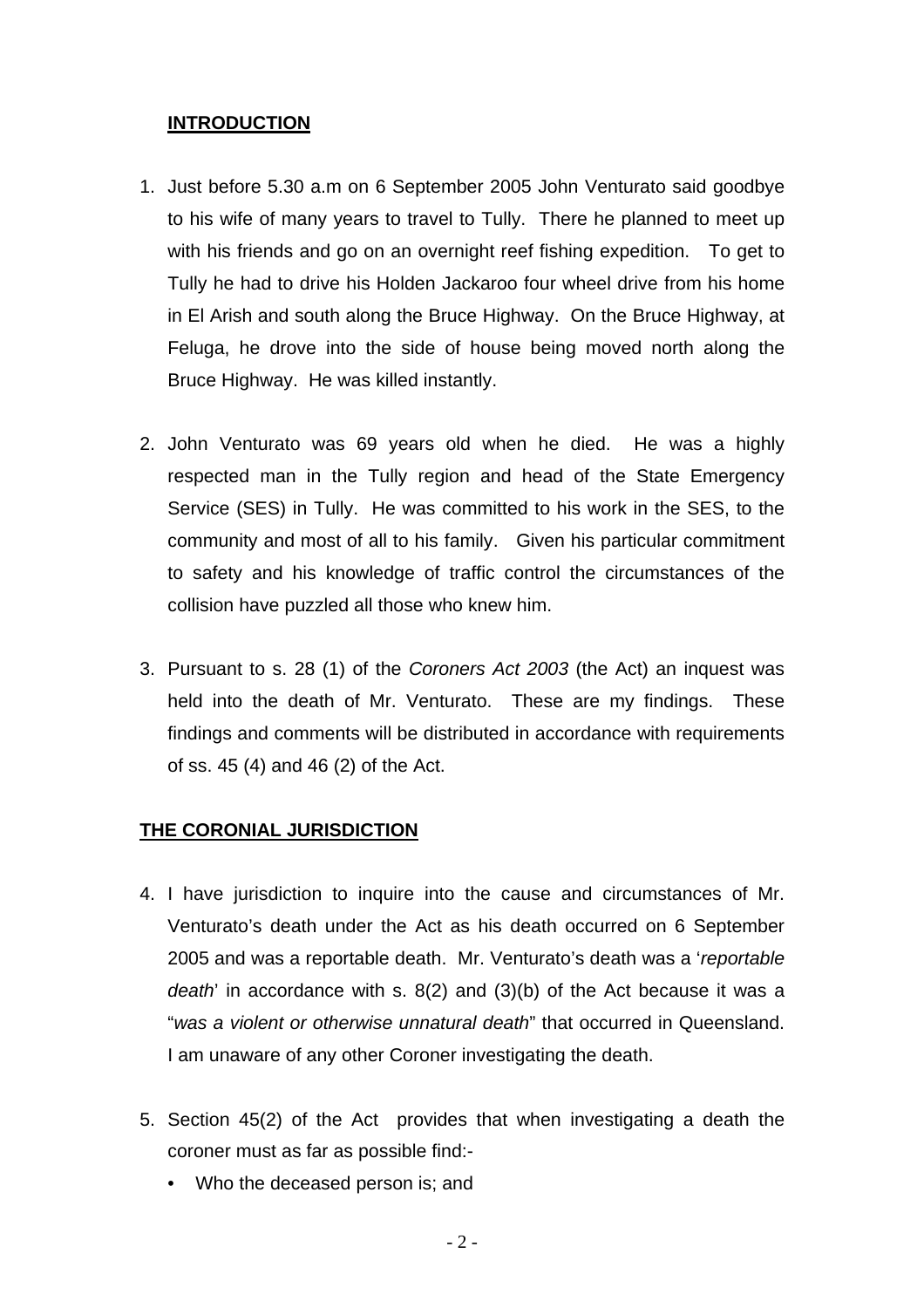- How the person died; and
- When the person died; and
- Where the person died; and
- What caused the person to die.
- 6. A Coroner may also comment on anything connected with a death investigated that relates to public safety or the administration of justice or ways to prevent deaths from happening in similar circumstances in the future.<sup>[1](#page-2-0)</sup> When such comments are made a written copy of those findings must be given to the persons set out in s. 46 (2).
- 7. Section 28 of the Act provides for the holding of an inquest if the Coroner considers it desirable. In this case the holding of an inquest was considered desirable.
- 8. I now turn to matters of law and procedure that I must apply to the conduct of the proceedings and the making of my findings. A coronial investigation is an inquisitorial process. Its focus is finding out what happened and not on determining guilt, attributing blame or apportioning liability. Rather its purpose is to inform the family and public how the death occurred with a view to reducing the likelihood of similar deaths. $2$  A Coroner must not include in the findings any statement that a person is or may be guilty of an offence or civilly liable for something.<sup>[3](#page-2-2)</sup>
- 9. A Coroner is not bound by the rules of evidence but may inform herself in any way considered appropriate. $4$  However, the Coroner must act judicially and have regard to the rules of natural justice and procedural

 $\frac{1}{1}$  $\frac{1}{2}$  Coroners Act 2003, section 46.

<span id="page-2-1"></span><span id="page-2-0"></span>From the summary of functions by the State Coroner in the matter of Wait et al 17 March  $2008$  cited by Mr Braithwaite.

<span id="page-2-2"></span>Coroners Act 2003, section 45(5). See also  $R \text{ v}$  Shan Eve Tennent; Ex parte Jager [2000] TSSR 64 where Cox CJ said of the similar Tasmanian provision: the focus of an inquest conducted under the Act being the ascertainment of facts without deducing from those facts any determination of blame, and the mischief sought to be avoided being the public naming of persons as suspected of criminal activity when they may never be charged. Section 46(3) provides the same prohibition with respect to comments.

<span id="page-2-3"></span><sup>4</sup> Coroners Act 2003, section 37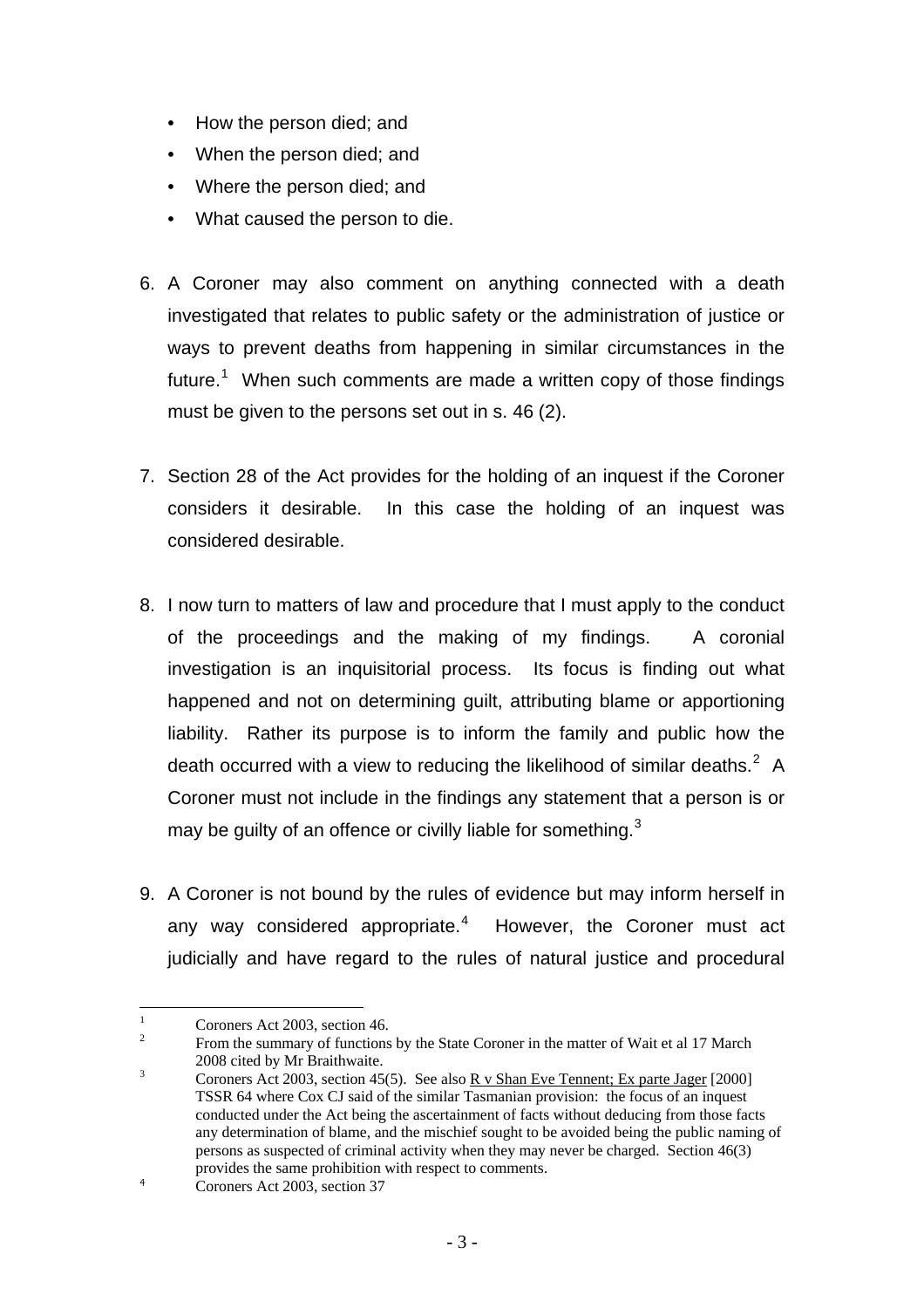fairness.<sup>[5](#page-3-0)</sup> Leave was given for the two police officers involved with the escort and the Queensland Police Service to be represented at the inquest. The Venturato family was not represented but Counsel assisting endeavoured to ensure that they were consulted with respect to any questions that they wished to have asked. I have provided copies of relevant material to Queensland Transport and the Department of Main Roads for any comment that they might wish to provide.

10. When making findings the civil standard of proof, the balance of probabilities, is applied. However the principles of *Briginshaw v Briginshaw* must be adhered too. In the coronial context these are conveniently set out in the often cited judgment of Gobbo J in *Anderson v Blashki* [6](#page-3-1) :

*In Briginshaw v Briginshaw (1938) 60 CLR 336, at 362 to 363, Dixon J, as he then was, provided a classic statement as to the appropriate standard of proof to be used in civil cases: " . . . reasonable satisfaction is not a state of mind that is attained or established independently of the nature and consequence of the fact or facts to be proved. The seriousness of an allegation made, the inherent unlikelihood of an occurrence of a given description, or the gravity of the consequences flowing from a particular finding are considerations which must affect the answer to the question whether the issue has been proved to the reasonable satisfaction of the tribunal. In such matters 'reasonable satisfaction' should not be produced by inexact proofs, indefinite testimony, or indirect inferences"* 

<span id="page-3-0"></span> 5 This means that no findings adverse to the interest of any party may be made without that party first being given a right to be heard in opposition to that finding. As Annetts v McCann (1990) 65 ALJR 167 at 168 makes clear, that includes being given an opportunity to make submissions against findings that might be damaging to the reputation of any individual or organisation.

<span id="page-3-1"></span><sup>[1993]2</sup> VR 89 at 95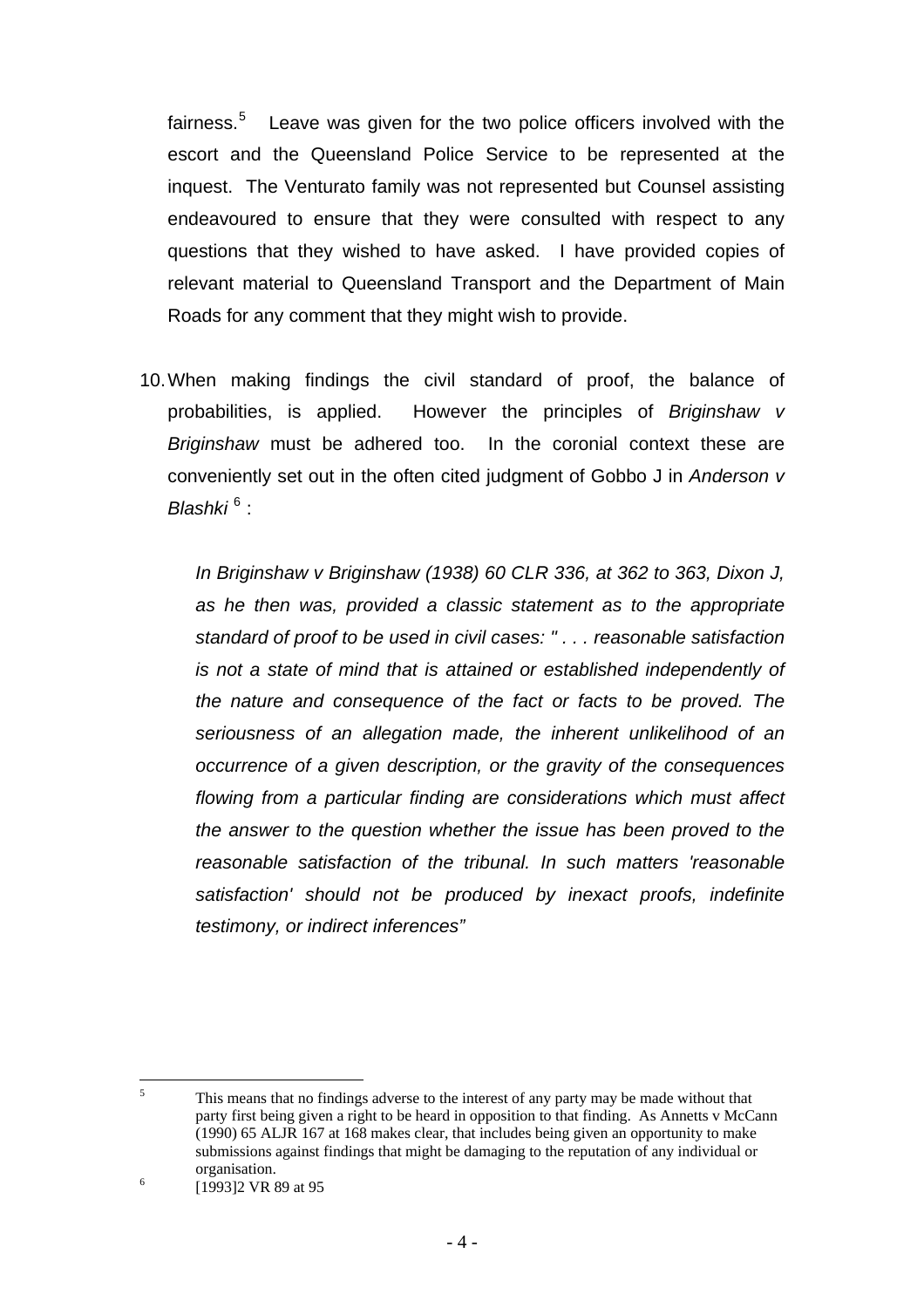# **MY FINDINGS**

- 11. The inquest took place over five days. Following oral submissions from counsel assisting I received written submissions from each of the parties granted leave to appear which I found most helpful in formulating these findings.
- 12. It is necessary to traverse the evidence given at the inquest and received during the investigation to understand both my findings and the recommendations made. I have summarised some of the evidence I consider necessary both to explain my findings and recommendations. I have of course considered all the evidence before me even if not specifically referred to in these findings.

# *BACKGROUND*

- 13. At about 2 am on 6 September 2005 a convoy of vehicles left the Victoria Mill at Ingham. The purpose of the convoy was to escort a wide load to Innisfail. The wide load was a house that was 8.9 m wide, 4.5 high and 27 m long. The route of the wide load was largely along the Bruce Highway through Cardwell, Tully and then to Innisfail.
- 14. The collision between the wide load and Mr Venturato occurred on the Bruce Highway at Feluga, between Tully and Innisfail. At the collision point the Bruce Highway was [7](#page-4-0).3 m wide to the edge lines<sup>7</sup> with the edge of the shoulder (after which there is slanted grass verge) 10.1 m wide.
- 15. The house was being moved by A J Myles House Relocators as a commercial contract. The proprietor of that company, Anthony James Myles, was the driver of a prime mover that moved the house. The prime mover pulled a hydraulic adjustable flat top trailer, described as a low loader, upon which the house was secured.

<span id="page-4-0"></span><sup>-&</sup>lt;br>7

Edge lines are sometimes referred to as fog lines and are painted to assist drivers and to define the line between the travelled way and the pavement shoulder.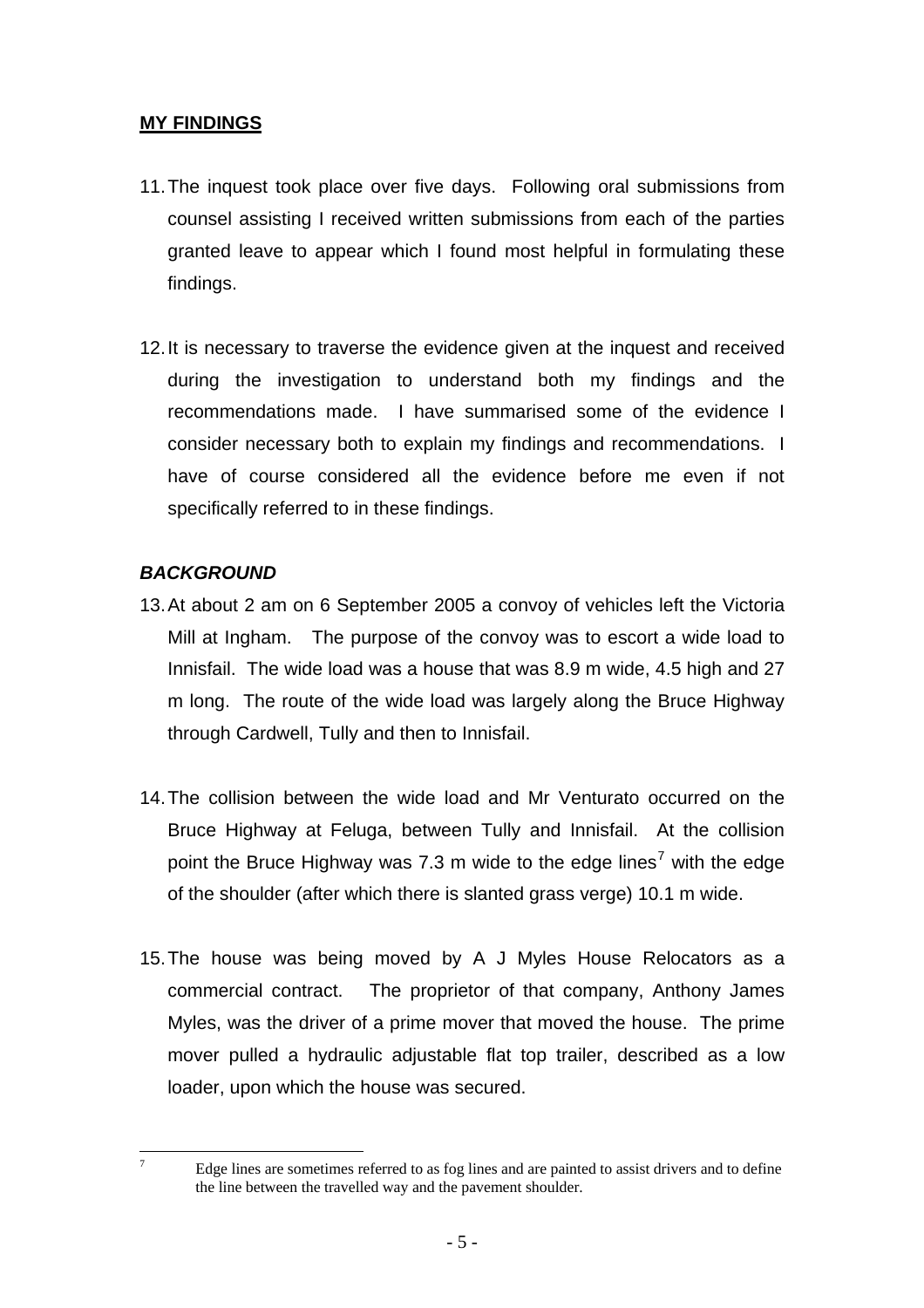- 16. The order of vehicles in the convoy is set out below from the first in the convoy to the last:
	- 1. Philip Blair Pilot Vehicle
	- 2. Neville Byers Police Vehicle
	- 3. Anthony Myles and Lisa Maccarone driver of wide load and passenger
	- 4. David Dracchio escort vehicle
	- 5. Robert Myles escort vehicles
	- 6. Melissa Davis Police vehicle
	- 7. Angie Gear Pilot vehicle
	- 8. Lester Hardie Main Roads vehicle
- 17. Vehicles 4 9 were positioned behind the wide load. There were only two vehicles in front of the wide load to notify oncoming vehicles of the wide load – the pilot vehicle and the police vehicle driven by Sergeant Byers.
- 18. Sergeant Byers was a very experienced police officer but had limited experience in escort duties for wide loads. He estimated he had only done 4 – 5 such escorts in the last few years before this matter and of that number he had been the lead driver only on two occasions. He had never received any training in his responsibilities as an escort driver. At the time no such training was available from the Queensland Police Service (the QPS).
- 19. Sergeant Byers had not expected to do this escort. He was allocated the special duty late on 5 September 2005. On that day he worked a shift of 3pm – 11pm At the conclusion of the shift, in his own words, he went home to have a couple of hours sleep and then returned to the station at about 1.30am to join the convoy at the mill for a 2am departure. He had approximately 1 and ½ hours sleep. Given his experience as a police officer (and his experience of extended shift work) he denied being fatigued.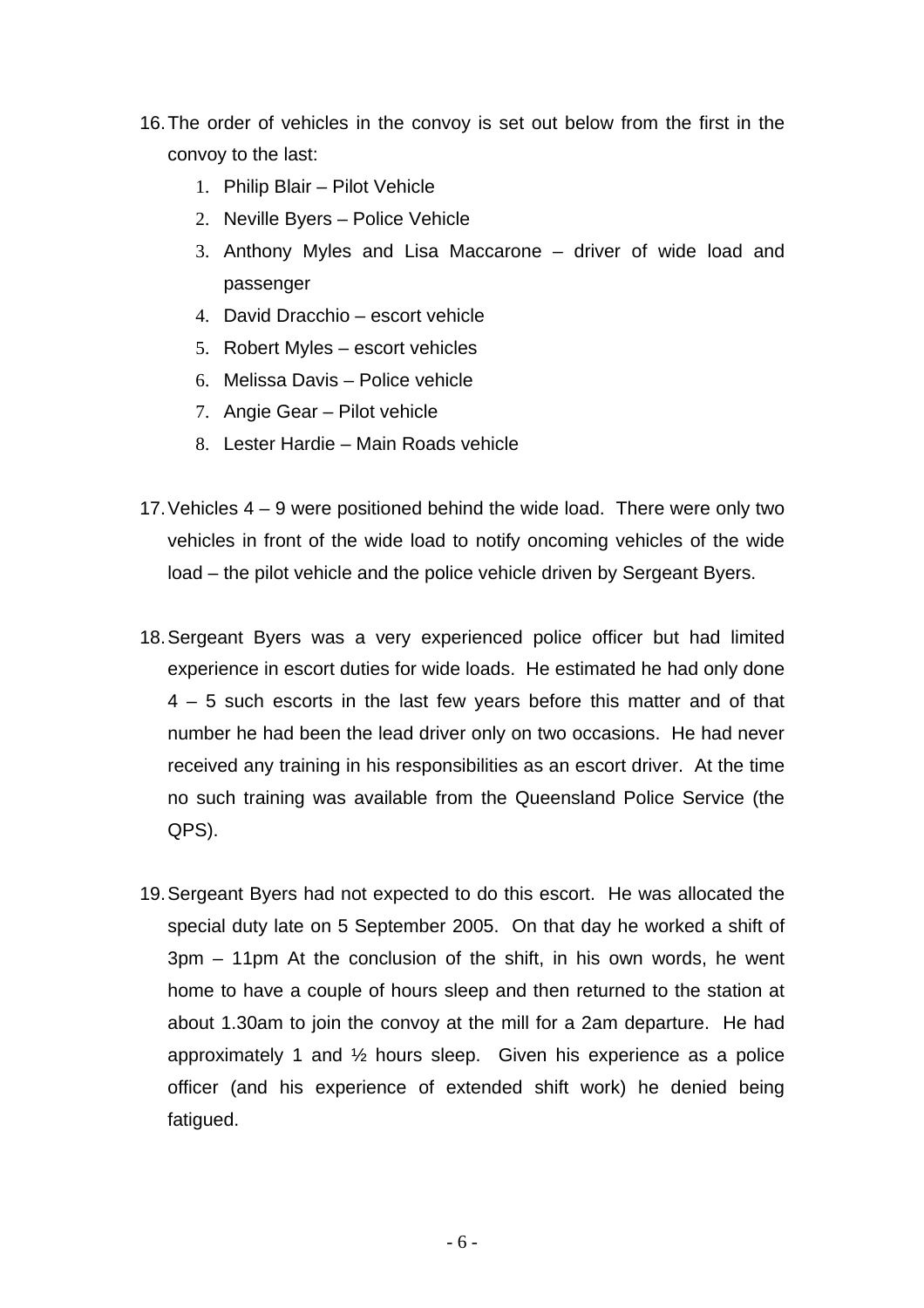20. At the inquest Sergeant Byers explained his responsibilities, as he understood them:

*Just check the load and make sure the dimensions more or less comply with the permit. Check the lights. Get the guy to sign it….speak to the pilot and just work out where you're going to go in relation to loads and just general familiarisation with yourself with the*  load and check it out and make sure everything is in order and its not *going to fall off and hurt somebody or something like that.* 

- 21. Philip Blair was the pilot vehicle driver. He had twenty years experience in this role. To obtain his pilot license he completed a two day course. Subsequent to that training he maintained his license by annual renewal with no further specific training requirements. He had escorted similar loads (i.e. houses) over this route previously.
- 22. To lead this convoy he was driving a Nissan Patrol 4WD. It had a typical yellow and black traffic sign mounted on the roof saying "Oversize Load Ahead". On either side of the sign were two amber flashing lights. By law he has to stay on the correct side of the road. His was the first vehicle that would warn drivers of the wide load following. He used a magna torch (red light) with a cone that he put out the window in an arc motion. Different methods were used to warn drivers: some cars would pull up and he then verbally advised them as to the load; he would use CB radio communication to warn trucks; and other cars would simply drive by. On particular parts of the road where there was no place for motor vehicles to pull up (i.e. the Murray Flats south of Tully where the road is elevated and falls away sharply to prevent flooding) cars were halted by Mr. Blair until the house came through that section.

#### *The Legal Framework Permitting the Transport of a Wide Load*

23. The *Transport Operations (Road Use Management) Regulation 1995* and its successor (which commenced operation on 5 September 2005) the *Transport Operations (Road Use Management – Mass Dimensions and*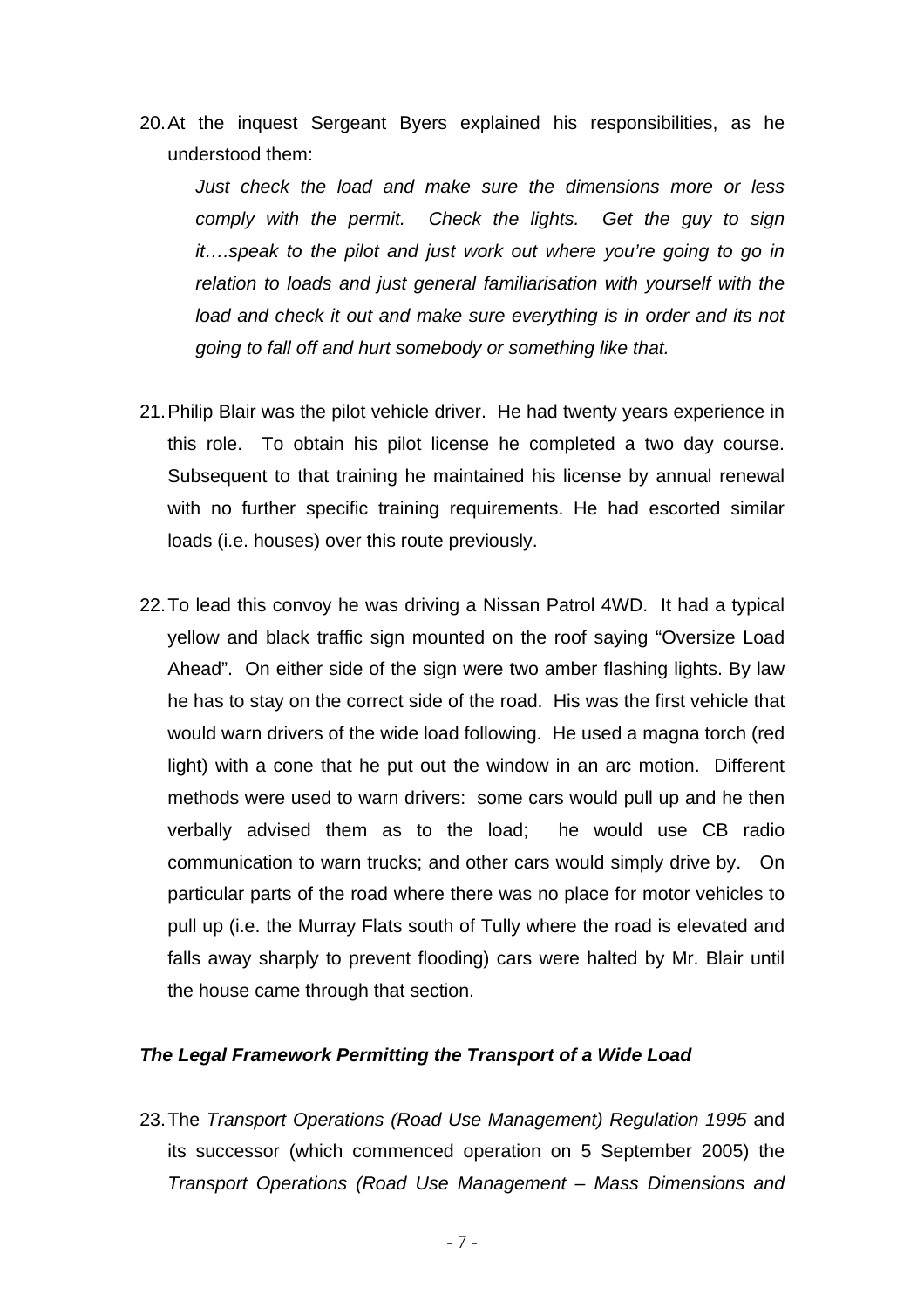*Loading) Regulation 2005* made it an offence to have a vehicle on the road that was above the standard dimensions set out in the Regulation – relevantly here 2.5 m wide and 4.6 m high.

- 24. Under s. 11A of the 1995 Regulation the Commissioner of Police may issue a permit to allow travel upon the road. Section 11A (5) requires particular conditions to be included on a permit. The 2005 Regulation contains equivalent provisions in s. 51. The 2005 Regulation also contains transitional provisions to preserve permits, and guidelines issued under the 1995 Regulation.
- 25. In this case the Permit for a single trip Excess Dimension Vehicle was issued on 5 September 2005 by Senior Constable Bow. The task of issuing permits in the Service is restricted to Superintendents' of Traffic. These Superintendents' receive a delegation of powers from the Commissioner to permit them to issue permits. No special training is received before the powers can be exercised. Senior Constable Bow relied upon the QPS Traffic Manual for guidance in the issue of permits.
- 26. The paperwork for the permits was prepared by Lisa Maccarone, a part time employee of A J Myles & Co. She filled out the following forms:
	- A form requesting the 'special' services of a Police Officer from the Queensland Police Service to escort the wide load ;
	- An application for permit which is a Queensland Police Service form that names the roads to be driven on and the start and finish times and the date of transportation
	- A form submitted to the Department of Main Roads with similar information
	- A form submitted with similar information to Ergon Energy and Queensland Rail
- 27. The Department of Main Roads required modification of the house as the original dimensions (11 metres wide) would have endangered trees in the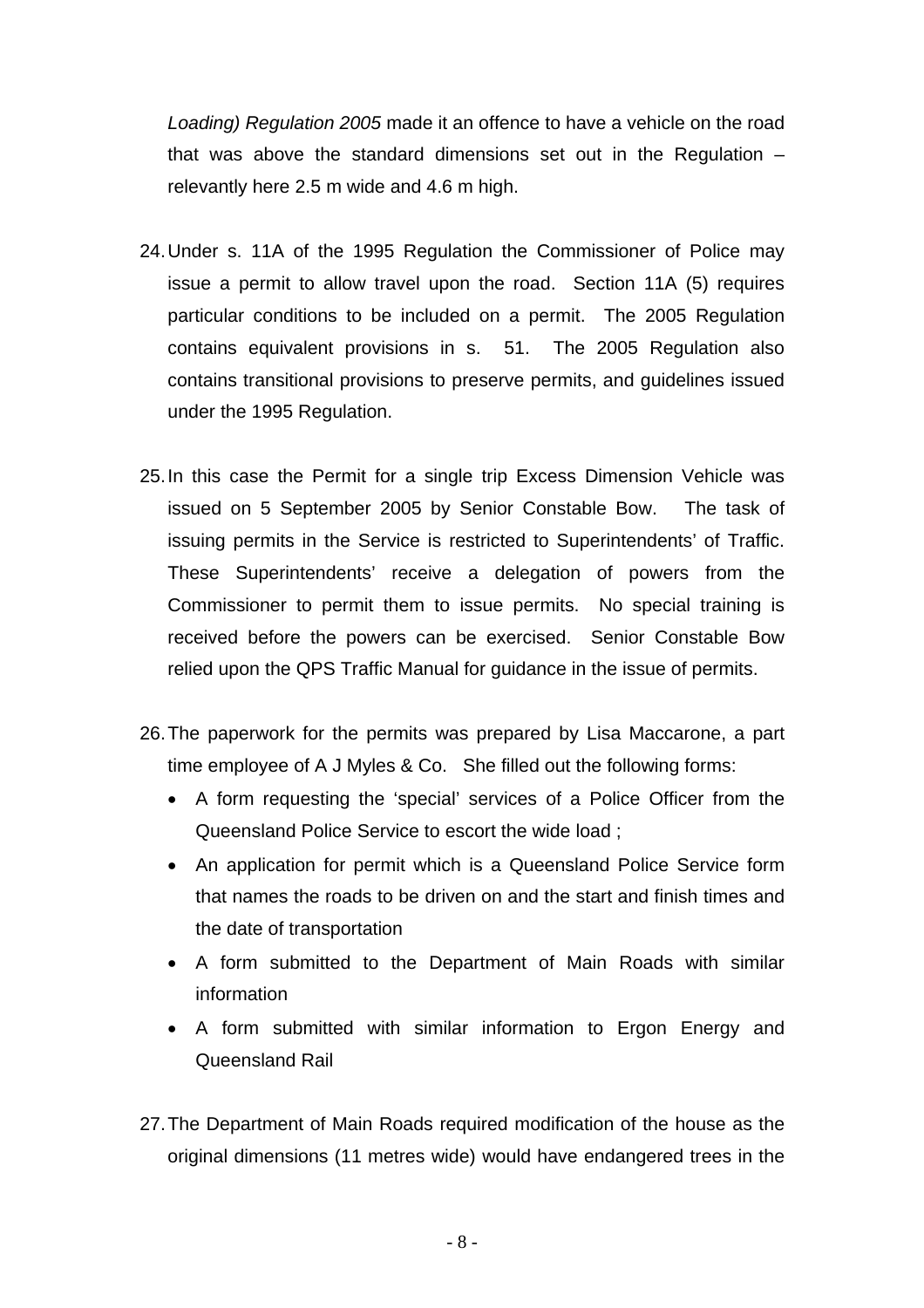Cardwell Ranges. The width of the house was then reduced to just below 9 metres and the roof taken off.

- 28. The approvals from Main Roads, Ergon Energy and Queensland Rail are exhibits in the proceedings. The approvals were then faxed by Ms Maccarone to Ingham Police.
- 29. No where in the permit applications is it required to note that the width of the road that the load will be travelling on. The relevant sections of the route along the Bruce Highway upon which the house travelled were on average between 7 ½ and 8 metres wide. In effect the house blocked the entire road.
- 30. The permit issued by Senior Constable Bow was in the standard form with standard conditions including:
	- Vehicle must comply with conditions as stated in the Queensland Transport Performance Guidelines for Excess Dimension Special Purpose Vehicles and Vehicles Carrying Indivisible Articles Requiring Pilots/Escorts.
	- Original or copy of permit issued to be carried by the driver of the unit or driver of the lead escort/pilot vehicle and produced on request by a police officer or authorised officer.
	- Other conditions which relate to dismantling traffic signs and reporting damage
- 31. The permit permits the insertion of modified conditions none were inserted on this occasion.
- 32. Senior Constable Bow was experienced in the escort of wide loads although he too had received no training (as noted already none was available at this time to any police officer) in that role. He had planned to do the escort on this occasion. However, at the last moment the role was handed over to Sergeant Byers.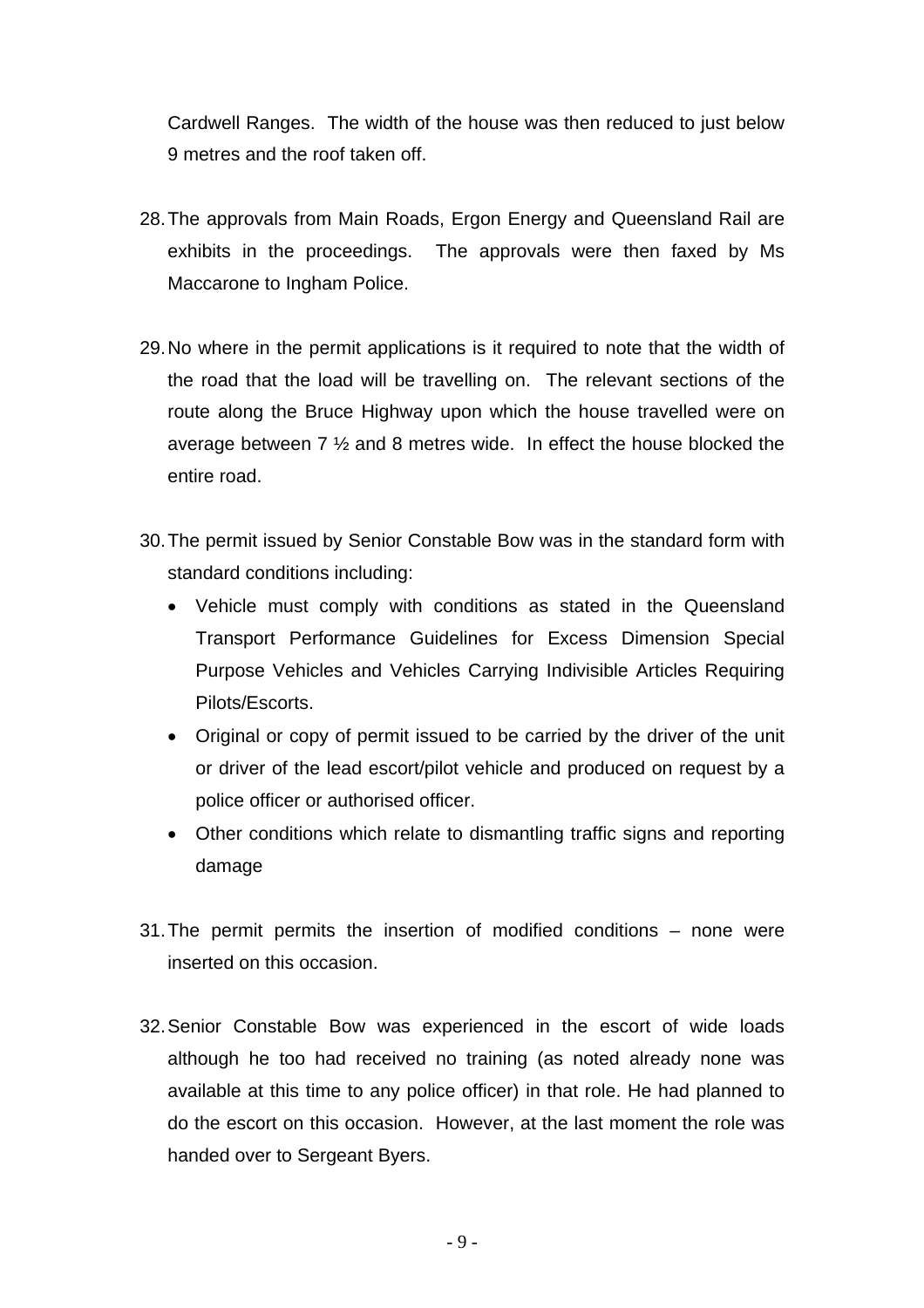- 33. In evidence Senior Constable Bow testified he was confident that the reference to the performance guidelines in the permit was sufficient to ensure safety guidelines for a load of this size. The additional conditions in clause 4 of the permit are consistent with the conditions that are mandated to be included in 10.9 of the QPS Traffic Manual (applicable at the relevant time).
- 34. The relevant copy (version 1 January 1999) of the *Performance Guidelines for Excess Dimension* applicable at this time was tendered in the proceedings.
- 35. The convoy was travelling at night so illumination was required.
- 36. The reference to the performance guidelines in the permit directly included in the permit the requirements for illumination in 4.2.2 in the *Performance Guideline for Excess Dimension* (Form Number 6 Version 1 January 1999) that was in force on 6 September 2005. Relevantly these provided the following requirements:

*4.2.1 When operating out of daylight hours, any oversize vehicle/combination must comply with all applicable requirements for warning devices specified in section 4.1.* 

*4.2.2 (Front and rear markers) Any oversize vehicle/combination driven out of daylight hours must display amber lights at the front and red lights at the rear of the vehicle or load.* 

*The front and rear lights must be: evenly spaced in a line across the vehicle and load; at intervals of no more than 70 cm; starting and finishing within 15 cm of the side; at least 1 m but not more than 2 m above the ground; and being of equal wattage to the vehicles clearance lamps.*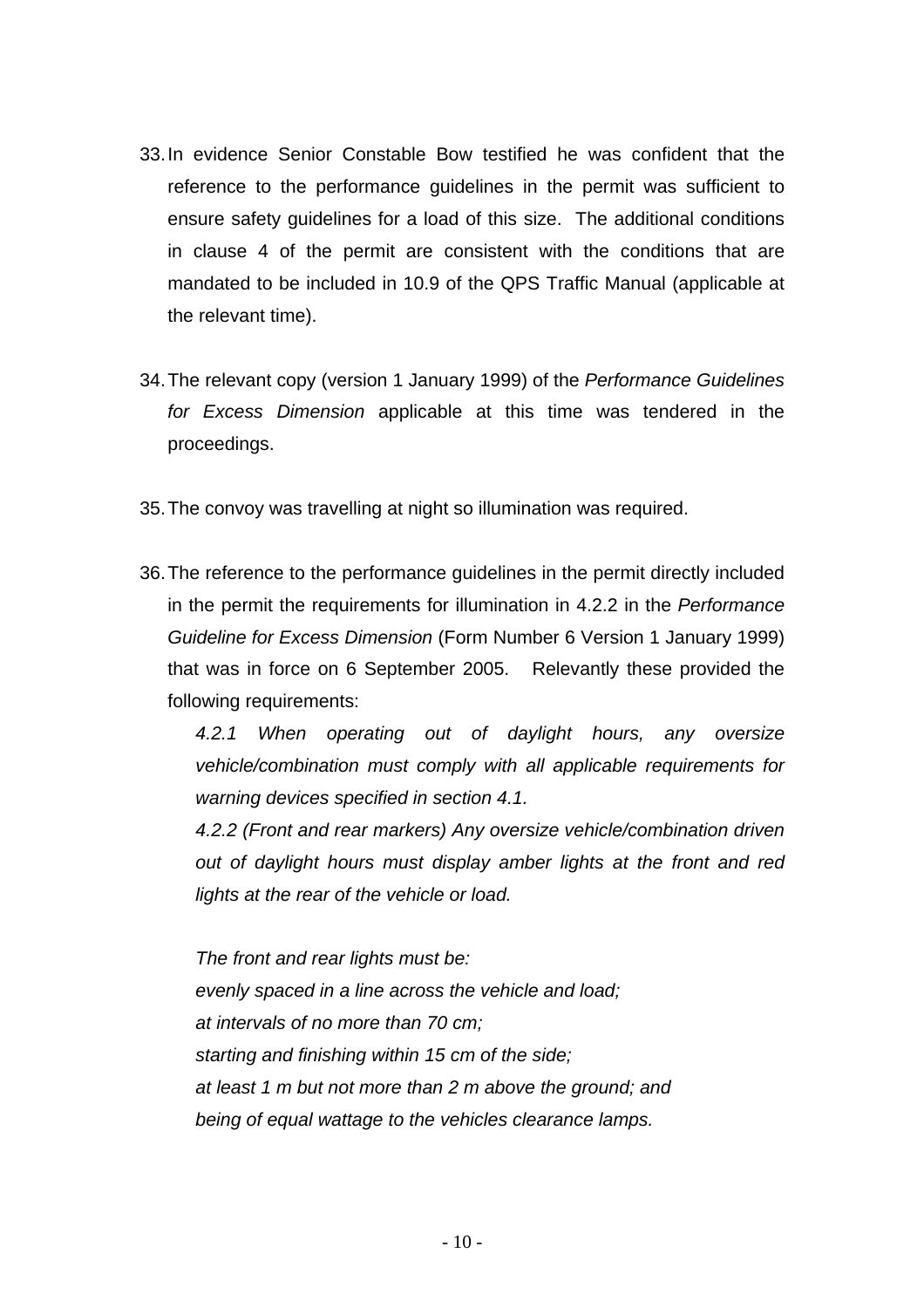*4.2.3 (Side markers) Any oversize vehicle/combination driven out of daylight hours must display yellow lights to the front and red to the rear along both sides of the projecting load, or along the side of the vehicle if there is no projecting load.* 

*The side markers must be no more than 2 m apart.* 

*4.2.4 A warning light must be displayed if the vehicle/combination is wider than 2.5 m or longer than 22 m.* 

*4.2.5 If a load or equipment is higher than 4.6 m, it must have a white light illuminating the front of the highest point of the vehicle or load. The light must be directed or shielded so as not to dazzle any driver.* 

37. Not included in the permit were the additional conditions for illuminating and delineating excess dimension indivisible loads in 10.7.1 of the Traffic Manual (applicable as of 5 September 2005). Relevantly, this requirement is:

*Members authorised to issue permits for the movement of oversize vehicles should ensure that the following conditions regarding illumination and delineation of the load are endorsed on the permit:* 

*When the excess dimension indivisible load exceeds 3.5 m in width:* 

*At least one red and yellow reflectorised fluorescent diamond grade strip with a minimum width of 200 millimetres and length of 1.00 metre shall be affixed vertically as well as horizontally to each edge on the lower sides facing the front and rear of the excess dimension indivisible load; and* 

*In addition, where an excess dimension indivisible load exceeds 15 metres in length a similar reflectorised strip shall be affixed horizontally to the centre lower edge of each side of the excess dimension indivisible load.* 

*When the excess dimension indivisible load exceeds 4.6 m in width, in addition to the requirements contained in paragraph (i):* 

*At least one pulsating amber light shall be affixed to four positions on each of the front and rear of the excess dimension indivisible load in*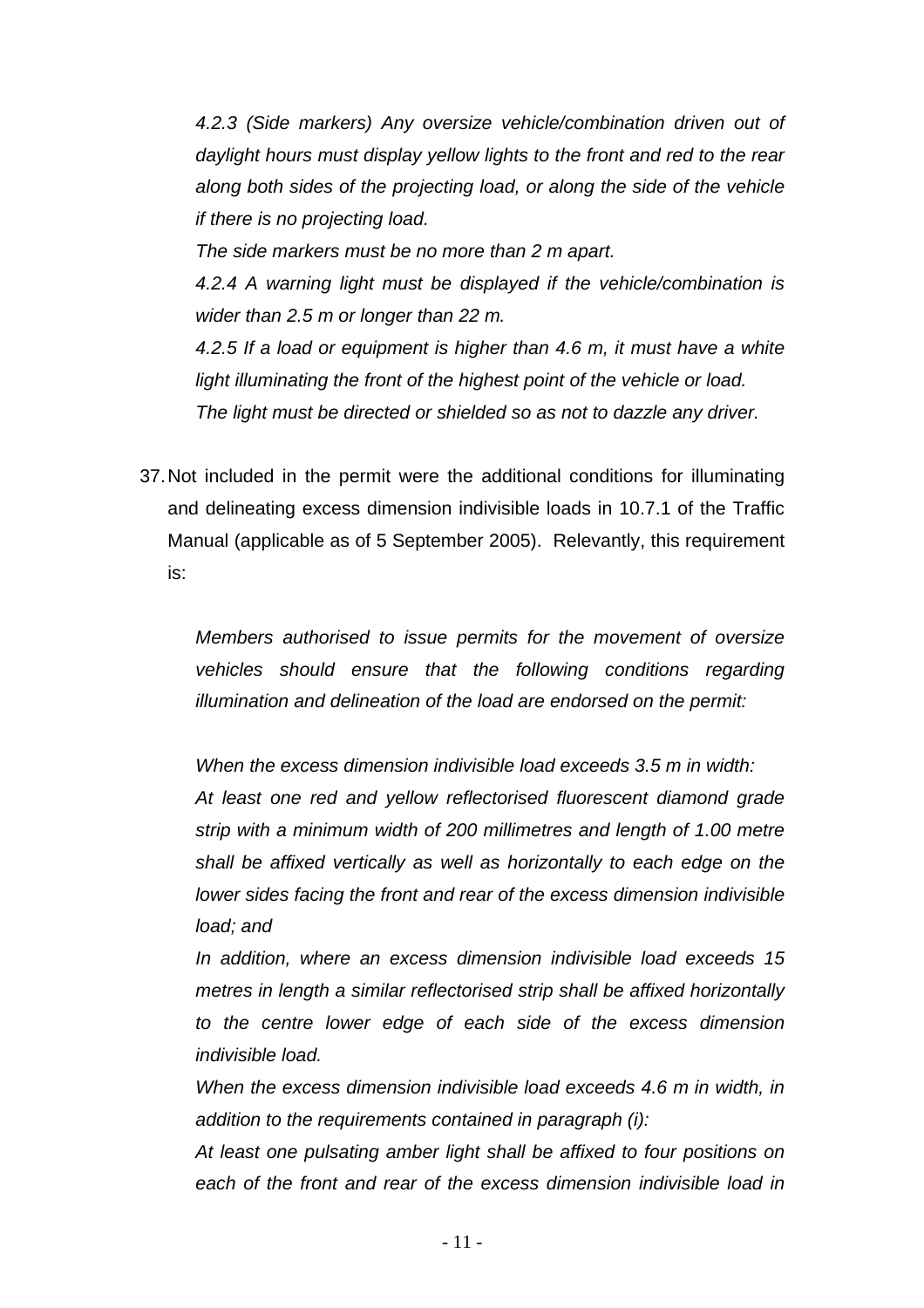*such a way that each of the pulsating amber lights is at an approximately equal distance from the centre of the load and its extremity; and* 

*At least two rotating flashing amber lights or strobe-type flashing amber lights shall be affixed to the roof of the motor vehicle;* 

*When the excess dimension indivisible load exceeds 3.5 metres in width and the movement of the load is to occur during the hours of darkness, the front of the load shall be floodlit in such a way as to be fully illuminated; and* 

*The requirements in paragraphs (i) to (iv) shall be complied with prior to and during the movement of the excess dimension indivisible load to the determined place. In addition the reflectorised strips and or lighting required to be fitted in accordance with paragraphs (i) to (iv) shall be affixed in a way as to be clearly seen by other approaching road users.* 

- 38. When this requirement in the Traffic Manual (as was applicable in 2005) was drawn to Senior Constable Bow's attention he was surprised that it was more rigorous then the Performance Guidelines in some respects.
- 39. The difficulty for Sergeant Byers in checking the load complied with the permit is that there was no illumination requirements endorsed on the permit and he did not have access to a copy of the performance guidelines referred to in the permit. He also noted that he had not recently checked the Traffic Manual.
- 40. Unfortunately the actual lighting on the vehicle was not recorded by photographs or note at the time of the collision before some lighting was removed. Therefore the state of the lighting is taken from the evidence of the witnesses and photographs taken after the collision.
- 41. Mr Myles evidence was that his lighting scheme complied with the requirements of the Northern and Far Northern regions. He had delineator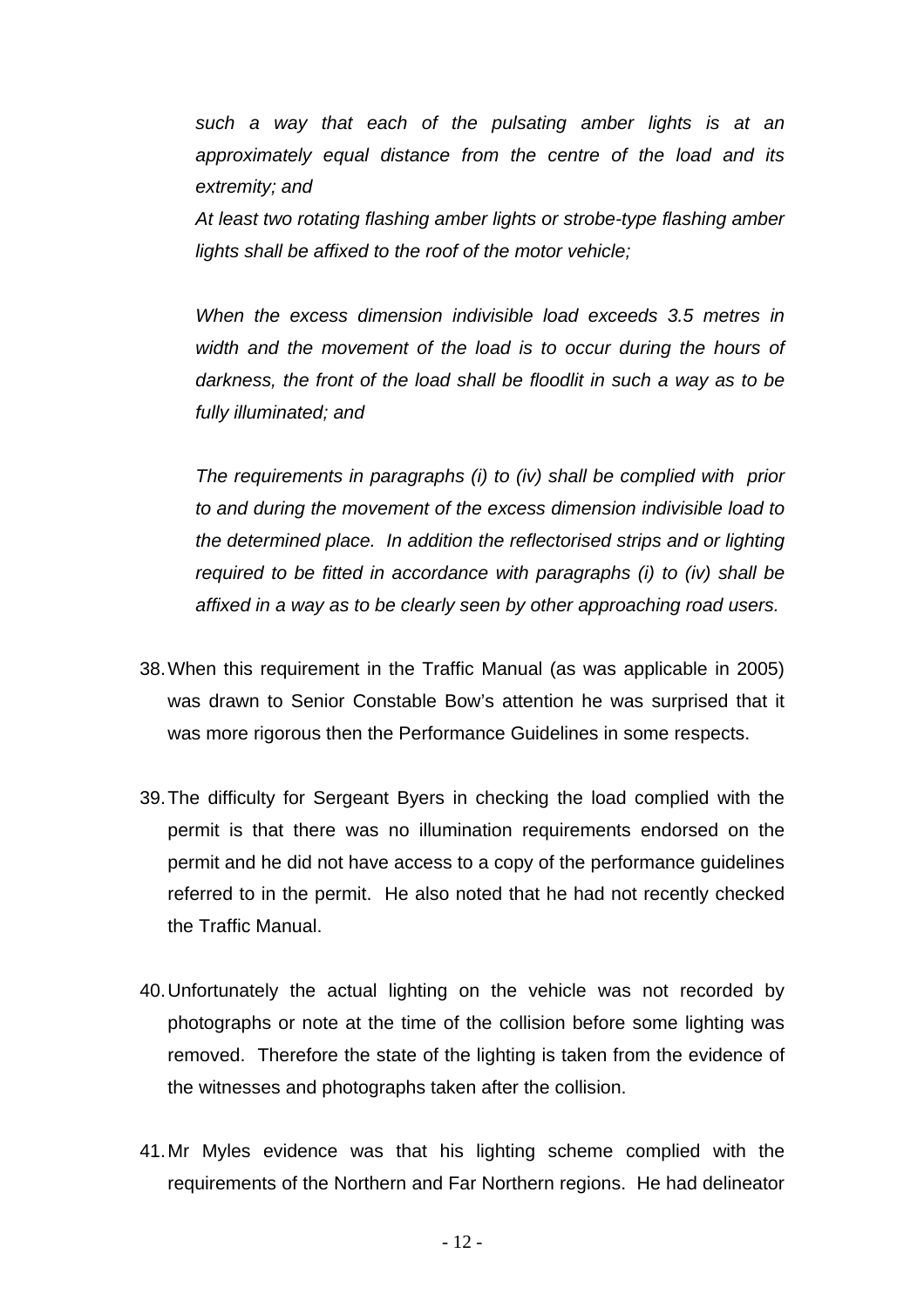on the corners, lights down the side (required in the Far Northern Region), two spotlights back on to the load, two beacons on his truck and two flashing lights on the back. Mr Myles lit his vehicle in adherence to police instructions and was not aware of any particular written instruction setting out lighting requirements.<sup>[8](#page-12-0)</sup>

- 42. Sergeant Byer's evidence was that the only area of non-compliance with the Traffic Manual requirement in the lighting was the omission of the 1 m strip vertically and horizontally in (1)(a). The actual reflector strip was horizontal only and appeared less then the required width. There was also no pulsating amber lights as required in (2)(a) of the Manual apparent on the front of the house. Such lights are apparent in photo 42 on the rear of the house.
- 43. Sergeant Byer's said that on the night he could see the house illuminated about 1 kilometre away as a reflection in his rear view mirror.

# **THE TRIP FROM TULLY TO FELUGA**

- 44. The progress of the convoy was relatively trouble free until Tully was reached. The pilot, Mr. Blair, had closed the road at the northern end of the Cardwell ranges to permit the house to cross.
- 45. At Tully there was a difficult manoeuvre to get the house through the traffic lights. When this was completed the convoy set out on the Feluga section of the Bruce Highway. Before they set out Mr. Myles received messages that there was a bit of fog just north of Tully and as the convoy moved along the Highway, Mr. Myles said fog did commence as a mist at around the Mission Beach turn off which reduced visibility. As the convoy progressed he described the fog coming in as patchy.
- 46. Just before 5.30am it was still dark with patchy fog. Mr. Myles testified he used the term "patchy fog" to describe when fog comes in heavier then

<span id="page-12-0"></span> 8 Transcript day 2 p 92 and 93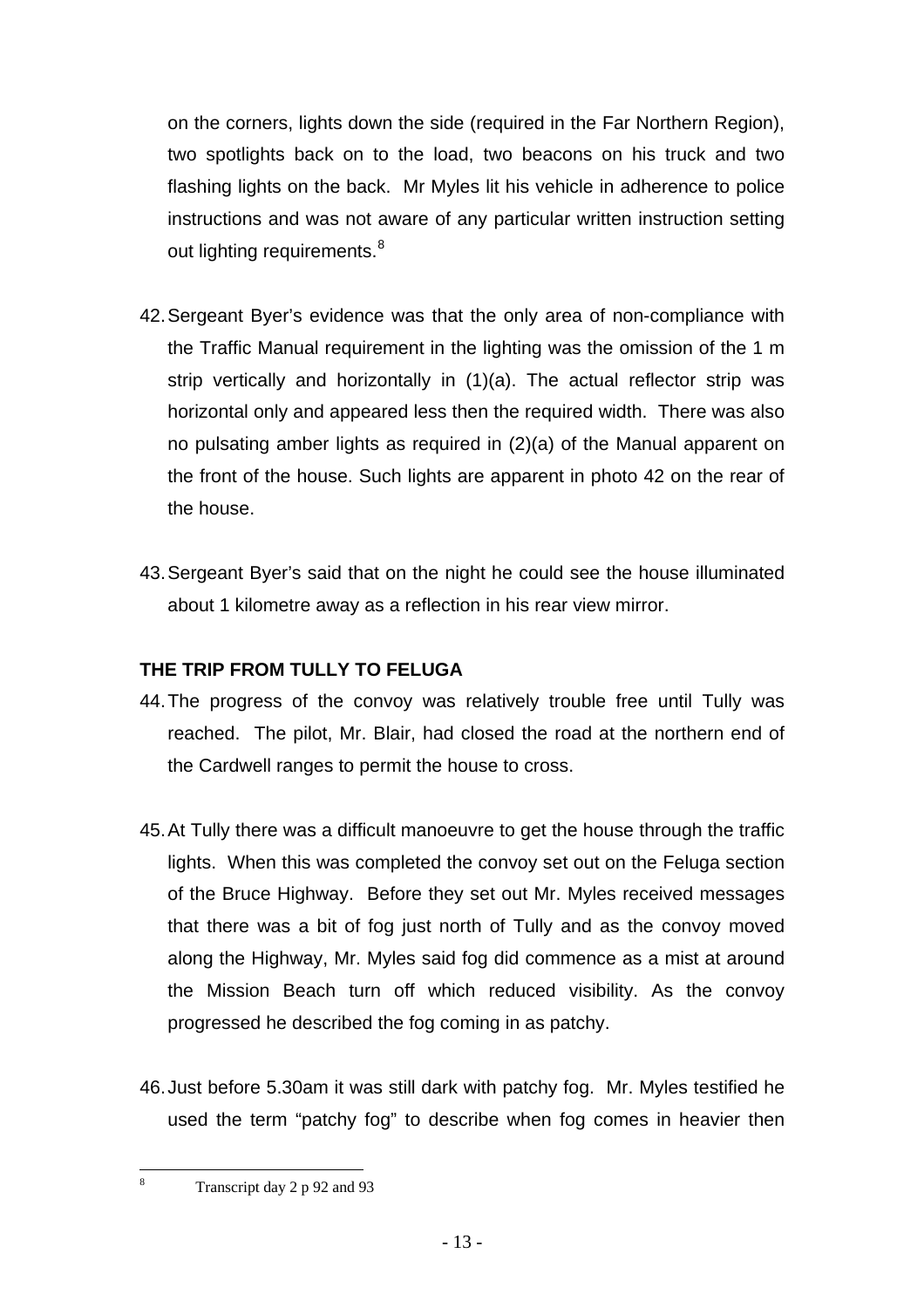becomes a lighter mist and then a heavier fog. $9$  Essentially he was driving in and out of heavier areas of fog. This type of fog is characteristic of the early morning weather conditions on the Feluga Straight. Sergeant Byers described the conditions as foggy with fog increasing. His visibility was such that he could see headlights about 100 m ahead. In his response to questions from counsel assisting he conceded that at this time he was contemplating stopping the convoy:<sup>[10](#page-13-1)</sup>

If you could just help us to understand. You've said that the fog was getting to a point where you were concerned that the load should be removed ?-- I was considering or contemplating ioad should be removed:-- I was considering or contemptating<br>in my own mind. I didn't discuss it with anybody. I was just<br>thinking, "If it gets any heavier we're going to have to find<br>somewhere to pull up." But it wasn't d you couldn't see through. You still had visibility, and when Mr Venturato come along I still had about 100 metres of visibility at least.

47. The *Performance Guidelines for Pilot and Escort Vehicles and Drivers* (Version 1 January 1999), in force at this time apply, to the operation of a vehicle as a pilot vehicle, or escort vehicle, and are incorporated into the permit as a condition. Escort vehicle, for the purpose of the guidelines, mean a vehicle that is being used to (a) transport a police officer, or other person authorised to direct traffic; and (b) to warn other road users of the presence of an oversize vehicle or combination. Guideline 7.2 (No travel in low visibility) provides:

*The driver of a pilot/escort vehicle accompanying an oversize vehicle/combination must not permit the oversize vehicle/combination to travel if, due to circumstances such as fog, heavy rain, smoke, dust or insect plague:* 

- *visibility is less than 250 m in the daytime; or*
- *the headlights of a vehicle approaching within 250m could not be seen at night*

*If an oversize vehicle/combination being escorted is already travelling when the visibility is reduced to a level described in 7.2.1 the pilot/escort vehicle operator must direct the driver of the oversize* 

<span id="page-13-0"></span><sup>-&</sup>lt;br>9  $\frac{9}{10}$  Transcript day 2 p.97 - 102

<span id="page-13-1"></span>Transcript day 1 p. 87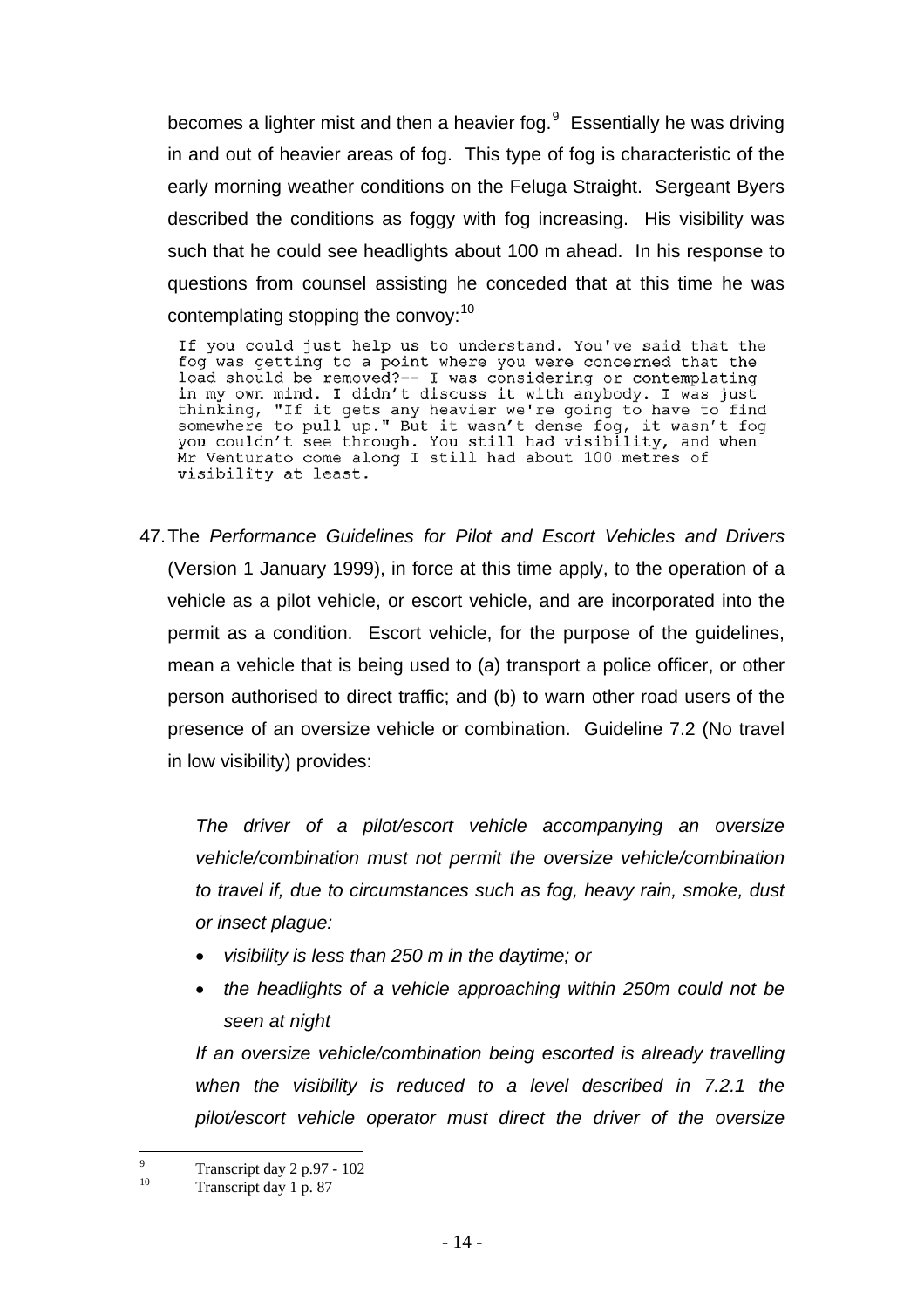*vehicle/combination to drive to the nearest safe parking area and wait until visibility improves beyond that level before permitting the continuation of the journey.* 

- 48. Sergeant Byers conceded he was unaware of the performance guidelines with respect to pilot and escort vehicles.<sup>[11](#page-14-0)</sup> The pilot, Mr. Blair, was aware of the requirement to halt the load if visibility was compromised but not of the formal requirement (at the time of this incident).<sup>[12](#page-14-1)</sup>
- 49. A concerning feature for Sergeant Byers north of Tully was also an increased number of vehicles that began to go past the pilot and continue on the road towards his police car that was straddling the white centre line. The increase in motor vehicles travelling past the pilot vehicle north of Tully was noted by a number of the witnesses in the convoy. Each witness clearly considered the explanation was the fault of these drivers in deliberately failing to stop rather then the drivers did not understand the warnings or were having difficulty discerning and processing information in the foggy conditions. For example, Sergeant Byers<sup>[13](#page-14-2)</sup>

When you saw the car come through before Mr Venturato did that concern you?-- It did, yes. It was in very close proximity between.

Did it concern you that the reason the driver passed you was that they couldn't see you?-- No. Sometimes people won't stop.

50. Nevertheless the weather conditions were of concern to Sergeant Byers. In response to the weather conditions Sergeant Byers dropped back to be closer to the truck. Mr Myers considered he was, at the time of the collision, 200 – 300 metres away with Mr. Blair about 600 metres away. He was also contemplating, as noted previously, the need to halt the convoy but at this time there was no suitable place that he knew of to halt the load. $14$ 

<span id="page-14-0"></span> $11$  $\frac{11}{12}$  Transcript day 2 p. 18

<span id="page-14-1"></span> $\frac{12}{13}$  Transcript day 2 p. 54

<span id="page-14-2"></span> $\frac{13}{14}$  Transcript day 2 p. 15

<span id="page-14-3"></span>Transcript day 1 p. 87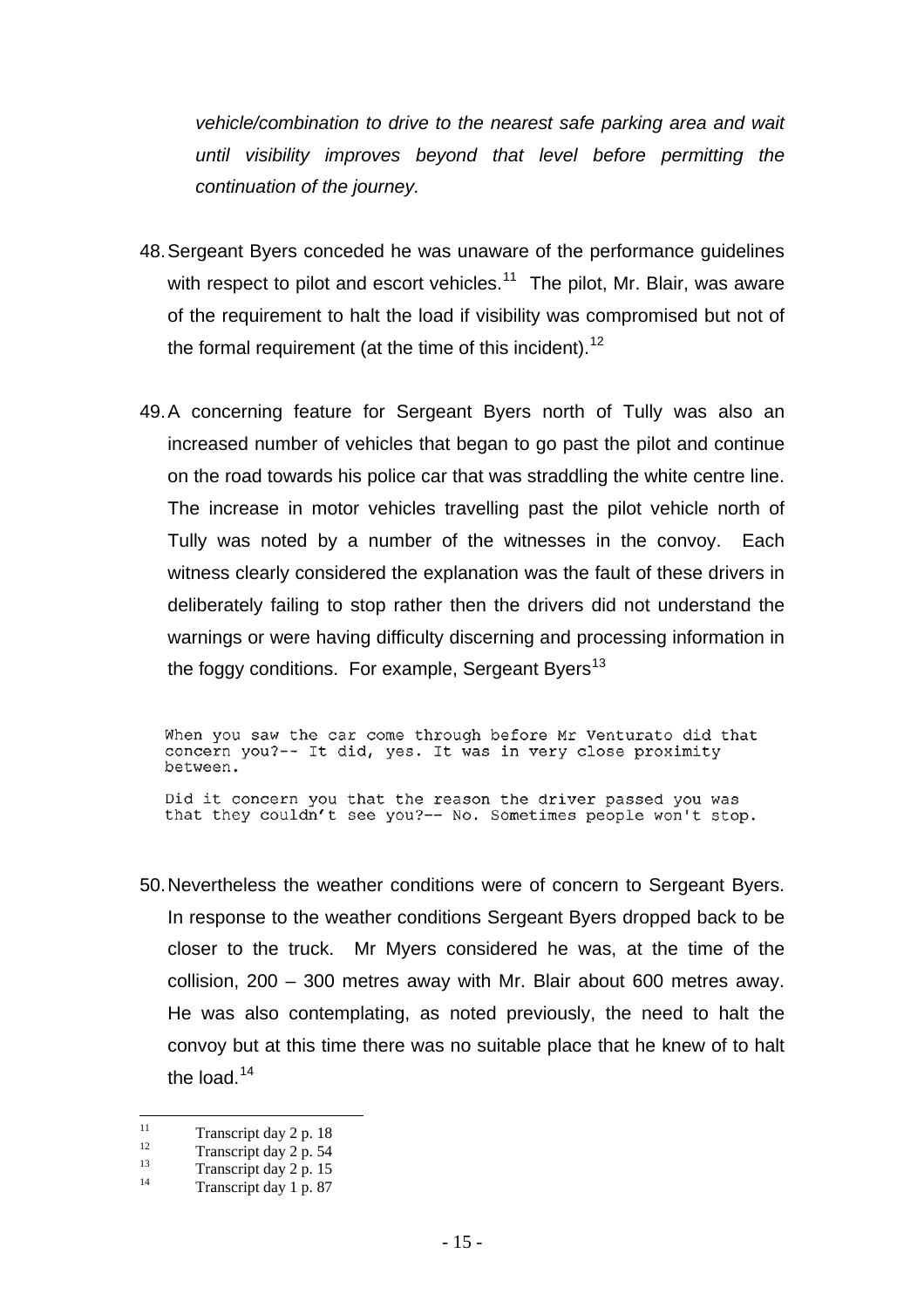- 51. The speed of the convoy at this time was relatively slow. Mr. Blair thought the truck was travelling at about 20 km/ hour. Sgt. Byers testified that in clear visibility the convoy was travelling at about  $60 - 70$  km per hour but as the fog increased this speed decreased to 30 – 40 km/hour.
- 52. In his initial interview with police investigators Sergeant Byers estimated that at this time he was  $50 - 70$  m from the truck with the pilot truck a considerable distance ahead.<sup>[15](#page-15-0)</sup> Sergeant Byers could not give an exact estimate as to how far ahead the pilot vehicle was because he could not see him because of the fog. Mr Blair's own estimate varied from between being 700 metres and 1 km in front of the house at the time of the collision.
- 53. The other members of the convoy, in their initial statements and evidence in the inquest did not consider visibility compromised by the fog:
	- Mr. Blair conceded the conditions were foggy (or a "haze of fog"<sup>[16](#page-15-1)</sup>) when Mr. Venturato's motor vehicle came through but insisted he could see the lights of the convoy in the distance.
	- Mr Hardie said there was fog but it was not thick and the procession could clearly be seen.
	- Constable Davis said the mist was coming in but she could clearly see the vehicle ahead of her and the side of the roadway.
	- Mr Robert Myles described the mist as light.
	- Angie Gear testified that the mist did thicken prior to the accident but that it had not reached a stage where she herself (an experienced pilot) would have called a halt to the convoy. She also noted the fog thickened considerably after the accident.
	- Anthony Myles did not think the patchy fog was dangerous but observed that heavier fog came in after the collision.

54. The observations of the members of the convoy are consistent. However, they are making the observations from their position without knowledge

<span id="page-15-1"></span><span id="page-15-0"></span> $15$  $\frac{15}{16}$  Transcript Day 2 p. 7

Transcript p. 56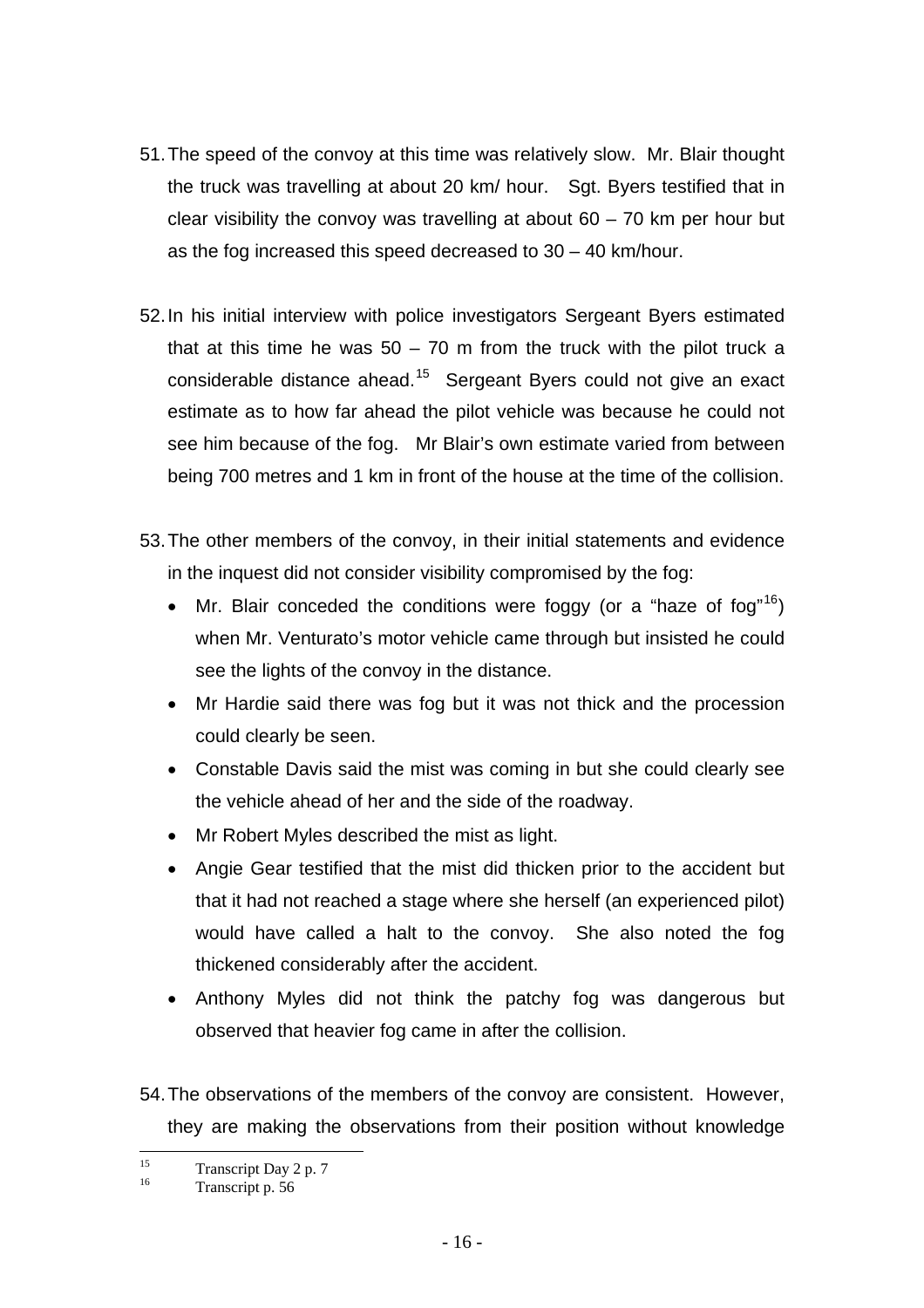that drivers coming towards them may be themselves in thicker fog then the convoy that might impact on the visibility of the convoy. Before turning to a consideration of the evidence relating to the actual collision I will traverse the evidence of the drivers who were ahead of Mr. Venturato in encountering the convoy.

- 55. Firstly, Toni Richards was 23 years of old at the time of these events. She was driving from El Arish to her work in Townsville. The time, and her observations, make it very likely that the vehicle behind her as she turned south onto the Bruce Highway was that of Mr. Venturato.
- 56. Ms Richards was travelling at about 100 km/hour through the El Arish range. On the range she followed fairly closely a Toyota dual cab vehicle. As she drove out of the range she saw the pilot vehicle with an "Oversize load" warning sign. She said she travelled for some kilometres and did not see the wide load. At the bottom of the range the conditions were very foggy but this lightened a little as she drove down the Bruce Highway. She could see flashing lights in the distance but because of the fog could not make out what they were. She then saw a police vehicle with his arm out gesturing for her to move over. At this time she could not see, and did not understand, that the oversize load was a house taking up the entire road. Ahead she could see lights but not a shape. Watching the car in front pull completely off the road onto a grass slope she did the same. Where she pulled off there was a drain and she had to move on quickly to stop. It was only when the load moved by she realized it was a house. The side of the house was so close she could have touched it.
- 57. Gail Blair turned onto the Bruce Highway at Midegnoo Road<sup>[17](#page-16-0)</sup>. She saw the pilot vehicle lights pass before she turned onto the highway but assumed that the flashing light was from a bin tractor from the cane fields. As she approached the orange flashing light she noticed it was a car, but because of the fog could not tell what type of car it was. In examination by

<span id="page-16-0"></span> $17$ 

<sup>17</sup> Approximately 1.6 km south of the collision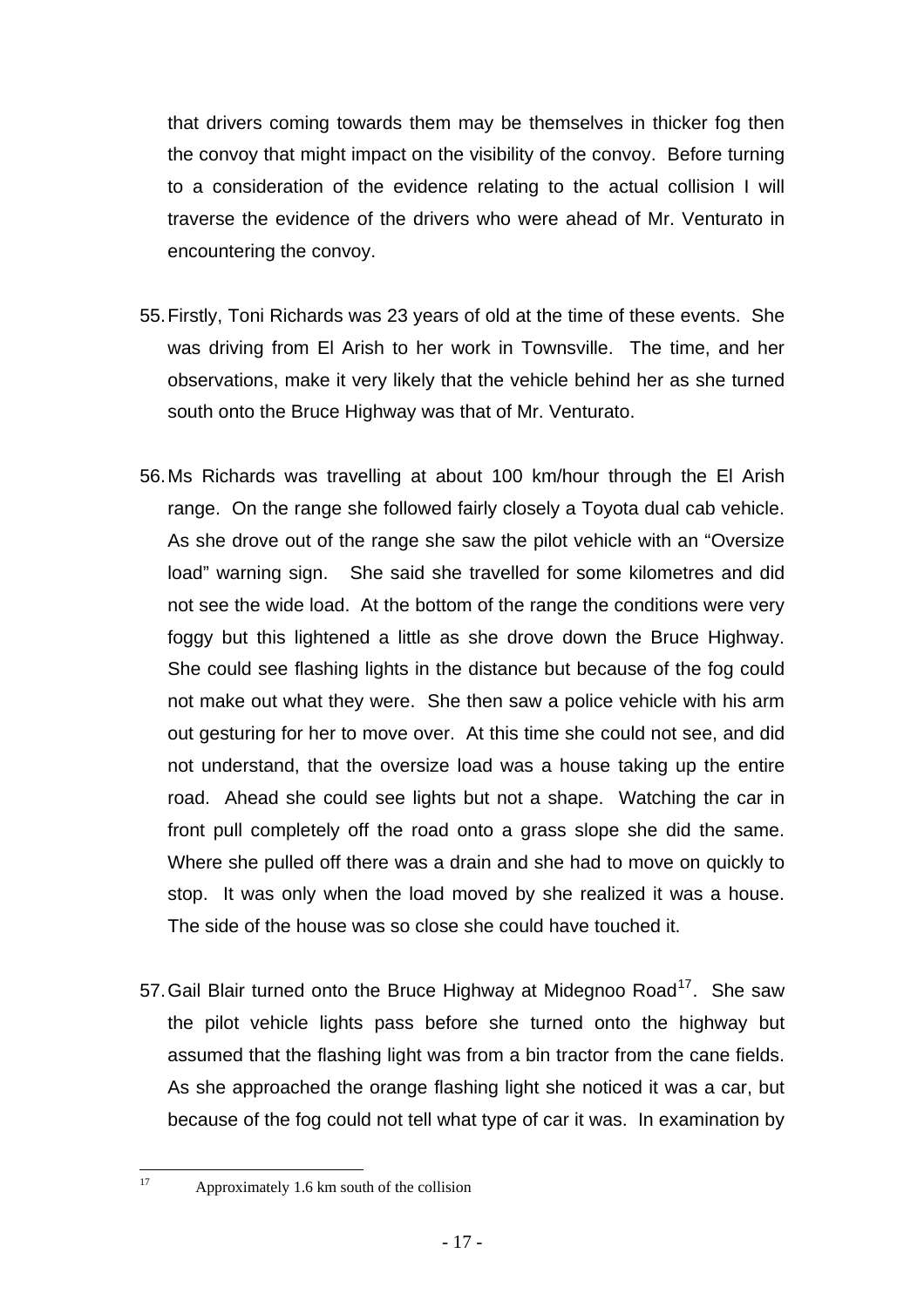counsel assisting she described the thickness of the fog, on a scale of 1 – 10 as 8  $\frac{1}{2}$  - 9.<sup>[18](#page-17-0)</sup> The person in the car was waving his right arm out of the window and they appeared to have something shiny in their hand and they were waving it to summon her off the road.

- 58. She moved over towards the edge of the road. She was not travelling fast, only in first gear and then saw a truck heading north along the highway flashing headlights. She considered the headlights made the conditions worse for her because as they flashed their lights everything went white and she could not see in front of her. She was off the highway and she said as the truck was flashing the lights she concentrated and saw the outline of a building on her side of the road coming towards her. She drove fully off the highway and down the side embankment. She could not remember seeing any lights or reflectors on the outer side of the house to warn me that the load was over her side of the road. She thought the house passed her fairly quickly.
- 59. Jason Barkle, with his father as the driver, turned onto the Bruce Highway from the Tully-Mission Beach Road.<sup>[19](#page-17-1)</sup> He described the fog as a heavy fog that limited visibility. As he turned onto the Bruce Highway he saw the police flashing lights. In the fog he estimated that they were visible about 50 – 60 m away. His father, realizing it was a wide load pulled off the side of the road but with the driver's side wheel near the white line of the edge of the road to stop going down the side of the embankment. As they sat in the car they saw the truck coming towards them with a large load. It was only when it was 20 m away from the utility he saw the load was a house. As the truck came towards him he thought it got very close to their vehicle – so close that his father and brother actually ducked down.
- 60. Mr Allingham encountered the convoy between Old Tully Road and the Tully-Mission Beach Road. He described the conditions as 'a bad fog' and was driving at 60 km/hour or less. He says he *saw the blue flashing lights*

<span id="page-17-0"></span> $18$  $\frac{18}{19}$  Transcript day 3 p. 118

<span id="page-17-1"></span>Approximately  $6\frac{1}{2}$  km from the collision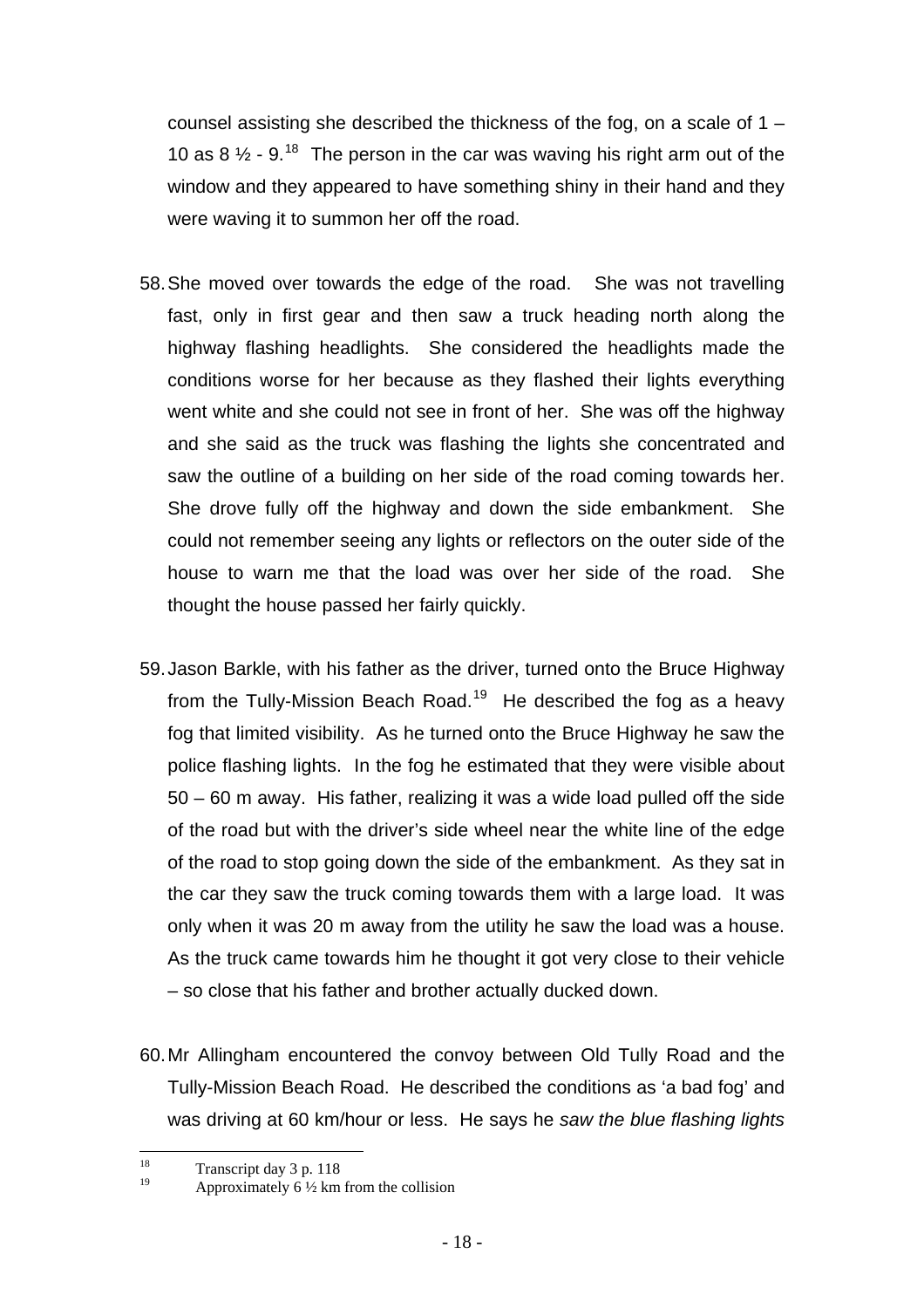*coming towards me which appeared on my side of the road. I tried to work out what was going on, but the vehicle had high beamed me. The high beam on this vehicle appeared to be going up and down.* 

*61.* Phillip Cox, a truck driver, encountered the convoy about 5 or 10 minutes from his home at Feluga Road Tully.[20](#page-18-0) He says: *I recall there being moderate patchy fog on the highway. I came across a vehicle headed north with two flashing amber lights. These were not rotating lights, more like hazard lights flashing and alternating. This vehicle also had one spotlight between the headlights. It was a white spotlight that was flashing. Because of the spotlight's brightness I did not see any wide load escort sign on the vehicle. I could not distinguish anything about the type of vehicle it was, the colour of it or any signs. Also because of the lights colours and patterns I immediately thought it was an Ambulance coming the other way. It was not quite in the middle of the road. I didn't have to go a long way off the road to avoid it. I was travelling at approximately 80 km/hour. Within half a kilometre of passing the first vehicle I then saw police flashing lights approaching me. As it got closer to me I realised the police car was in the middle of the road. When I first saw the pilot vehicle I thought it was an Ambulance. When I next saw the police car I thought it was accompanying the Ambulance. As I realized the police car was in the middle of the road I checked my speedo and I saw I was doing a bit over 80 kmh. I moved over so the left wheels of my car were over the left continuous white line of the highway. As I passed the police car, for some reason it then occurred to me that this was a wide load escort. I then looked ahead to see how wide the actual load was. I was looking down the side lights of the truck trying to see how wide the load actually was. I couldn't tell because of the fog. I was trying to see the red flag on the side of the load but couldn't see it. I was looking ahead also for the next guide post which was approximately 20 – 30 metres in front of me. I was trying to see how far a distance I had before I got to the guide post and whether I would have to stop to avoid hitting it to allow the wide load to get past me.* 

<span id="page-18-0"></span> $20<sup>o</sup>$ He puts his stop at near the Mission Beach Road turn of  $-$  approximately 6  $\frac{1}{2}$  km from the intersection.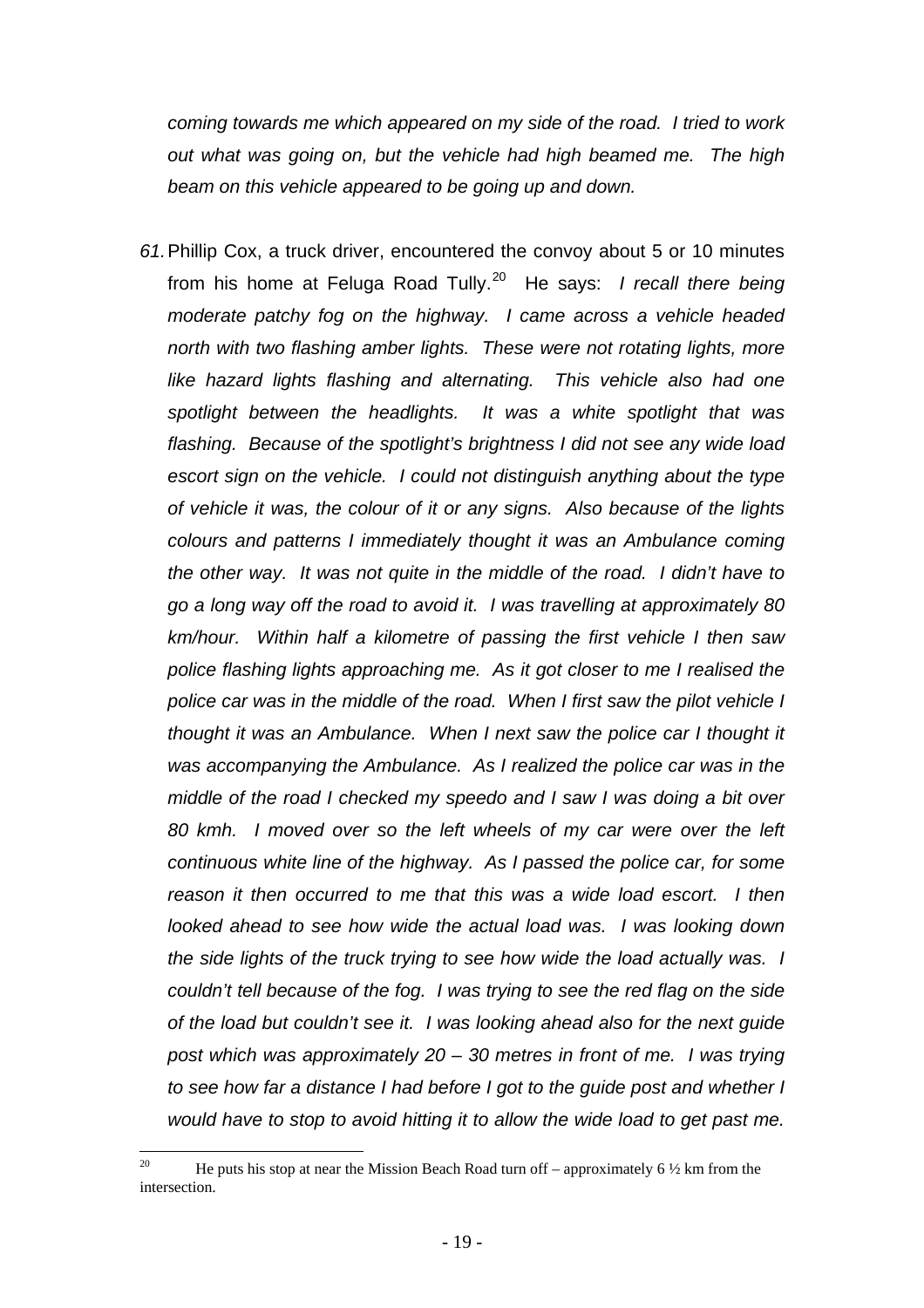*I still couldn't see how wide the load was. At this point I had moved right over to the left side of the road so my right tyres were just on the edge of the bitumen shoulder of the road and my left wheels were in the dirt. At this time I would have been driving 60 km/hour. My foot was covering the brake. I was approximately 20 – 25 metres away from the guide post and then I could suddenly see the wall of the house coming towards me. The side of the house was above and nearly as far out as the guide post. I then quickly swerved right off the road into the table drain and stopped.* 

- 62. The evidence of the drivers encountering the convoy north of Tully, given in their statements and the testimony at the inquest, is persuasive that this disparate group of drivers were confused as to what was happening on the road. Their evidence is persuasive that their visibility was impaired by the foggy conditions and that the lighting, signage and other actions of the pilot vehicle, the police vehicle and the truck did not convey to them until they were very close to the truck the imperative of leaving the road. The witnesses giving evidence were clearly still troubled by their encounter years after the event. I do not accept that this was the fault of these drivers. They were clearly anxious to convey how concerned they were as to their encounter and how close some of them felt that they had come to colliding with the convoy.
- 63. There is some conflict between the evidence of the drivers and those in the convoy. To some extent the conflict is one of perception. That is those in the convoy were confident they were easily seen and did not appreciate that visibility had deteriorated to the extent testified too by the other drivers. In resolving any conflict I am assisted by Sergeant Byer's evidence who frankly testified to his growing apprehension as to the visibility and his evidence that at or just before the collision his visibility was reduced to about 100 m in the conditions. I prefer Sergeant Byers account as to the conditions immediately before the collision then the testimony of others in the convoy: he was a police officer well used to estimating distances, he was concerned as to the weather conditions and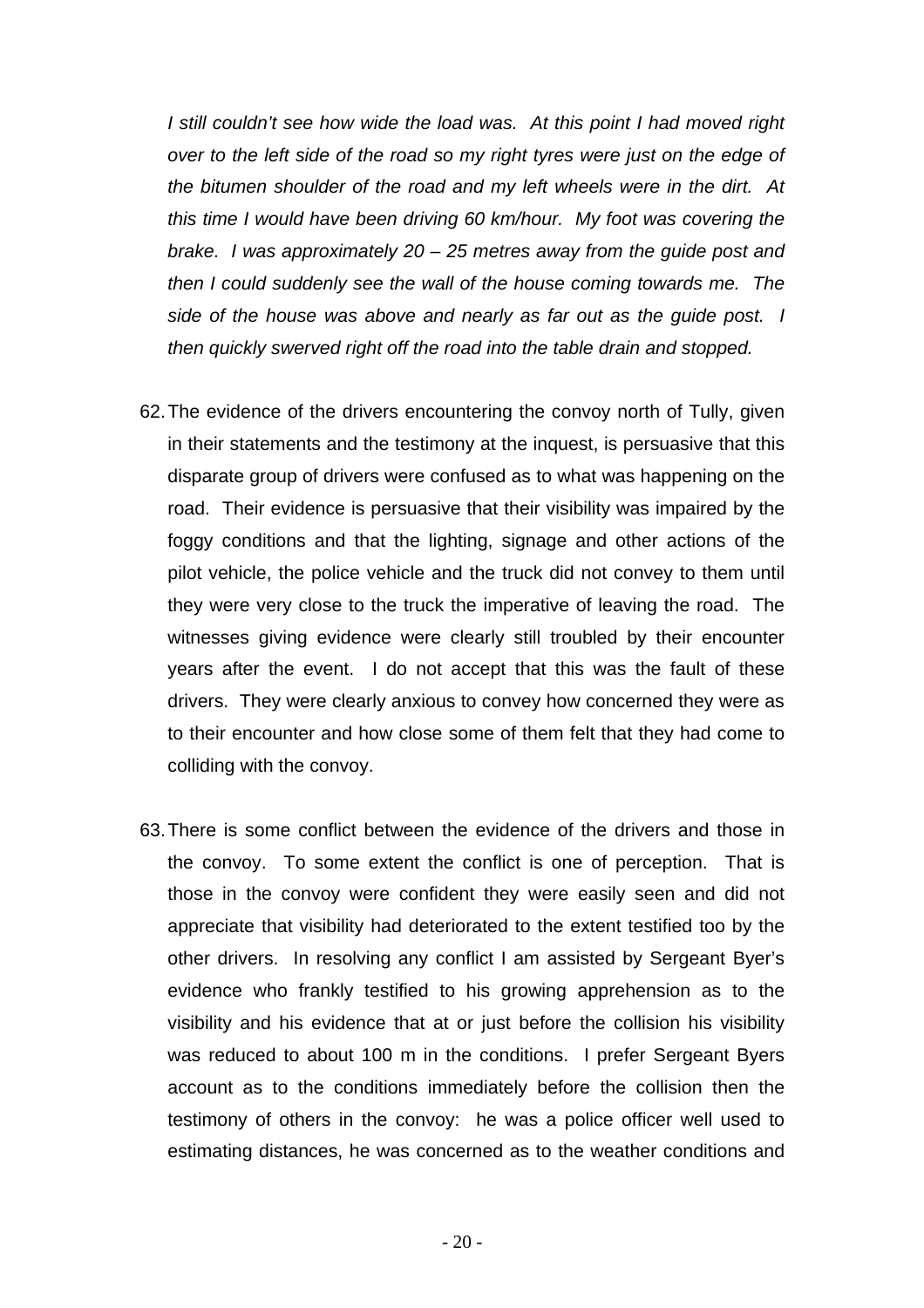his evidence is consistent with the other witnesses who were not in the convoy.

- 64. At this time it is also helpful in understanding the confusion experienced by the drivers on the morning of 6 September 2005 to refer to the report and evidence of Professor Troutbeck who provided a report to me that discussing the measures and procedures used to escort the house. Professor Troutbeck's qualifications and expertise include being a qualified professional Civil Engineer and a Fellow of the Institution of Engineers, Australia, a holder of the Professorial Chair in Civil Engineering at Queensland University of Technology, Chairman of the Australian and New Zealand Standards Committee for safety barrier design and testing and a foundation member of the committee when the first standard was produced, a member of the Transportation Research Board committee on Roadside Safety Features (the Transportation Research Board is part of the US National Academies' of Science that develops US standards for safety barrier testing and installation for US roads) and co-chair of the subcommittee on International Research on Roadside Safety Features for the Transportation Research Board committee on Roadside Safety Design ( the International research sub-committee reviews international standards and exchanges information on the performance of safety barriers around the world).
- 65. In evidence he noted that while the members of the convoy clearly believed they could be easily seen studies have shown that people believe they can be seen three to four times further from where they can actually be seen.
- 66. He also wrote in his report that there was also often a misconception that more light makes objects more conspicuous:<sup>[21](#page-20-0)</sup>

"*In fact they can be less conspicuous. Austroads reported that:* 

<span id="page-20-0"></span> $21$ 

Report of Professor Troutbeck p. 30 of 59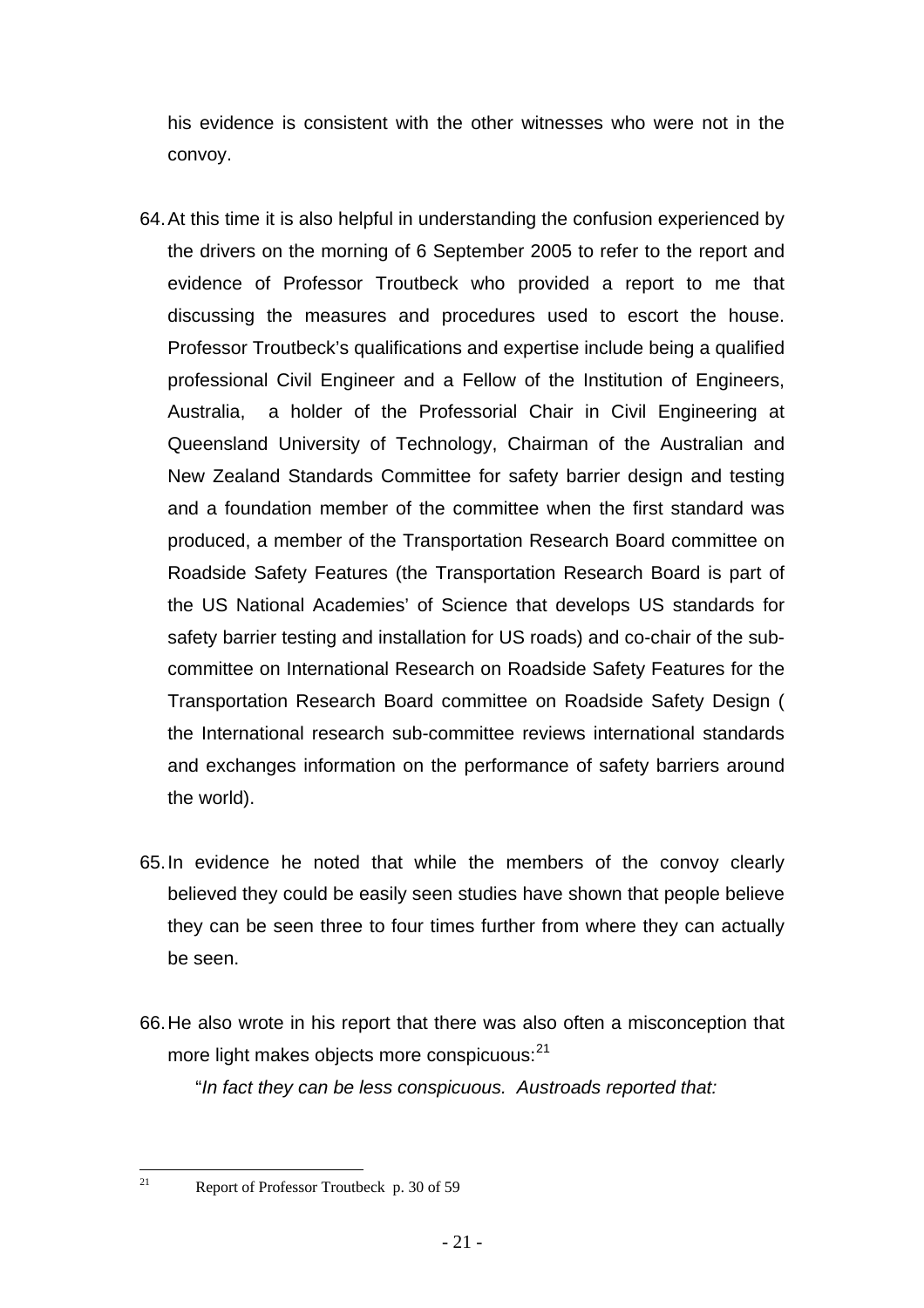*The effectiveness of reflective signs may be reduced by glare. This may be a surface reflection from a high intensity streetlight or from the sun, or it may be glare from the excessive brightness of a high-class retro reflective material lit only by the vehicle headlights. Highly retro-reflective backgrounds can make a legend on any sign unreadable, and on large signs the background should always be of a lesser brightness than the legend. High-class retro-reflective materials with a glossy surface can suffer from surface reflections if care is not taken in their sitting and orientation with respect to street lights and vehicle headlights.* 

*While this quote refers principally to retro-reflective signs, it is applicable here as numerous headlights and rotating lights may present a significant glare problem to some drivers. Professor Wood from the QUT school of Optometry has written:* 

*Glare from on-coming headlamps has been shown to exacerbate the effects of simulated mild lens opacities, such that dynamic visual acuity, the ability to resolve details of a moving object, is reduced by a factor of six in the presence of glare from vehicle headlights on low beam compared to high beam.* 

*The light from the revolving lights may have resulted in glare for older drivers. The effects of glare for older drivers is more significant. A report from Austroads states:* 

*Further, older drivers have much less tolerance for glare and are disabled by glare for longer, which further reduces their visual abilities at night and prolonged exposure can result in muscle fatigue and tenseness which has been associated with poor driving performance. With the greater scattering of light in the ageing eye, it would be expected that an older driver would find a given level of glare more disabling and uncomfortable than a younger driver would. Sensitivity to glare occurs when the light entering the eye is bright enough to interfere with the central*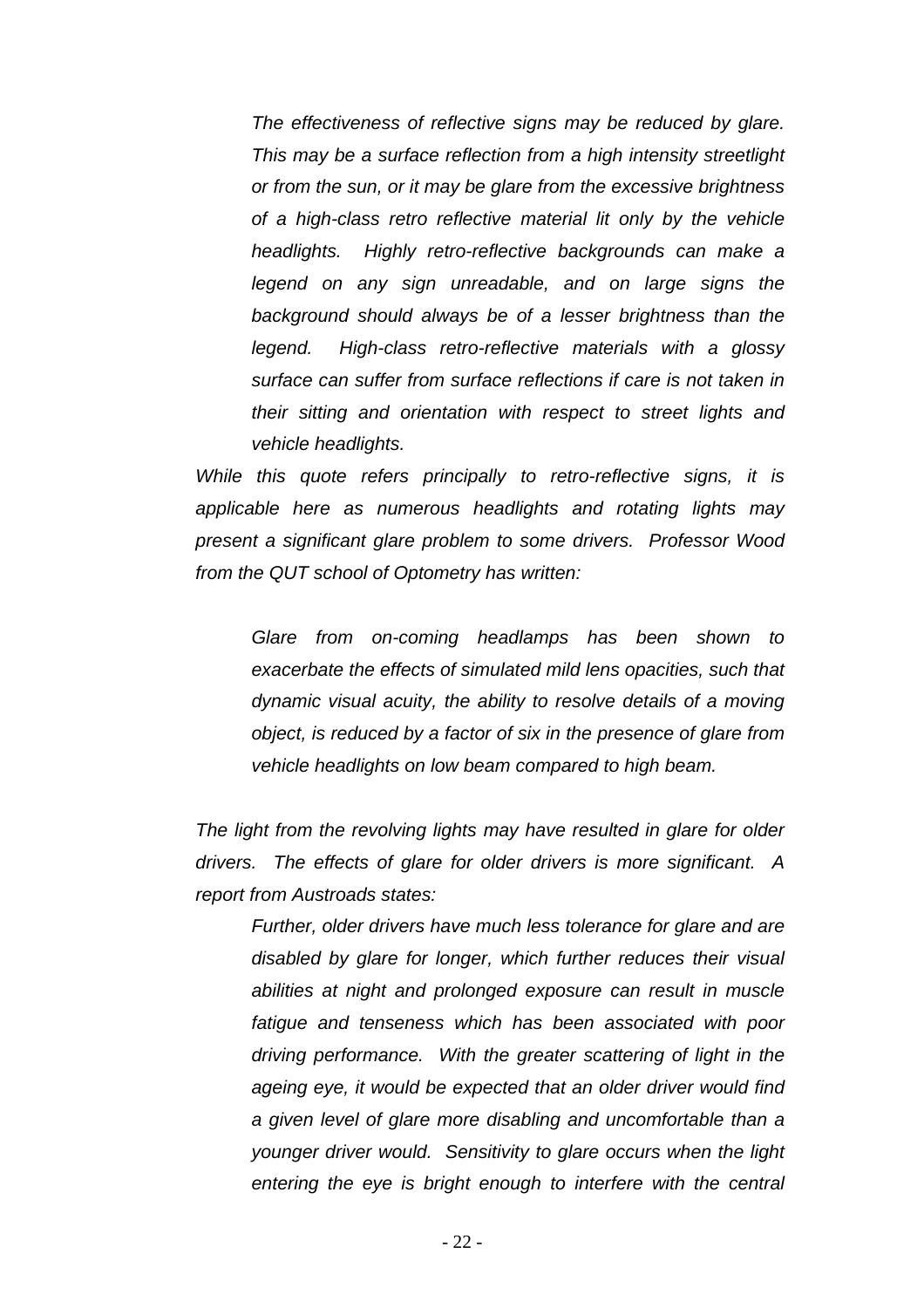*image that is being focussed upon the retina. The resulting reduction in the quality of the retinal image is often accompanied by significant loss of visual contrast, so that details of objects are lost. Many reasons have been advanced for the increasing sensitivity to glare that older adults experience: smaller pupil size, thickening and yellowing of the lens, and a tendency of the humor of the eye to become more opaque.* 

67. Professor Troutbeck also comments on the significance of the distances between the escort vehicle and the truck to how a driver processes information:<sup>[22](#page-22-0)</sup>

*The New Zealand "Load Pilot driver code"' looks at this issue and states* 

*If you're travelling at open road speeds (100 km/hr) 500m ahead of the oversize vehicle, road users have approximately 10 seconds to understand any information you've given them and take appropriate action before the oversize vehicle draws level. Avoid travelling too far ahead of the vehicle as approaching drivers may think there's no hazard and forget your warning. Traffic travelling in the opposite direction should see your vehicle five to ten seconds before meeting the oversize vehicle. You also need to make sure that approaching road users can see you in enough time to understand your advance warning. They need to see you from a distance of at least three times the speed limit (or three times the speed of that section of road) in metres. So, on the open road at 100 km/h drivers approaching you head on should see you from at least 300 m. If the oversize vehicle is on a section of winding road where approaching traffic has poor visibility, move forward to a section of the road where road users can see you clearly.* 

*Austroads reported that about 12 seconds of travel time is required they stated:* 

<span id="page-22-0"></span> $22$ 

<sup>22</sup> Report of Professor Troutbeck p. 28 and 29 of 59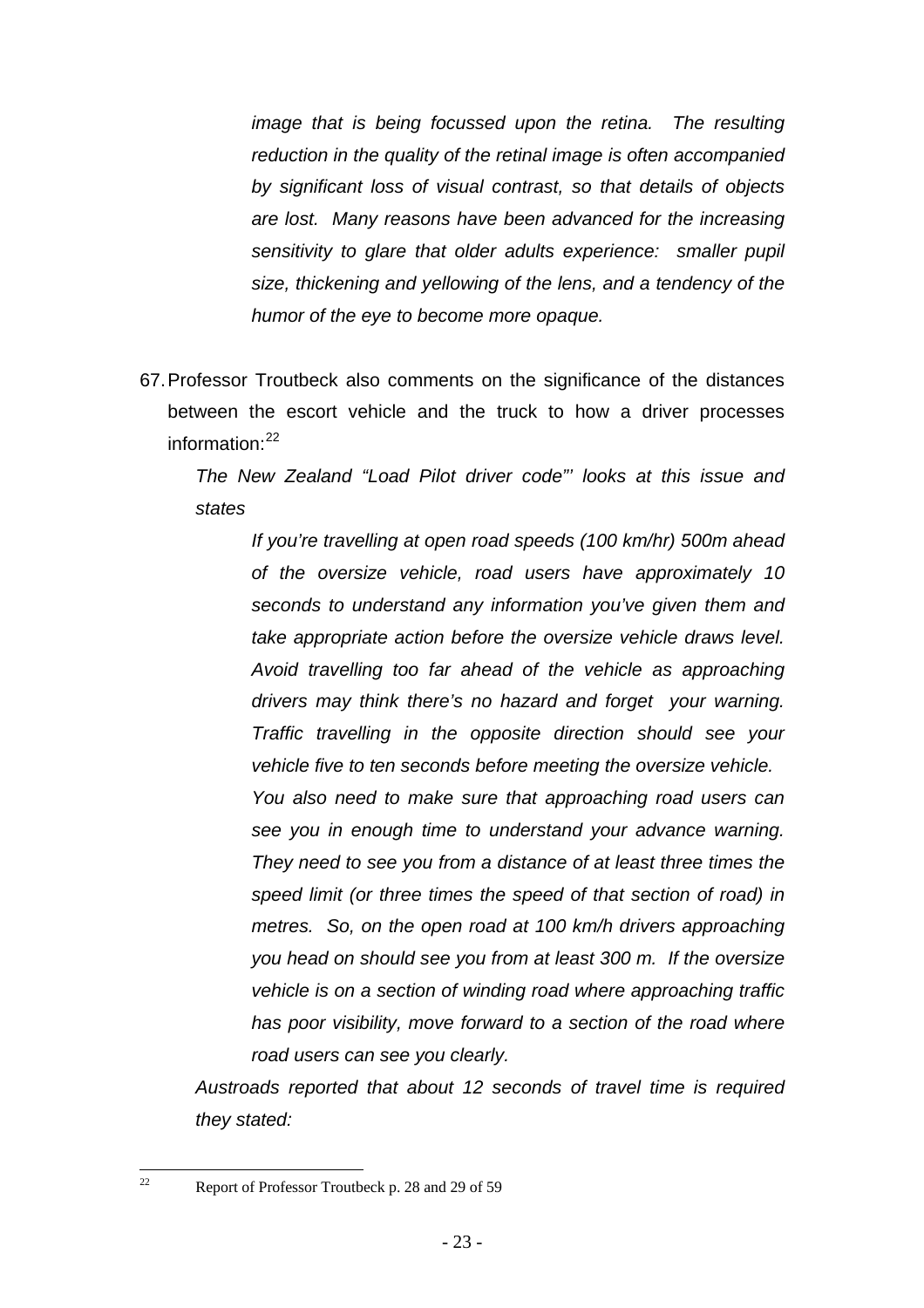*"For signs requiring complex decisions, such as services or tourist facility signs, a distance equivalent to about 12 seconds or travel time is normally used."* 

*Assuming that the excess load is travelling at 70 km/h, then the oncoming vehicle is travelling at 100 km/h, then a 10 s period between being shown the sign and being expected to act requires about 470 m between the load and police vehicle and between the pilot and the police vehicle….* 

68. The evidence of Sergeant Byers in his taped record of interview (7 September 2005) is at the time of the collision he was  $50 - 70$  m in front of the prime mover. Professor Troutbeck says:

*Assuming the oncoming vehicle was travelling at 80 km/h and the escort vehicles at 30 km/h with a separation of 100 m between the vehicles then there would be 3.3 seconds between vehicles in opposing directions passing the two vehicles. With the truck and the police car separated by 100 m the closing speed between the oncoming vehicles and the escort vehicles would need to be less than 36 km/h. It is therefore important that the escort team be aware of the safety implications of being to close together.[23](#page-23-0)*

*69.* As he made clear in his evidence a reduction of the distance between the police vehicle and the prime mover would decrease the reaction time for a driver. The reduced visibility due to fog would also mean a reduction of reaction times as lights may not be as visible.

#### **THE COLLISION**

70. The collision between Mr. Venturato's vehicle and the prime mover occurred on the Bruce Highway about 900 m south of the Djarawong East Road which cuts across the Bruce Highway.<sup>[24](#page-23-1)</sup> This section of the road is a single two – lane strip of bitumen divided by intermittent white lines at

<span id="page-23-0"></span> $23$  $\frac{23}{24}$  Report Professor Troutbeck p. 29 of 69

<span id="page-23-1"></span>See Sgt Logue's evidence transcript day 1 p. 19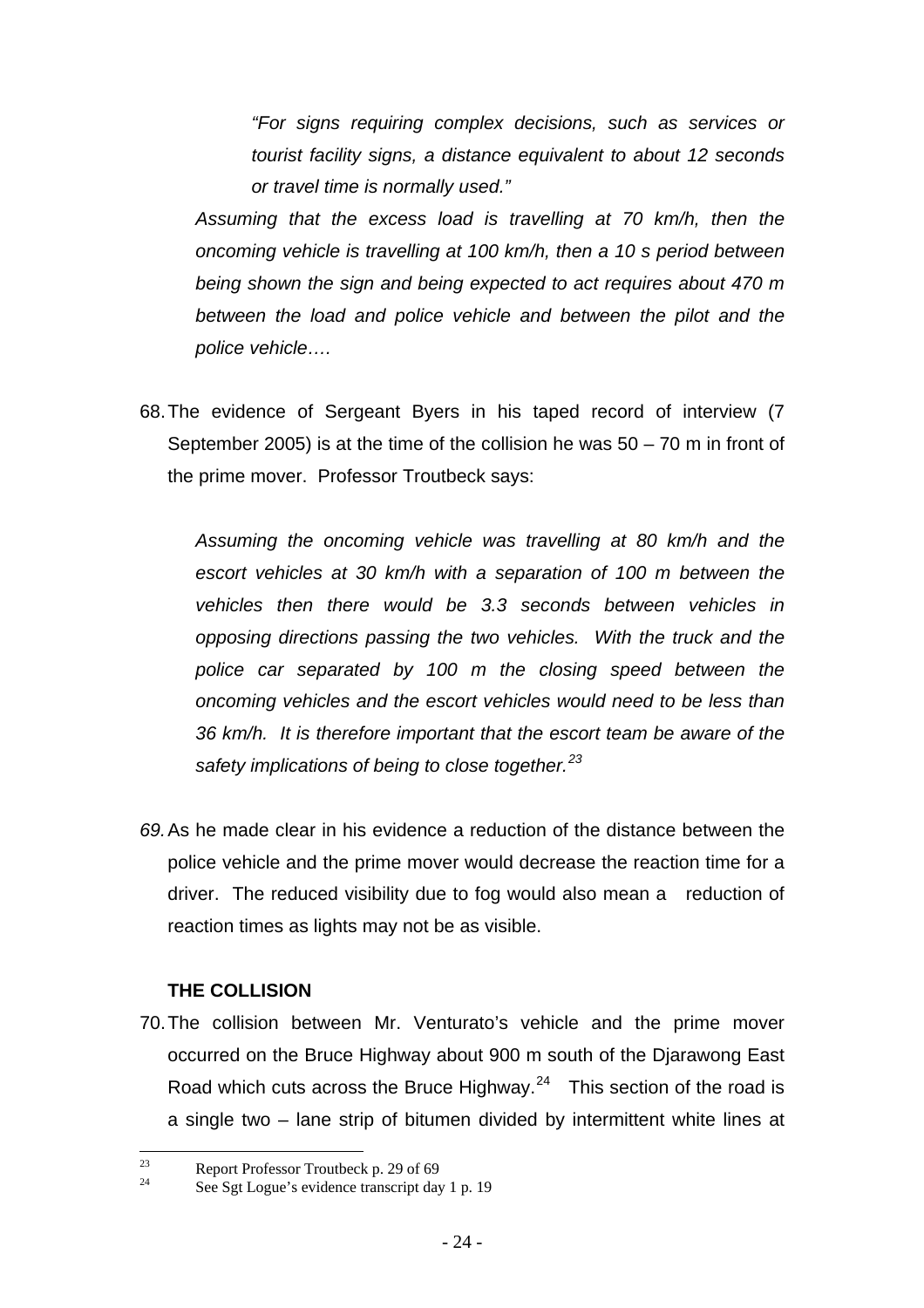the point of impact. The straight section of the highway is about 8 kilometres long.<sup>[25](#page-24-0)</sup> Mr. Venturato was coming from El Arish and had left home at about 5.20am. He would have travelled through the El Arish range and then exited them onto the flats commencing the Feluga straight.

71. This is the probable location he would have encountered the pilot vehicle driven by Phillip Blair. Mr. Blair testified that he encountered the vehicle as he was approaching the Southern side of the El Arish ranges. In the 4 – 5 minutes prior to Mr. Venturato's vehicle going past he saw another 3 - 4 vehicles. He then saw two to three other motor vehicles going past him and they did not pull up or slow down. However, all the vehicles except Mr. Venturato's 4WD did eventually stop or pull over. He said at the inquest:[26](#page-24-1)

Was the visibility, as far as you can recall - was - was it ever any worse than that?-- About average, like - because it was night-time. It was dark. Just like average, like, in in the dark, you know.

Mmm?-- And you see the headlights coming towards you.

When Mr Venturato was approaching you could obviously see his headlights. Can you say anything about the position that he maintained on the road?-- It was maintained on the correct side of the road.

And wasn't swerving or anything ----- ?-- No.

-----like that?-- After he went past me whether he was swerving or not I would not - I wouldn't know. I had my torch out to try and slow him down and let him know to pull over, but he looked pretty straight to me when he come - come onto me.

72. He estimated the speed of this vehicle as about 80km/hour.

73. Sgt Byers described at the inquest what happened next  $27$ :

<span id="page-24-0"></span> $25$ <sup>25</sup><br>It is sometimes referred to in the evidence as the Feluga Straights<br>Transcript Day 2 p. 59<br> $\frac{27}{27}$ 

<span id="page-24-1"></span>

<span id="page-24-2"></span>Transcript Day 2 p. 21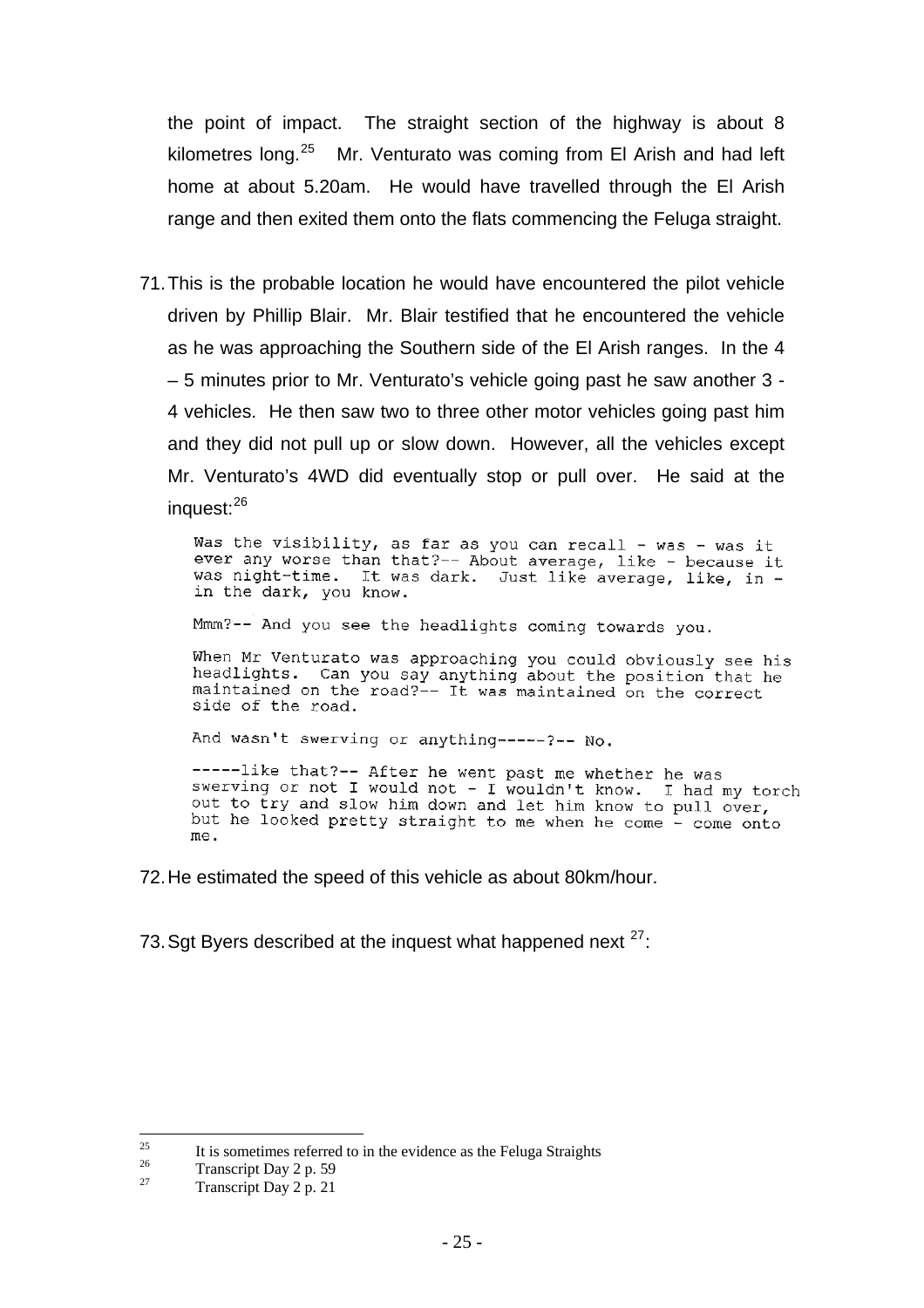When he came along, I became concerned because the pilot said to me, "There's one coming at you. He's not going to stop move over - not - wasn't going to stop", or - I can't remember the exact words. I've got some words written in my notebook. The words written in my notebook are - slightly different from what's in the - in the thing. But I was concerned when he come towards me when he said, "There's one coming at you and not" -"There's one coming at you. He's not going to stop" or "he's not slowing" - or "There's one coming at you fast and not slowing down", or something like that.

Right?-- And I waited for him to come, and then I saw him when he was about 100 metres away and approaching me. I was on the incorrect side of the road at that time and moved over, facing him. I flashed the headlights of the police vehicle a number of times to get him to stop. When he didn't stop, I moved over to the left-hand side of the road slightly and he went straight past me. He didn't slow down. He didn't deviate. I didn't see any - any indication of him even noticing I was<br>there. I called over the 2-way radio at the truck driver, said "He's not going to stop. Move over", or something like that. The truck driver appeared to veer to the left, and then

I heard a loud collision followed by a scraping sound, then I pulled over to the left-hand side of the road basically-----

Did Mr Venturato veer in his path at all?-- He did not Okay. He did not even move. veer.

Okay; so it was - he was in the correct position on the  $road---?-- Hils---$ 

-----the entire time?-- His left wheels were about the fog line, around about there, of the white line on the left-hand side of the road. He just kept on that path. He didn't change speed, he didn't change direct - didn't change speed, didn<sup>i</sup>t change direction. He just kept going straight on to the load.

- 74. At this time Sgt. Byers had his strobe lighting and red and blue flashing lights on top of his motor vehicle activated.
- 75. Mr. Myles, the driver of the prime mover, gives a similar account of the speed of the collision. As the warning of the pilot vehicle came through he could see the headlights of Mr. Venturato's motor vehicle: his vehicle came straight ahead, not slowing or veering, Sgt. Byer's moved over to the right lane but as the car did not deviate he moved back to the correct lane, Mr. Myles started to move over to the left but it was too late and the vehicle crashed into the house. When the car struck Mr. Myles noted that he was on the edge of the bitumen. The car struck the house and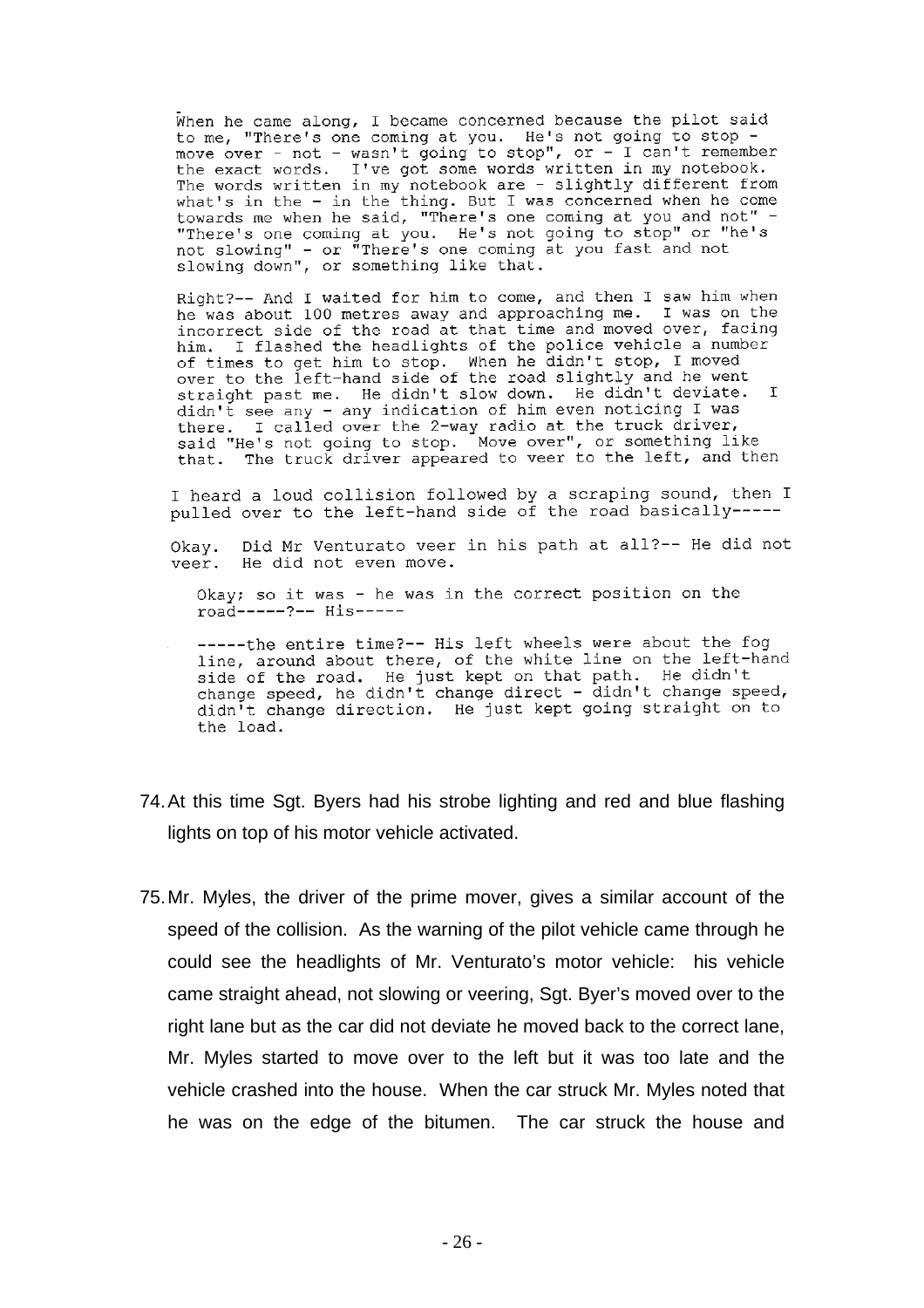continued going off the road into a cane paddock. Mr. Myles noted that everything went very quickly given the speed that the 4WD was travelling.

- 76. Constable Melissa Davis who was at the rear of the convoy heard the pilot's warning that a vehicle was coming fast and was not going to stop. She heard a really loud crash and could see the lights under the right hand side of the house. She saw the dark coloured 4WD, Mr Venturato's vehicle emerge with the top almost completely removed. The 4WD shot straight past her. She knew there must be serious injury and did a u turn and located the 4WD in the cane field. Mr. Venturato was deceased.
- 77. The initial impact point of the 4WD with the prime mover was on the left hand side of the house when facing south. This conclusion is supported by the damage to the house, debris found and the evidence of witnesses. The major damage to the vehicle of Mr. Venturato was that the roof was ripped off and the steering wheel bent backward. Mr. Venturato was decapitated. DNA testing and other evidence satisfies me as to his identity.

# **THE INVESTIGATION**

- 78. The principal investigating officer was Sergeant Tony Logue. He arrived at the scene of the collision at about 7am. At this time the house had been moved from the position that it had been in at the time of the collision. Hence Sergeant Logue was not able to view the scene, and as the inquest evidence revealed the house, in a state that was unaltered from the time of the collision. When Sergeant Logue saw the scene (at 7am) it was a clear fine day.
- 79. Given that the collision took place on the Bruce Highway the urgency to clear the highway is understandable. However, the consequence to the coronial investigation is that there were significant gaps in the recording of the appearance of the house (especially illumination) on the trailer that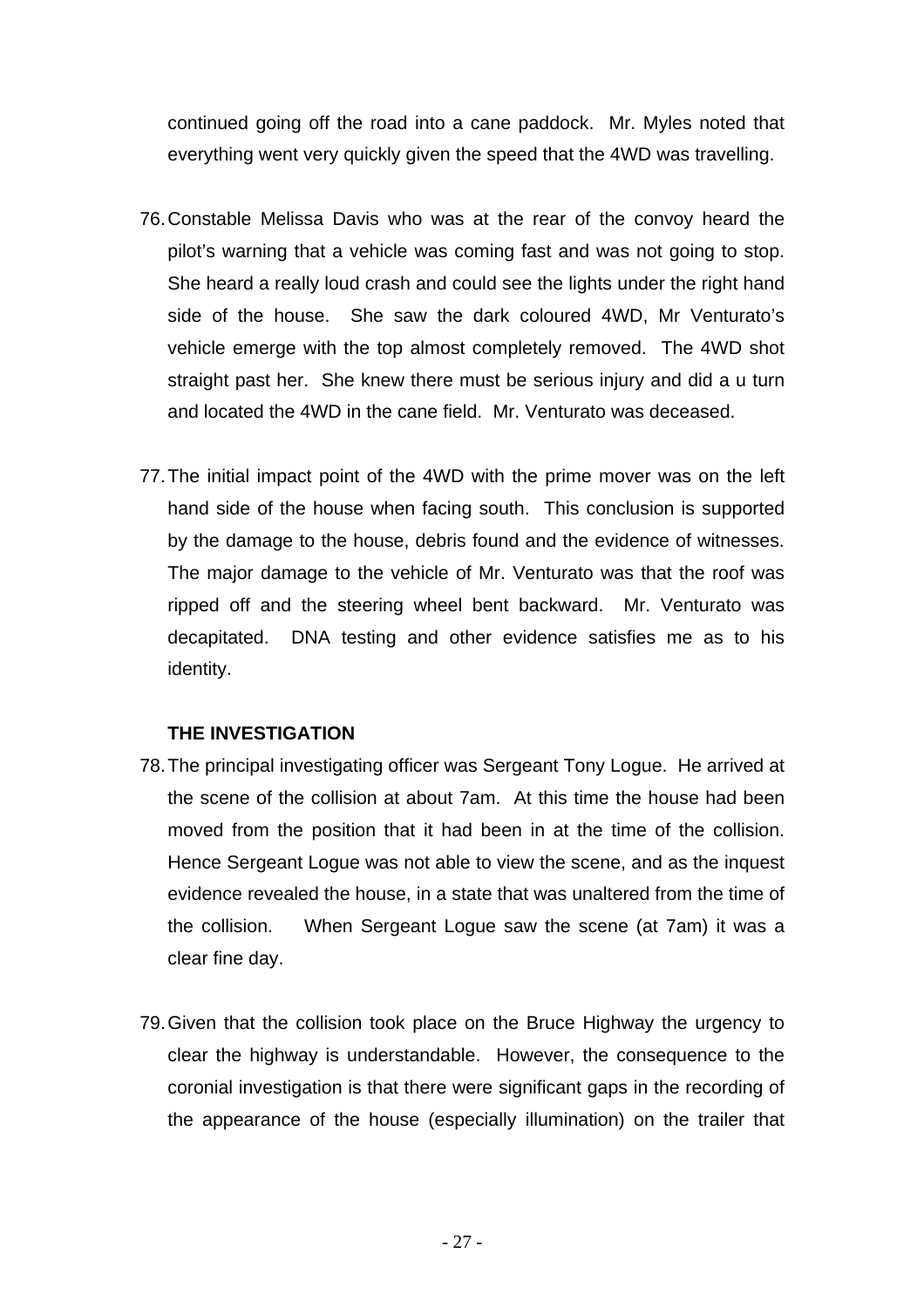was unfortunate. The first photographs of the house and semi-trailer were taken about 30 - 45 minutes after Sqt. Loque arrived on the scene.  $28$ 

- 80. Sergeant Logue observed no brake marks from either Mr. Venturato's vehicle or from the semi- trailer carrying the house on the Bruce Highway. When he saw the house Sergeant Logue, with the help of some other officers took measurements of the wide load. The load was 8.85 m wide and 17 m long. It had a height of 4.2 m.
- 81. Having read the investigation report I am satisfied it was conducted by Sergeant Logue and his supervising officers with the utmost probity. He concluded that the weather had no impact on the incident relying on the evidence of the members of the convoy. The initial report to the Coroner included no other evidence as to the conditions save those who were members of the convoy. This was because no other driver (not in the convoy) was available. However, the Venturato family assembled a substantial body of material from others who had encountered the convoy. Particularly useful are the statements of those who were north of Tully when they met the convoy. My predecessor at Tully forwarded this material to the QPS investigator. Having received the material the QPS obtained a substantial amount of further material. I do not criticise the original investigation that focuses on the actual event and is reliant upon witnesses coming forward. Nevertheless, a coronial investigation is necessarily better informed when evidence is available from all perspectives. I thank the Venturato family for their assistance in providing the coronial investigation with this material. As I have made plain in my findings I consider that the evidence of other road users very useful. It is of particular assistance in formulating recommendations in this matter.
- 82. I am not persuaded to the requisite standard of the conclusion that the weather played no role in the fatal collision. The convoy continued in conditions of reduced visibility. Sergeant Byers was concerned with

<span id="page-27-0"></span><sup>28</sup> Transcript p. 12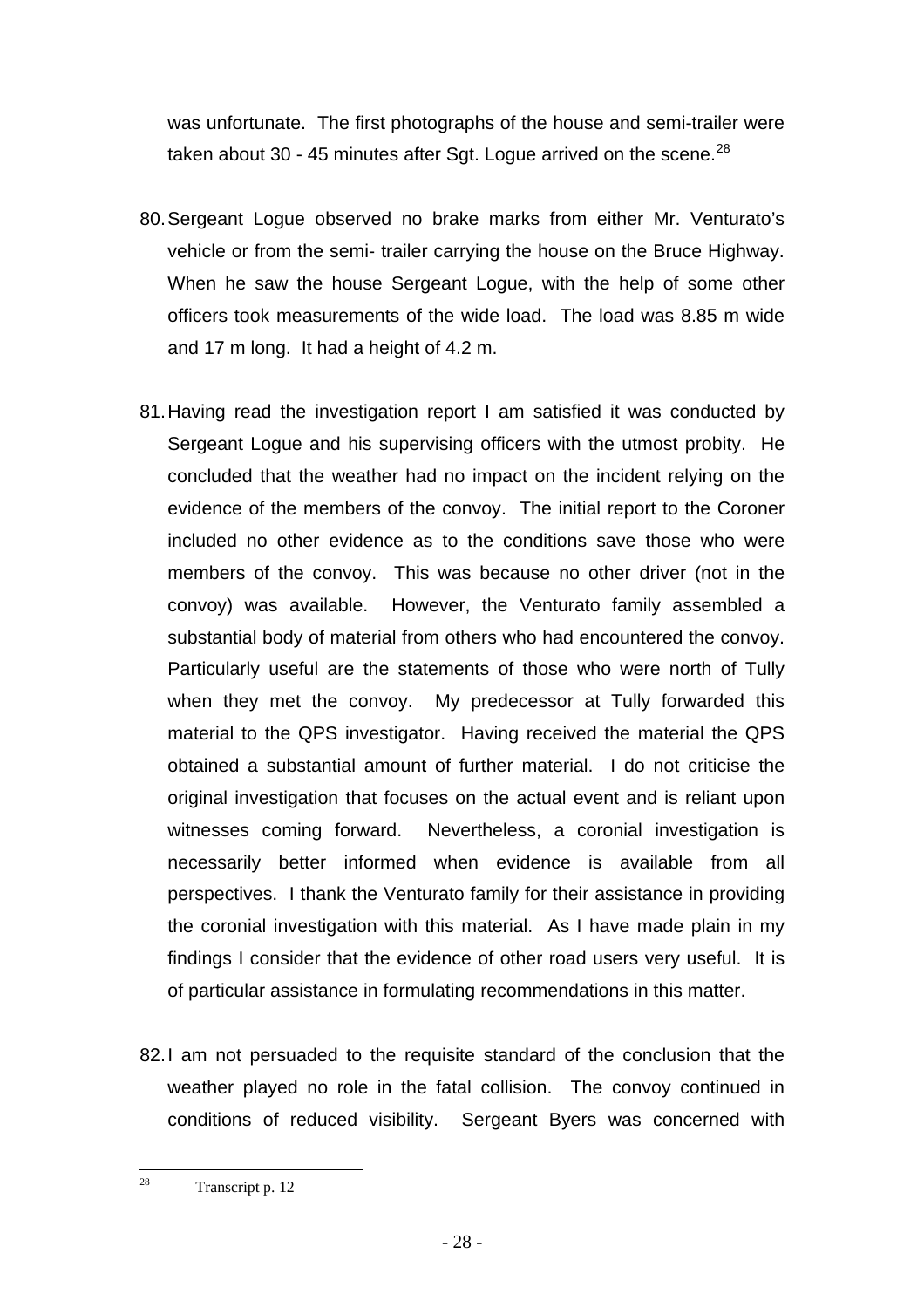visibility and contemplating finding a safe place to rest the convoy. The combination of low visibility and decreased distance between the police escort and the truck (and increased distance between the pilot and the police escort) would have meant the reaction time between being aware of, and appreciating the size of the load, would have been very short. The comments of Professor Troutbeck are useful in appreciating that in this case Mr. Venturato may have had less then 3 seconds to execute what he describes as a difficult driving task. As an older driver the response times of Mr. Venturato may have been somewhat slower when compared to a younger driver. The evidence of the other drivers on the road that morning provides strong corroborative evidence of the difficult situation they confronted.

- 83. Notwithstanding these matters I do not consider I can draw a definitive conclusion as to why Mr. Venturato collided with the vehicle. All I have read and heard in evidence supports he was a most careful and responsible man who, given his vast SES experience would have appreciated the significance of the pilot and police vehicles even if he could not appreciate the size of the load or was affected by glare. Sergeant Byers, and all the witnesses in the convoy, are definite that Mr. Venturato's vehicle did not slow or stop or deviate from its path even when he must have known that a collision was imminent. There were no brake marks and the witnesses remarked that the lack of the sound of braking was something that they particularly remembered.
- 84. Investigating police examined the records of Mr Venturato's phone and found no evidence of outward calls at the time of the collision. The autopsy (conducted by Doctor Birchley) found no evidence of coronary artery disease or any other physical cause for collapse. Given the injuries sustained by Mr. Venturato no examination of the brain was possible.
- 85. There is no evidence whatsoever or indeed any suggestion at all that the collision was deliberate. Mechanical inspection of Mr. Venturato's motor vehicle revealed no defect that would have contributed to the collision.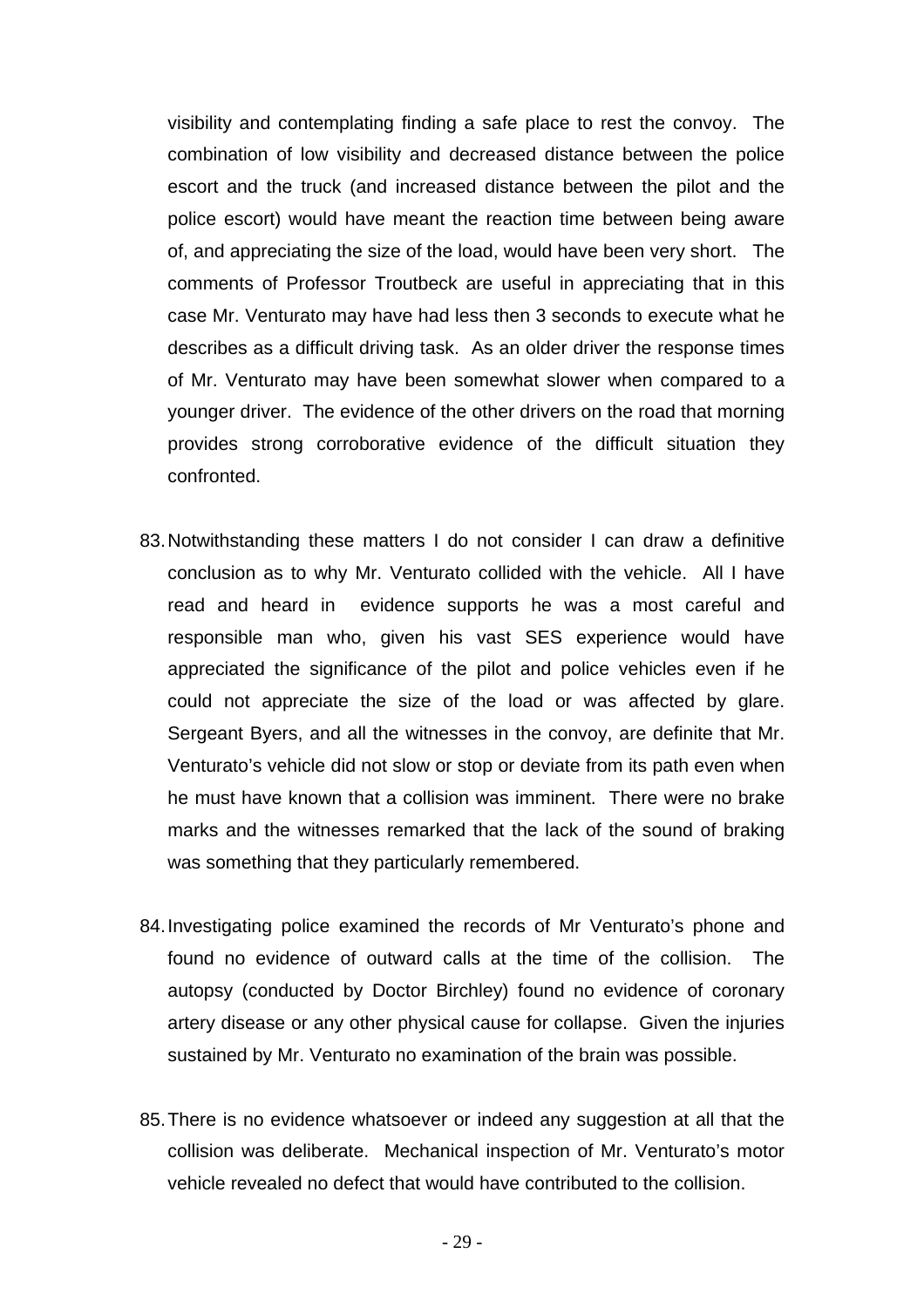86. Regrettably, I find I cannot be satisfied to the requisite standard as to what caused the collision.

### **FINDINGS REQUIRED UNDER SECTION 45(2) OF THE CORONERS ACT**

87. I am able to make the following findings pursuant to s. 45(2) of the Act:

Identity of the Deceased: The deceased was John Ernest Venturato When the Person Died: 6 September 2005 Where the Person Died: The Bruce Highway about 900 metres south of the Djarawong East Road which cuts across the Bruce Highway near Feluga.

What caused the Person to die: These findings set out the circumstances of the death of Mr. Venturato. The cause of his death was severe head injury due to, or as a consequence of a motor vehicle accident.

# **COMMENTS AND PREVENTATIVE RECOMMENDATIONS**

- 88. Section 46 (relevantly) permits a coroner to comment on anything connected with a death investigated that relates to public health or ways to prevent deaths from happening in similar circumstances in the future.
- 89. In determining whether or not to make comments I have considered the submissions of the QPS that relevantly argued:

*Despite the apparently broader language used in s.46 when compared to its predecessor provision, there are still important limitations upon the role of comment in coronial hearings. In particular, an inquest should not be conducted solely in order to facilitate the making of comments or recommendations, and the precautionary note has been sounded that the power to comment "may easily be attended by philosophical self-indulgence"*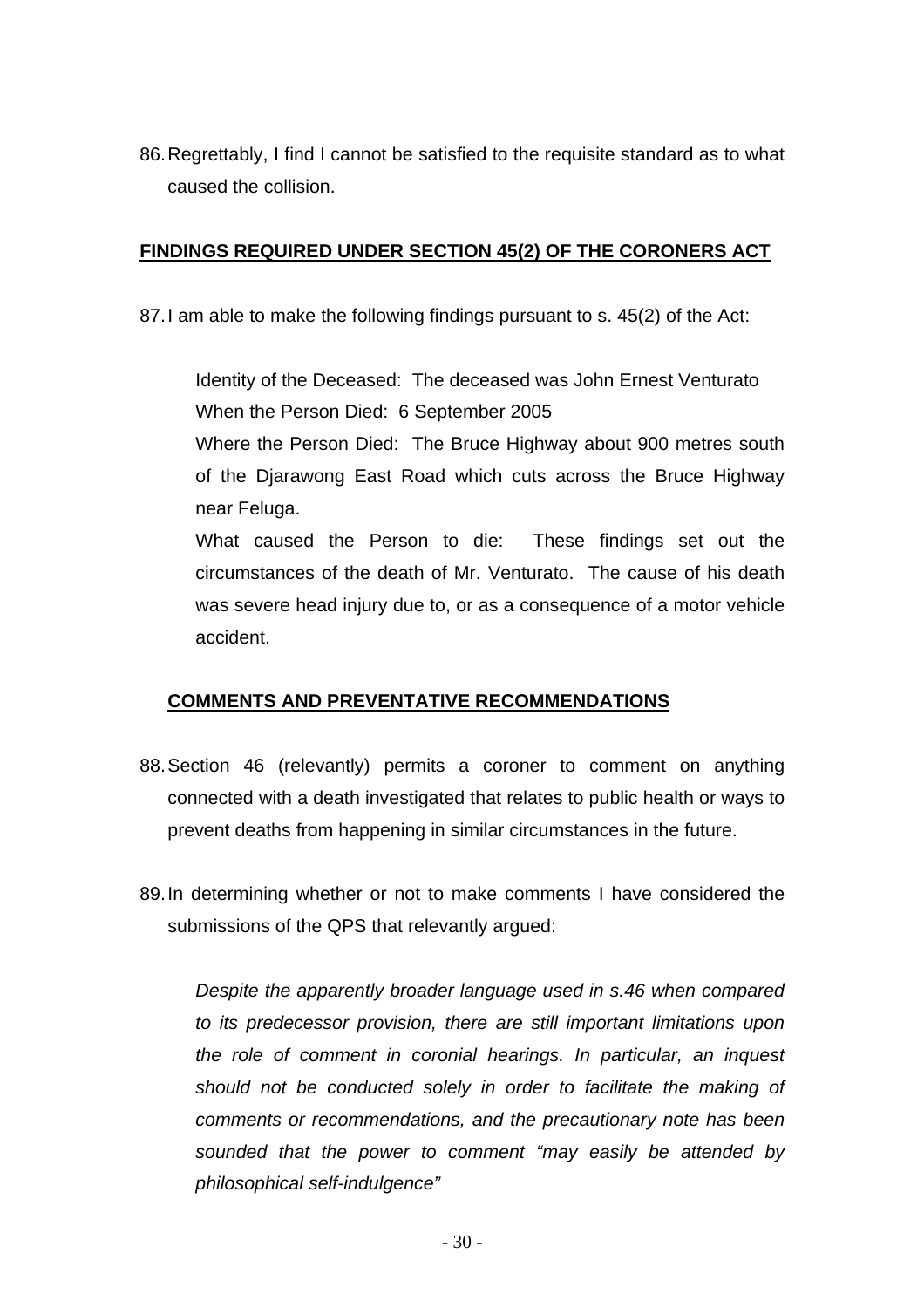*Not only must there be evidence to establish that comments made under s.46 are "connected with" a death investigated at an Inquest, it must also be kept on mind that the higher courts have stressed that coroners must recognise the damage to reputations and the exacerbation of personal suffering that such comments may bring. These considerations become matters of some significance in terms of determining the sufficiency of evidence heard before an inquest, before it can be said that the point has been reached at which a matter is sufficiently "connected with" a death, in order to enliven the ancillary power under s.46 to comment upon it.* 

*…..* 

- 90. Notwithstanding that no definitive conclusions can be drawn as to the cause of the collision between Mr. Venturato and the wide load the evidence has revealed a number of matters that I consider I should comment and make recommendations upon directed to reducing the risk of another driver being killed in a collision with a wide load. I am satisfied that many other drivers on the morning of 6 September 2005 encountered difficulty in negotiating the traffic conditions created by the combination of the wide load and the weather. Many of these drivers expressed the view that they considered themselves lucky not to have collided with the load. Consequently I consider that the required nexus is shown to enliven the power to make comments to prevent similar deaths in future. Coroners have no power of course to enforce their recommendations. Whether or not they are implemented or even considered will depend on those reading these findings. Queensland Transport has informed the inquest that they are presently conducting a consultation process with relevant stakeholders as part of an extensive review of the operating conditions for oversize vehicles so there is the opportunity for stakeholders to consider matters raised in these findings.
- 91. In making these recommendations I have particularly assisted by the evidence and report of Professor Troutbeck who had the opportunity to examine the coronial material including transcripts of interviews and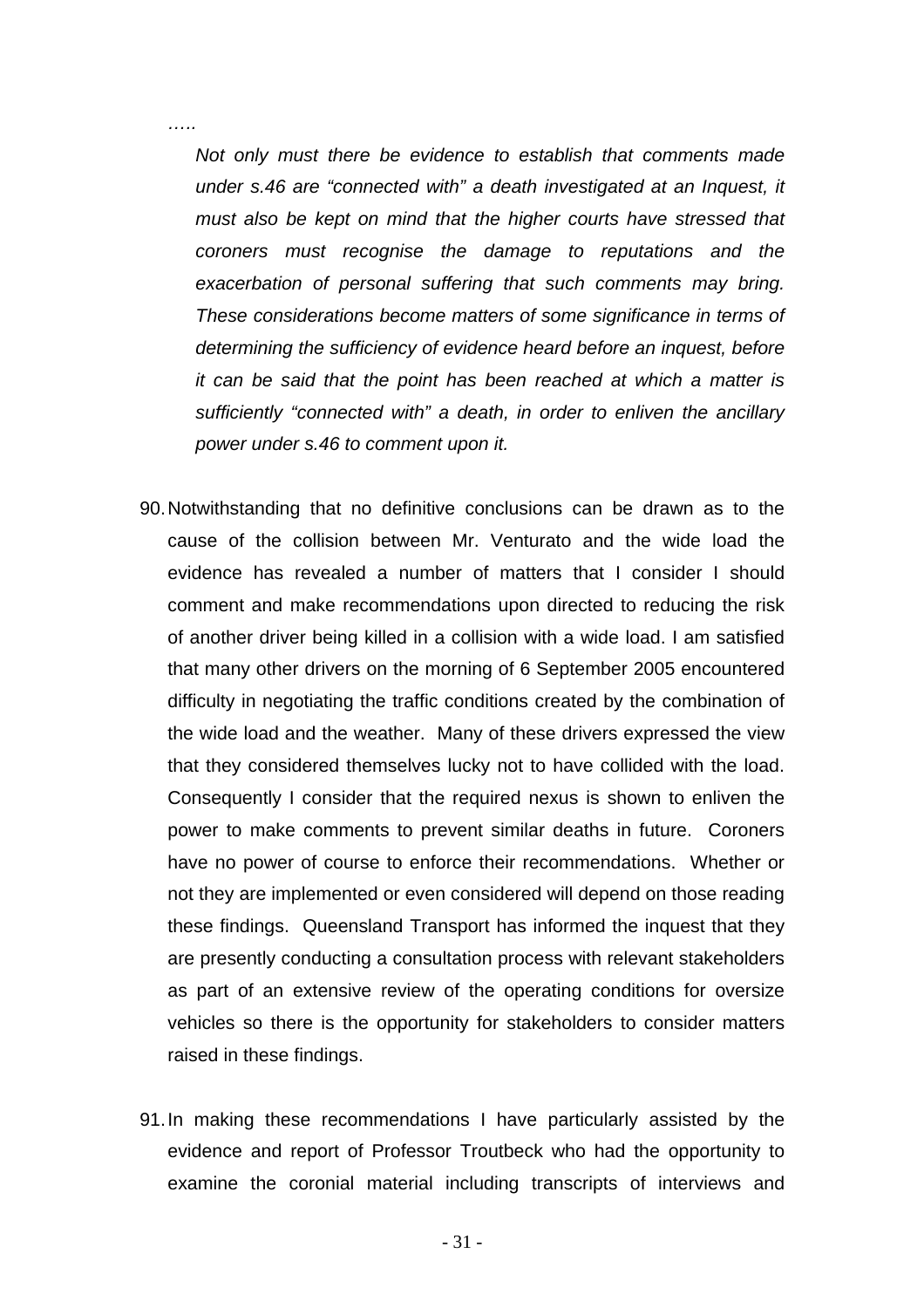material assembled by Mrs Rowena Venturato. Given the relevance of Professor Troutbeck's report to their statutory responsibilities I have also provided a copy of that report to Queensland Transport and the Department of Main Roads for any comments that they might wish to make.

- 92. The submissions from the QPS essentially submitted that I should be cautious in adopting fully the recommendations of Professor Troutbeck on the basis that "*he did not present as a useful witness",* he was not aware of what was "*occurring in those departments regarding wide loads"* and he was not an expert in the field of excess dimension loads. I consider none of these criticisms should prevent me from relying on Professor Troutbeck's report as urged to do so by Counsel assisting. I have already canvassed some of his extensive qualifications. I consider that he is clearly qualified as an expert with respect to advising on road safety particular on the issue as to safety barriers to notify road users to road hazards. The effect of his report is to provide his opinion as to what might prevent deaths in the future in similar circumstances as to those faced by Mr Venturato on 6 September 2005. In that context I consider it of great value to this inquest.
- 93. I turn now to the issues raised in Professor Troutbeck's report:

#### **PERMITS AND PROCEDURES AND RISK MANAGEMENT**

94. The process of the issue of the permit for the transport of the vehicle is set out in the review of the evidence. In short, for oversize vehicles over 5.5 metres operating under a police permit the police officer issues the permit and is responsible for setting the conditions. It is standard practice for police to include in the permit that the movement is to conducted in compliance with the conditions of the Guidelines. The relevant Guidelines are issued under the *Transport Operations (Road Use Management – Mass Dimensions and Loading) Regulation 2005* and are aimed at establishing a safe and efficient method to move oversize vehicles over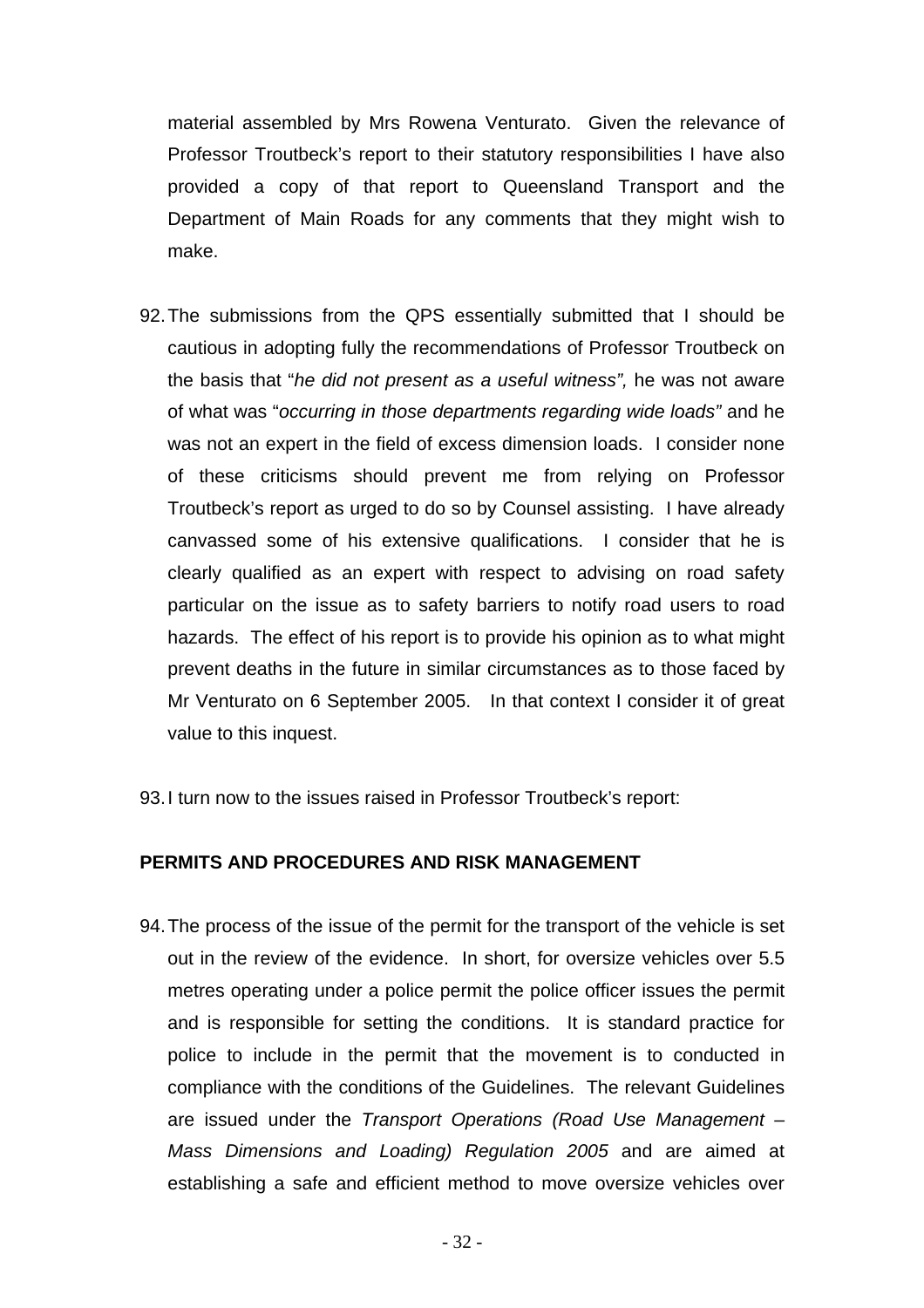5.5 metres. The QPS Traffic Manual also includes other conditions that should be included in the permits and the responsibilities of officers have undertaking escort duties.

- 95. Since 2005, as Senior Constable Bow informed the inquest, there has been a review of all wide load escorts. Issuing officers are now given a matrix to follow that sets out the width, length and height of loads and what particular requirements (i.e. lighting and escorts) are to go with that load. Regional guidelines have also been issued. This matrix was considered by Professor Troutbeck in his report. The matrix requires two police escorts and two escort vehicles (at least) for oversize loads above 6.5 m. The placing of escorts is the responsibility of the police escort. In this case the configuration was consistent with the *Performance Guidelines for Pilot and Escort Vehicles and Drivers*. The *Performance Guidelines for Pilot and Escort Vehicles and Drivers* also include the requirement that there be no travel in low visibility as referred to previously.
- 96. Professor Troutbeck considers the risk assessment and issues involved in an oversize escort are very different when the oversize load effectively blocks the highway as opposed to where there is an obstruction but vehicles can effectively pass. He says:

*The risks associated with moving a load that is as wide as or wider than the road are significantly different from those when the road (or carriageway in the case of a divided road) is considerably wider than the load. The procedures when transporting a load should not only depend on the width of the load but also the width of the road.* 

*Unless, there is sufficient lateral distance between the load when the truck is travelling in its normal lateral position, then the road must be considered to be blocked in a similar fashion to road works. The procedures and permit conditions from Main Roads and Queensland Police Service should have been more explicit when describing the risk when transporting a 8.9 m wide load on a road that is essentially 7 m*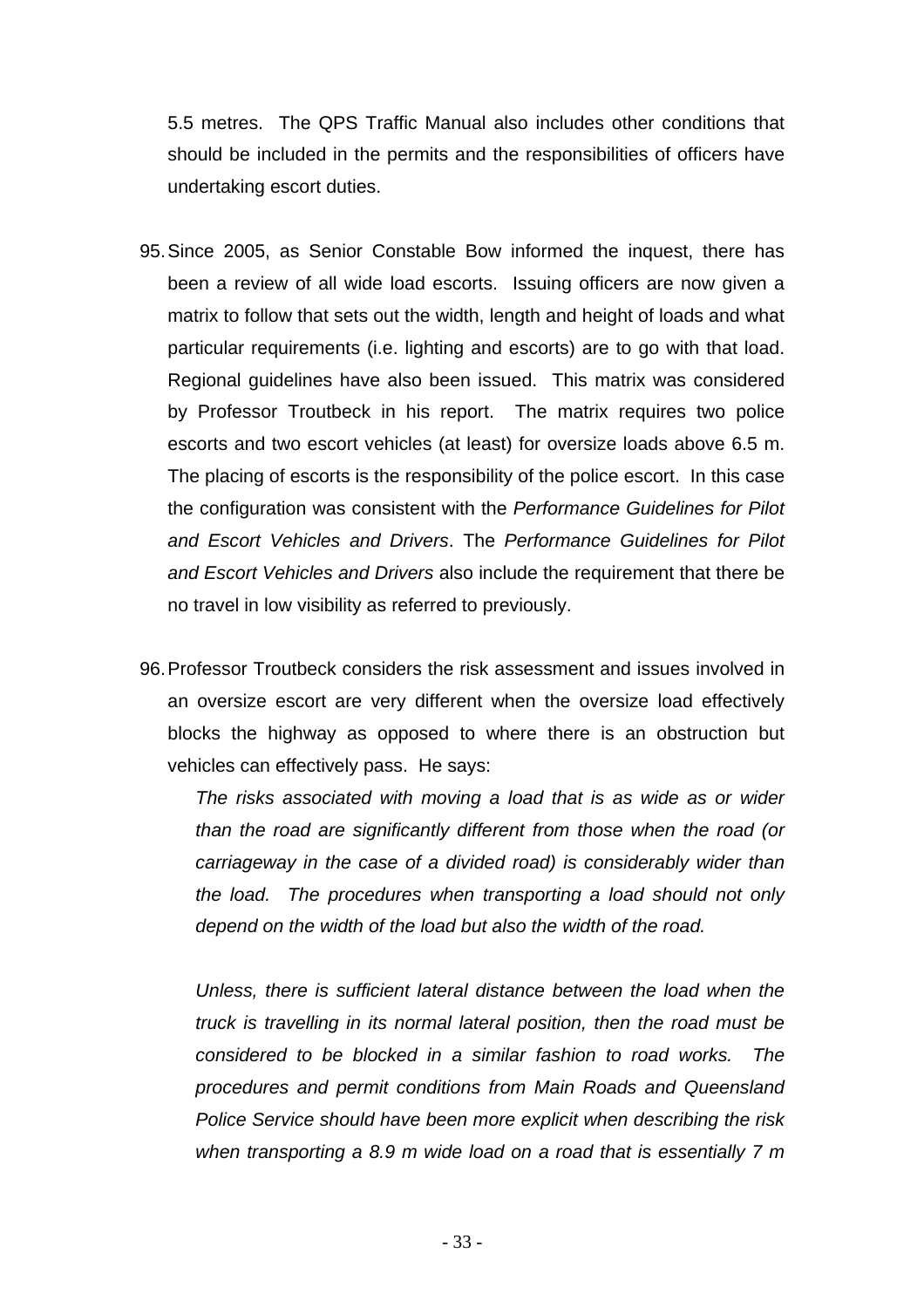*between the edge lines. This results in more higher risks than on wider roads.[29](#page-33-0)*

97. In his report Professor Troutbeck has noted some of the comments of other drivers who were surprised as to how far they were required to get off the road. He goes on: [30](#page-33-1)

*Under these conditions the road has to be considered to be blocked albeit that the blockage is moving. Better methods of protecting motorists when the road is blocked should be employed here.* 

- 98. As part of his proposal the Professor makes the suggestions that a Traffic Safety Management Plan be prepared before the escort sets off and be distributed to all members of the escort. He suggests that such a Traffic Safety Management Plan should include:
	- Descriptions of the operation principles of the escort that are dependent on the size of the load
	- General views of the road including the pavement, shoulders and typical verges
	- Identification of locations where the load can be stopped (and these will differ according to the different dimensions)
	- Identification of locations where the excess dimension vehicle can be turned around to travel in opposite directions
	- Identification of locations where the excess dimension vehicle can stop to allow other motorists to pass
	- Showing important intersections along the route. He suggests a strip map would be useful for the purpose
	- The plan should be recently developed and accurate.

99. The Professor notes that construction companies are expected to develop Traffic Guidance Schemes were their activities have changed traffic

<span id="page-33-0"></span> $29$  $\frac{29}{30}$  Report at p. 12

<span id="page-33-1"></span>Paragraph 28 of p. 13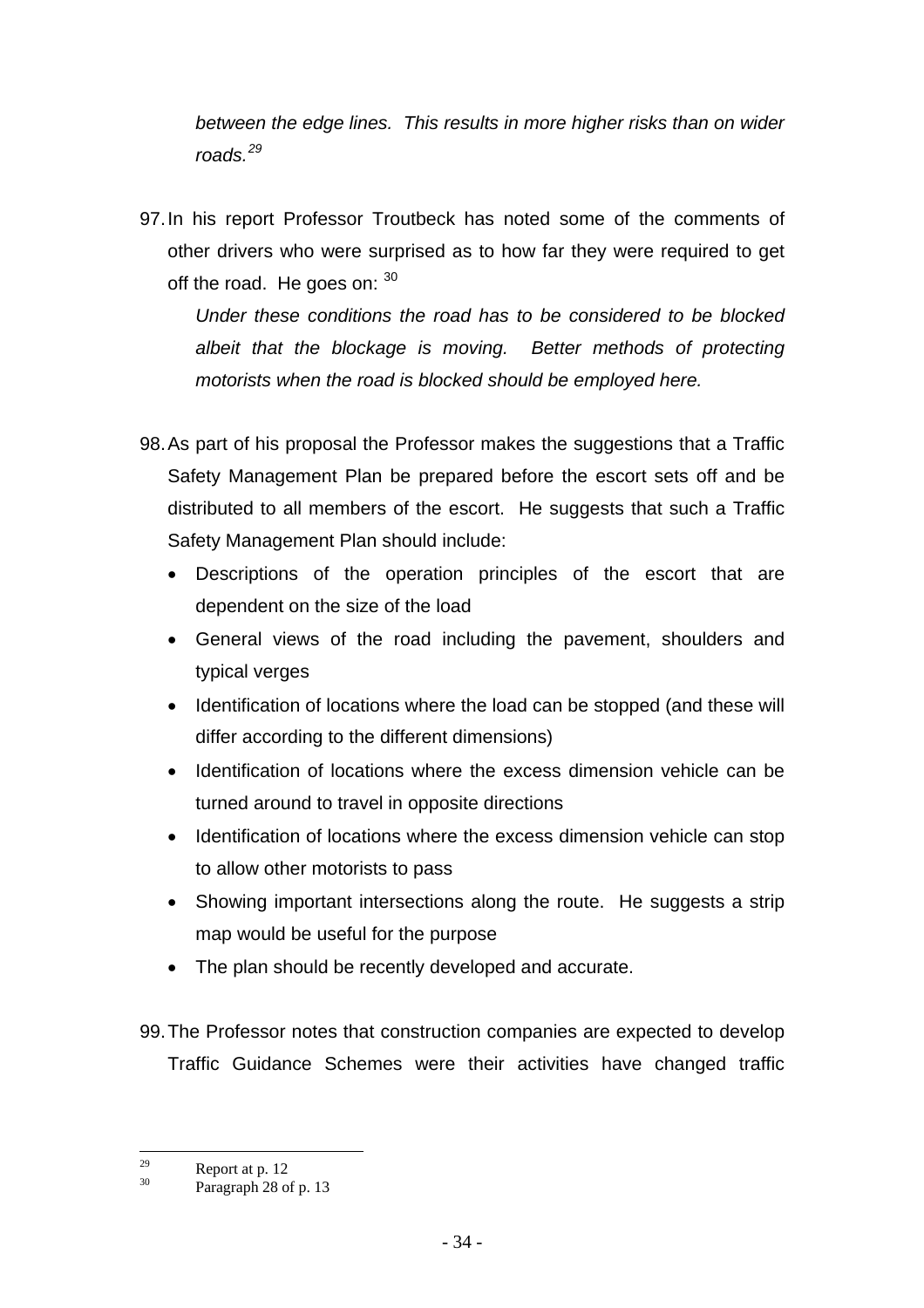conditions and routes, the expected delays and the procedures to increase safety to the motoring public.

- 100. QPS did not support this recommendation submitting that Performance Guidelines used in conjunction with the Main Roads Department Conditions of Operation together with trained and experienced escort operators is the appropriate method of transporting wide loads. Counsel representing the police officers in the escort submitted that it would be reasonable for protocols in place which equips those responsible for the transport of wide loads to have access to a route map which sets out various locations when the load can be pulled off the road.
- 101. While some members of the convoy had driven the route before there was no such map (as referred to by Professor Troutbeck) of easily accessible, safe stops. Sergeant Byers testified<sup>[31](#page-34-0)</sup>

We - hadn't got to that stage but I thought if we pull up<br>somewhere worse. And I was thinking, well, perhaps we could<br>pull up on that - top of that thing around there. And I was<br>trying to think, well, when I last went thro wide it was. And the only place that I could think about which it was. And the only place that I could think about<br>pulling over was - with any safety, would have been around<br>[Indistinct] where there's that turn off to the right that<br>goes towards - there's a little servo there wh yoes cowards - there's a fittle servo there which goes toward<br>Mission Beach. And I thought to myself, "You may be able to<br>pull over there". But you're dealing with Mission Beach. And I thought to myself, "You may be able to<br>pull over there". But you're dealing with a - a load which,<br>unless there's specific provision on the side of the road for<br>you to pull over, there's nowhere you p Tully, I didn't have much of an idea of where you could pull<br>off that load and I have much of the you could pull off that load. And I thought, if it got any worse, I'd do take that action.

- 102. A plan of the type referred to by Professor Troutbeck would have provided the information required by Sergeant Byers.
- 103. I accept some that the practical application of the recommendation may be difficult nevertheless I am satisfied that for oversize loads that would effectively block the road such a plan would increase the safety of both

<span id="page-34-0"></span> $31$ At p. 87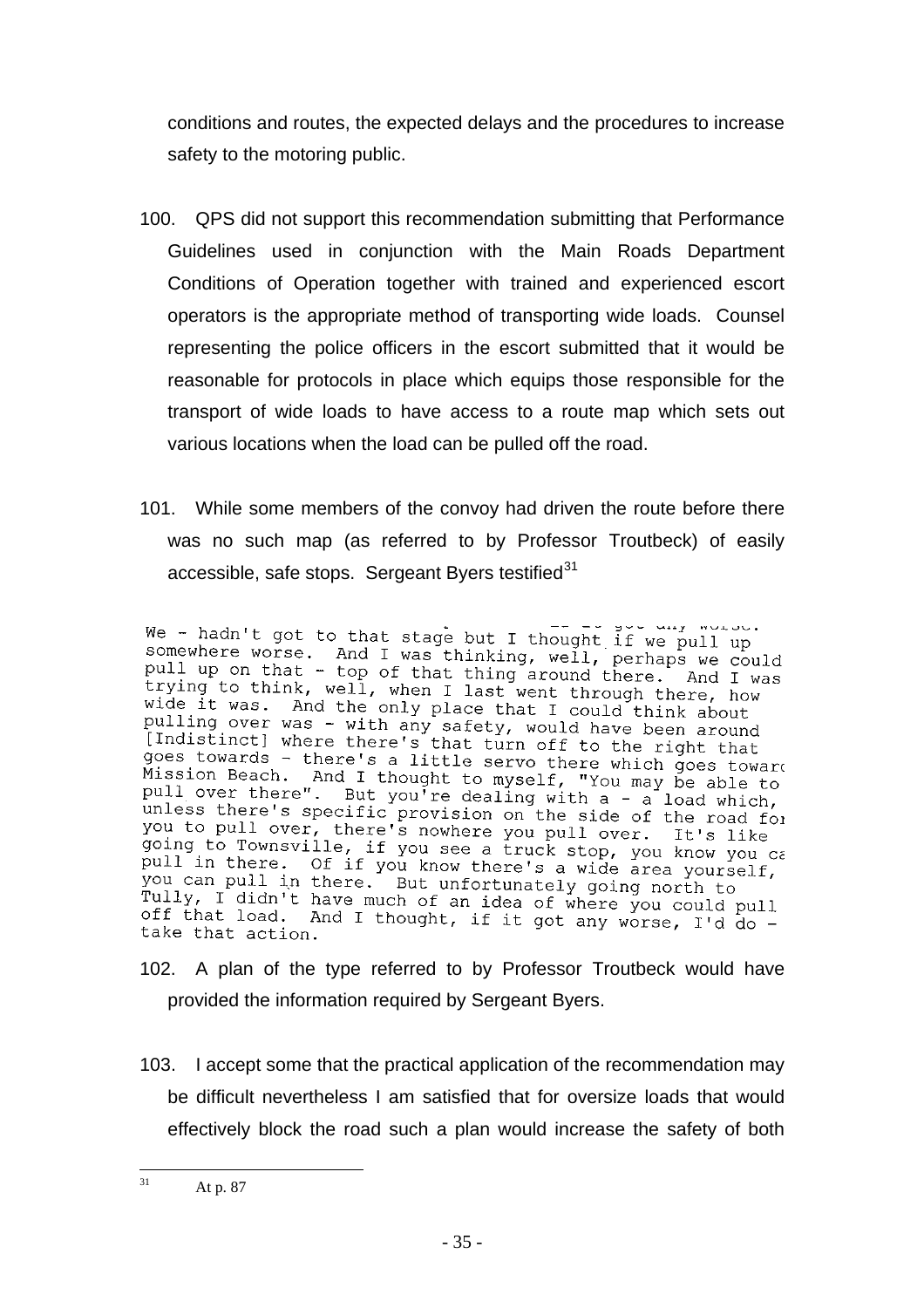those escorting the load and other road users. The practical aspects of implementation may well be mitigated by drawing the distinction recommended between wide loads that are effectively road blockages from those that present a risk but provide some road access past the road. Accordingly I recommend that:

**A traffic safety management plan be developed and distributed to all escort members before the escort takes place and that plan be required as part of the permit process where the wide load effectively blocks the road to other road users.** 

**I also recommend that the procedures and permit conditions from Main Roads and Queensland Police Service be more explicit when describing the risk of transporting a wide load on a two lane road.** 

# **WARNING SIGNS AND INFORMATION TO ONCOMING DRIVERS**

104. Professor Troutbeck draws what I consider to be the entirely reasonable conclusion that in the circumstances where a wide load effectively blocks the road oncoming vehicles are at greater risk then those motorists following the convoy. It is therefore vitally important that information be given to these motorists and that information is quickly comprehended for drivers to react appropriately.

# *Warning Signs*

105. Warning signs used by pilot vehicles are determined by Queensland Transport *"Performance Guidelines for Pilot and Escort Vehicles and Drivers*" and require that<sup>[32](#page-35-0)</sup> a sign "OVERSIZE LOAD AHEAD" to be fitted to the roof of escort and pilot vehicles. The same warning sign is used when transporting all excess dimension loads over 2.5 m wide and longer then 25 m. The use of signs, particularly in rural areas, is very common. The sign is in accordance with Australian Standards. I accept Professor Troutbeck's conclusion that:

<span id="page-35-0"></span> $32<sub>1</sub>$ And now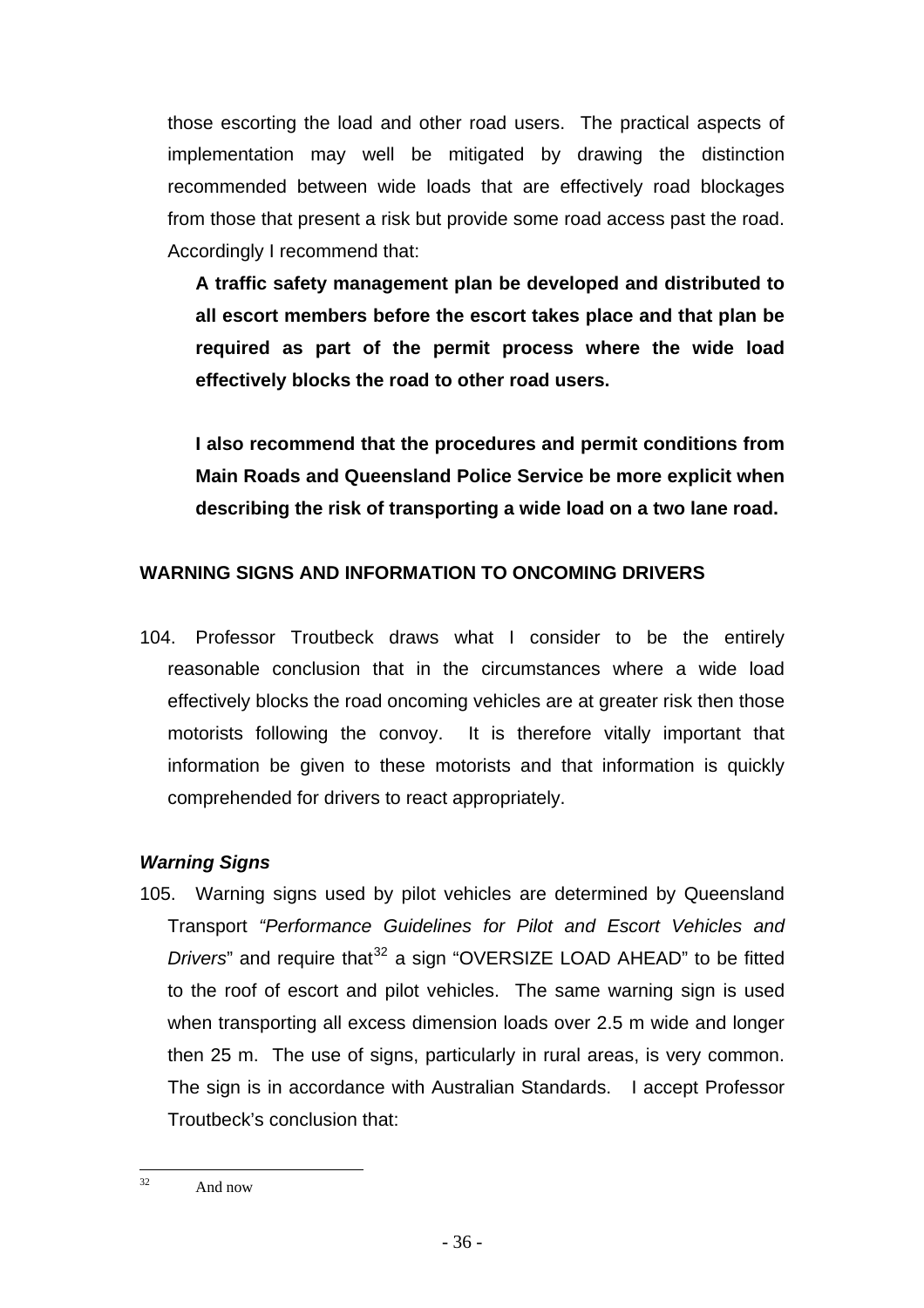*Drivers often fail to react, or are slower to react to a sign unless they can see a reason for it. They fail to comprehend the value of the sign unless its need is obvious. More drivers will respond to the environment then to a sign alone. Consequently seeing the "Oversize Load Ahead" warning sign alone would not cause drivers to stop. The Main Roads Road Planning and Design Manual states:* 

 *"Drivers do not use all of the information made available to them – they frequently do not see a sign. Their awareness of a sign often depends on the relevance assigned to the sign by the driver"* 

106. I also consider the text of the New Zealand "Load Pilot Driver Code"<sup>[33](#page-36-0)</sup> provides a useful example of how signs can be utilised to be more effective:

*Signs are the easiest way to give road users advance warning of the hazard you're escorting. Make sure your sign suitably describes the oversize load – the first message an approaching road user gets is often the most important one, because it makes them aware and prepares them to take action.* 

*The following tables are from the Rule, Schedule 4. Choose the sign that best suits the load you are piloting.* 

- 107. The list of signs in the New Zealand Code include:
	- DANGER SLOW DOWN
	- WIDE LOAD FOLLOWS or WIDE LOAD AHEAD
	- HOUSE FOLLOWS or HOUSE AHEAD
	- LONG LOAD FOLLOWS or LONG LOAD AHEAD.

<span id="page-36-0"></span><sup>33</sup> 

<sup>33</sup> Www.landtransport.govt.nz/commercial/docs/load-pilot-code.pdf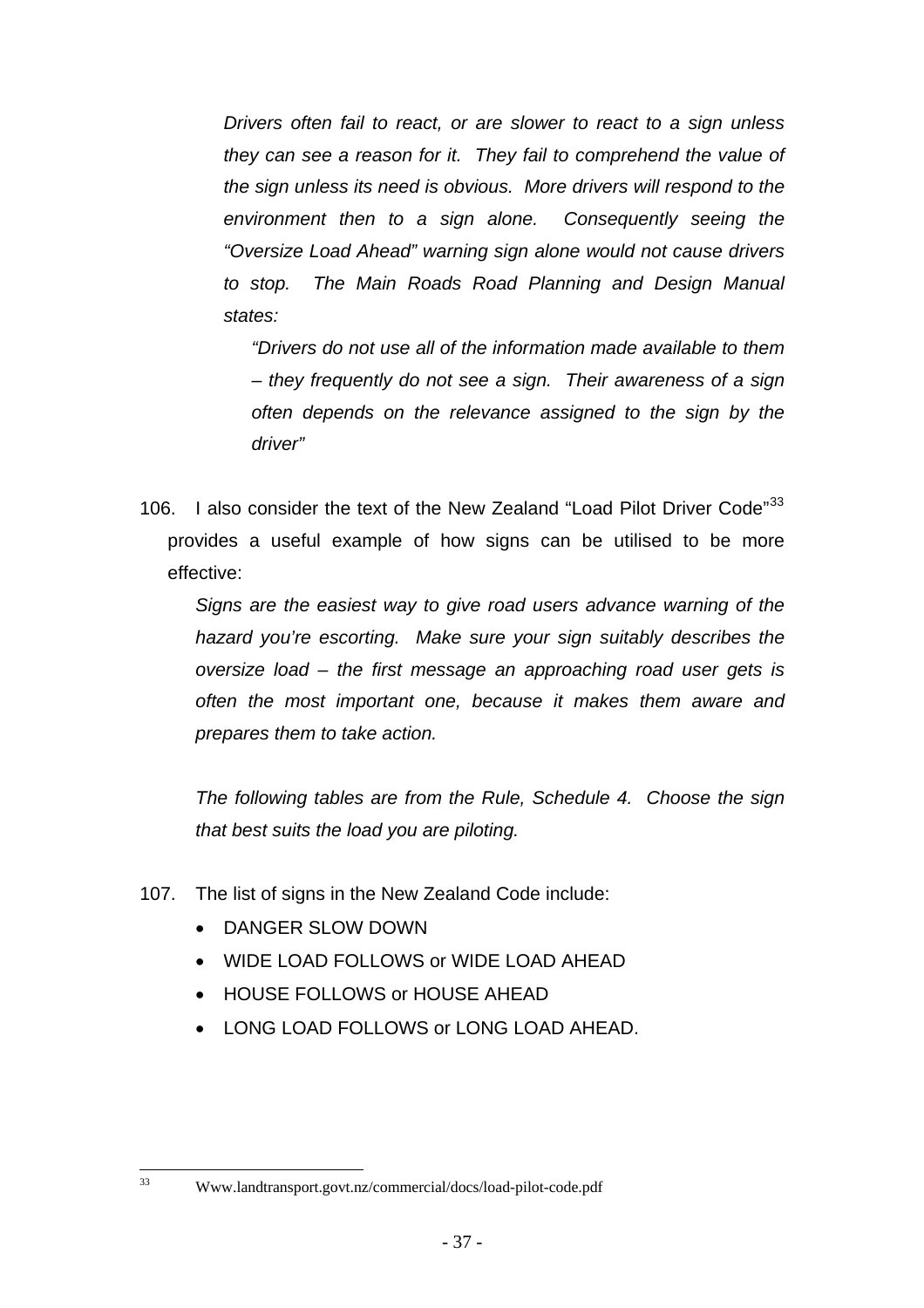- 108. The New Zealand Code also suggests what signs various escort vehicles should consider displaying to provide a staggered system of warning.
- 109. In contrast to the explicit warning required by the New Zealand Code pilots of oversize loads in Queensland require that:

*A warning sign must have a face showing:* 

*(a) the word OVERSIZE in black upper-case lettering conforming with Australian Standard AS 1744, Forms of Letters and Numerals for Road Signs in typeface Series C(N);* 

 *(b) the letters must be at least 200 mm high; and* 

*(c) the top and bottom of the lettering must be at least 125mm from the top and bottom of the sign respectively.* 

110. The QPS submit that:

*The QPS agree that the more information and warning you give motorists creates a safer environment. The more compliance and the speed at which this compliance is achieved would create a safer environment. The use of appropriate signage is not a QPS area of responsibility. Any change of signage has to be in compliance with the National Standards* 

111. As I understand the Queensland Transport submission the guidelines governing the operation of oversize vehicles are developed for loads under 5.5 m while for loads over 5.5 m with a police escort the police officer issuing the permit is actually responsible for setting the appropriate conditions that may apply to ensure the safe movement of the vehicle.<sup>[34](#page-37-0)</sup> Queensland Transport does acknowledge that it is not the practice for the permits to depart from the performance guidelines issued by Queensland Transport. This is understandable given the individual QPS officers issuing permits may lack the requisite expertise to depart from the guidelines. Nevertheless the present system of guidelines and police

<span id="page-37-0"></span> $34$ 

<sup>34</sup> Queensland Transport submission dated 10 November 2008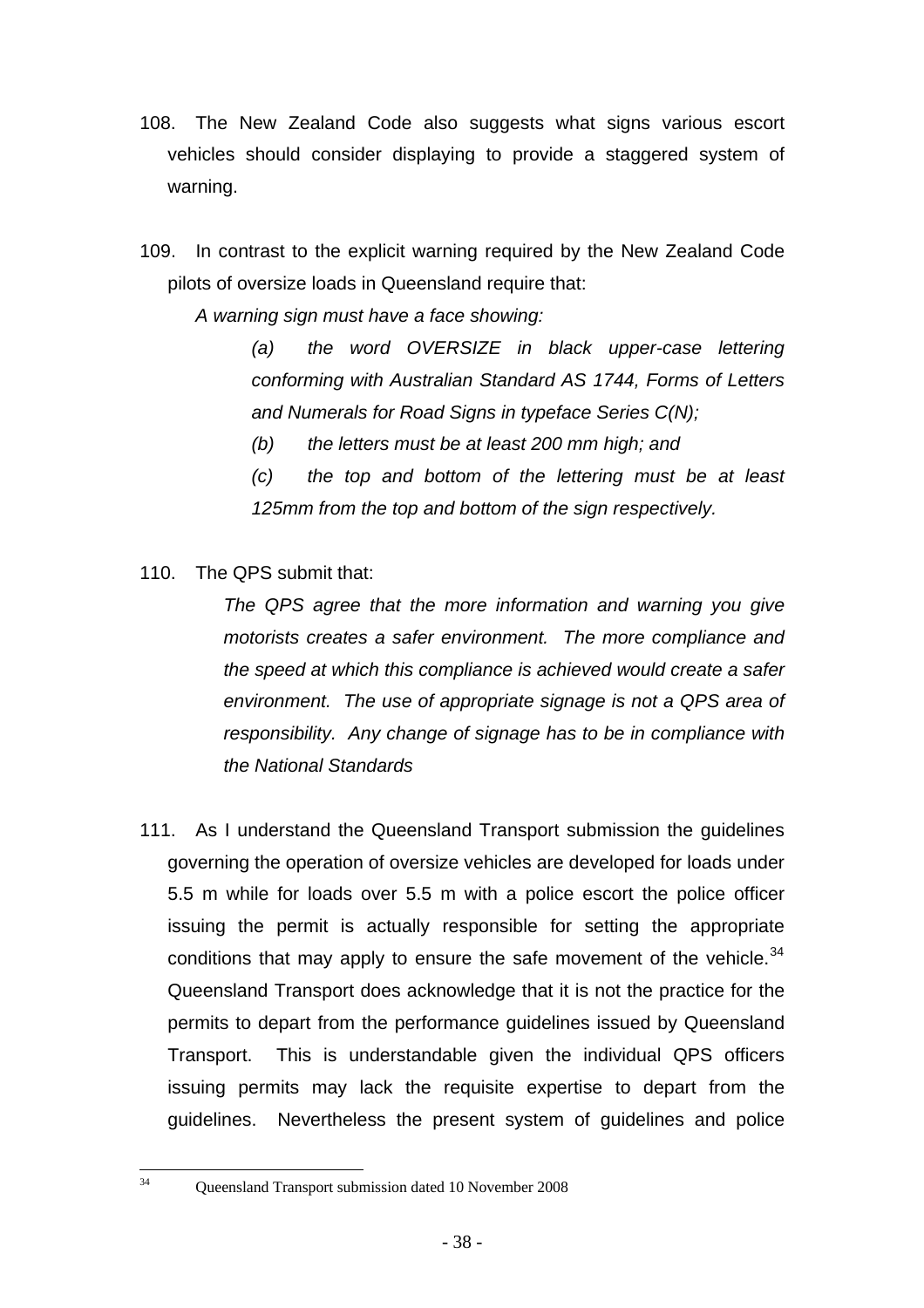permits does not comprehensively assign responsibility to who determines signage for wide loads then 5.5 m. The present Queensland Transport review may wish to consider this issue.

112. Inquest witnesses who encountered the wide load on 6 September 2005 commented that they were astonished to find the road blocked by the house and that they were required to get completely off the road onto the grass verge. Oversize loads on the roads are not uncommon on roads and in particular rural roads. However, oversize loads that block the entire Bruce Highway are not expected. One of the simplest, least costly remedies to improve awareness of the danger of oversize loads would be, as Professor Troutbeck recommended, let people know immediately what follows.

# **I recommend that more informative signs be used when transporting very wide loads (over 5 m) on two lane rural lanes in Queensland.**

# *Gesturing to stop*

113. Professor Troutbeck considered that the most appropriate form of delivering information about the size of the wide load was for the pilot to inform the drivers. This did occur where practicable in this case by CB radio or actual conversation with the pilot by passing drivers. $35$  Many other drivers were not stopped or did not stop to receive specific warning. The more usual method was for the pilot, Mr. Blair, to put out his Magna torch and shine it gesturing with what is described as the right arc movement to move over. This method is in accordance with the guidelines and indeed the pilot is limited to using hand signals under the guidelines.<sup>[36](#page-38-1)</sup>

#### 114. Professor Troutbeck refers to the New Zealand code that notes:

 $35$  $35$  Transcript day 2 p. 53

<span id="page-38-1"></span><span id="page-38-0"></span><sup>36 9.1</sup> of the Performance Guideline for Pilot and Escort Vehicles and Drives (1999 version and 2008 version)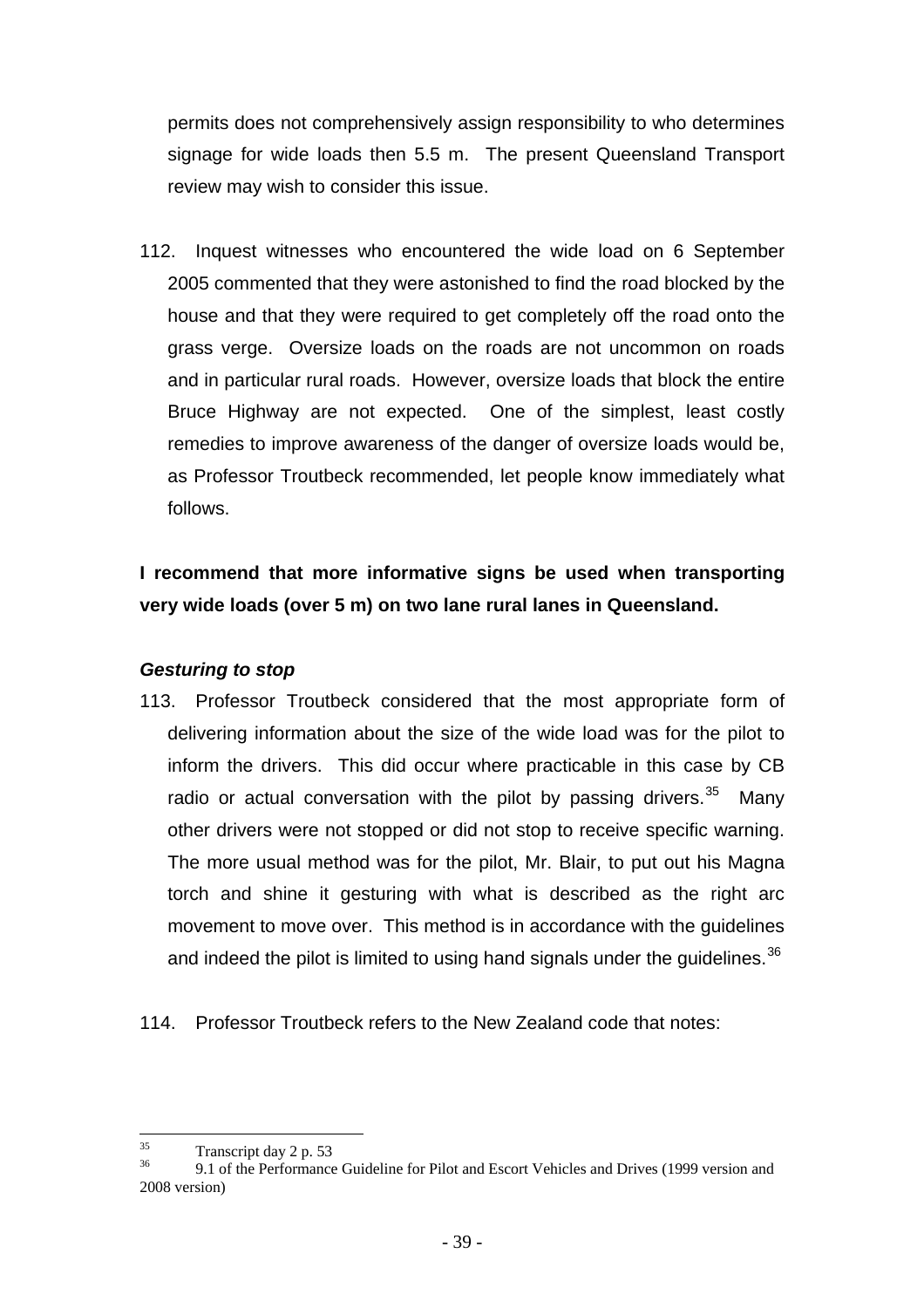*If you want a road user to slow down and pull over, the right arc method probably won't work. Ideally road users should be brought to a stop so you can direct them to a safe parking area. Don't expect a road user to pull over, particularly if there are no obvious places to do so. It's better to plan where traffic can be stopped safely and then stop and direct traffic at these points. Never leave road users in any doubt what they're meant to be doing.* 

- 115. It became apparent in the inquest that members of the convoy had an expectation that drivers should immediately pull over and stop when the pilot vehicle passed. $37$  The statutory obligation on all drivers approaching a wide load is to give way. Section 79A of the *Transport Operations (Road Use Management – Road Rules) Regulation 1999* states
	- *(1) A driver must give way to an oversize vehicle that is being escorted by a pilot or escort vehicle Maximum penalty – 20 penalty units*
	- *(2) This section applies to a driver despite any other section that would otherwise require the driver of an oversize vehicle to give way to the driver.*
- 116. So in the absence of a definitive gesture (by signal or sign) to stop the driver is not lawfully obligated to stop. The pilot has the power however, as was exercised to the entrance to the Cardwell ranges and on the Murray Flats in this case, to stop vehicles at a point to wait the progress of the convoy. The rationale for a stationary traffic control stop point at these points was that the section of the road provided no area for the driver to pull safely off the road.
- 117. Professor Troutbeck recommends that all drivers from opposing directions be stopped and advised of the width of the road and that escort

<span id="page-39-0"></span>37 37 Transcript day 3 p. 72 per Ms Gear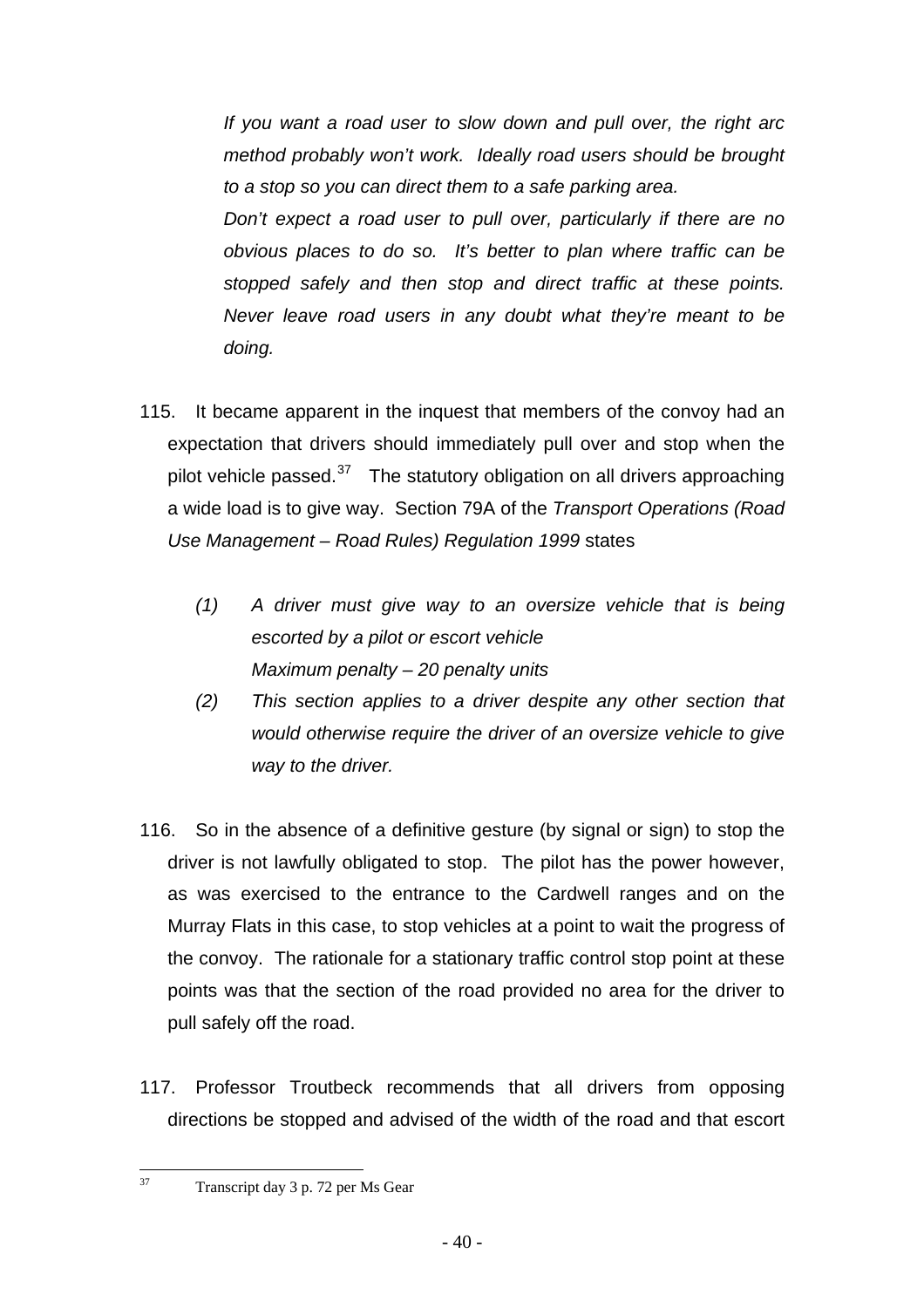or police direct drivers, from the opposing direction, to a safe spot to stop, rather then motorists finding a suitable place themselves. He also recommends that a section of road, defined by locations where vehicles can be stopped, be secured to prevent vehicles entering the section while the excess load is moving.

- 118. The QPS submission cautions against this recommendation suggesting that the recommendation creates a dangerous situation particularly increasing the risk of following vehicles colliding with the rear of stationary vehicles.
- 119. I consider that this may well be a valid ground of objection. There have been appalling tragedies on northern roads from such collisions. There are also valid reasons also for Professor Troutbeck's recommendations. Given the complex issues relating to these recommendations I consider it more appropriate to refer the issue to the QPS and Queensland Transport for consideration as to whether review of existing notification procedures should be considered.

# *Spacing of Vehicles*

- 120. Timing of receipt of information on the roads is critical to comprehension. Drivers typically cannot comprehend commands given in quick succession. The driving task around a wide vehicle, that may be unexpected, constitutes a difficult driving task. Older drivers may face particular disadvantage and they need to be accommodated for by allowing more time between decision points and by giving drivers sufficient time to comprehend and react to information and signals. $38$
- 121. I have already set out the implications of the spacing on the reaction time for drivers in this case (as discussed by Professor Troutbeck). The QPS submission is that "*it disagrees with the professor's assumption with regard to space and speed. Mr Venturato was given sufficient warning to*

<span id="page-40-0"></span>38

See p. 28 of Professor Troutbeck's report.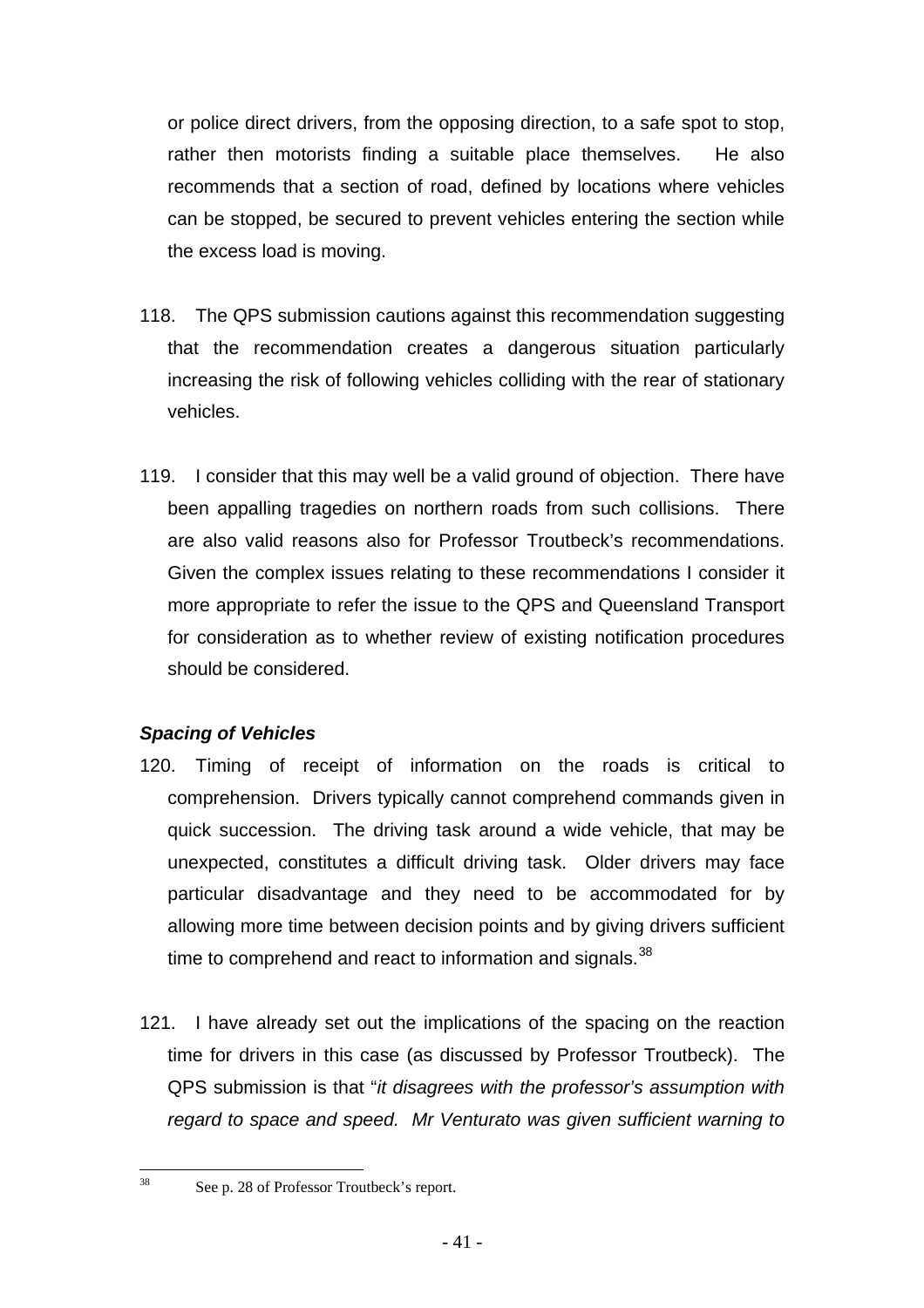*reduce his speed"*. It is unclear on what basis the QPS disagrees with the Professor's calculations which are scientifically based and factual. Given his qualifications I accept them. They establish to my satisfaction that reduction of the spacing between the house and the police escort reduced the warning time available to drivers to less then that recommended by the guidelines. I have already set out the reasons why I do not consider that I can make the finding that this reduction contributed to the death of Mr. Venturato. However, I certainly do not consider the state of the evidence is such that I could rule out that the reduction, made in conditions of reduced visibility, did not contribute to the collision. Given the absolutely critical importance of providing sufficient warning to drivers of danger ahead I adopt Professor Troutbeck's recommendation on this issue:

**It is recommended that more attention be given to the appropriate spacing between the first pilot vehicle, police vehicles and the wide load while the escort is underway. This aspect should be included in any training given to police officers.** 

# **GLARE AND ITS EFFECT**

- 122. Professor Troutbeck has recommended that the lighting practices be reviewed to demonstrate if issues of glare are likely to be a problem for drivers, particularly older drivers.<sup>[39](#page-41-0)</sup> The basis of this recommendation is, as he reports, $40$  the misconception that the more light makes objects more conspicuous. In fact they can be less conspicuous. As already noted glare may be a particular issue for older drivers.
- *123.* The QPS submission is that there *was no evidence place before me on the issue of glare in particular prolonged exposure to glare. Lighting and Reflectivity Standards is not a QPS area of responsibility.*
- 124. I find it difficult to accept this submission as there was, as already cited, substantial evidence from other drivers that in the foggy conditions they

 $\overline{a}$ 

<span id="page-41-0"></span> $39$  Professor Troutbecks report dated  $12/11/08$  paragraph 68 page 31

<span id="page-41-1"></span><sup>40</sup> Professor Troutbeck's report p. 64 page 30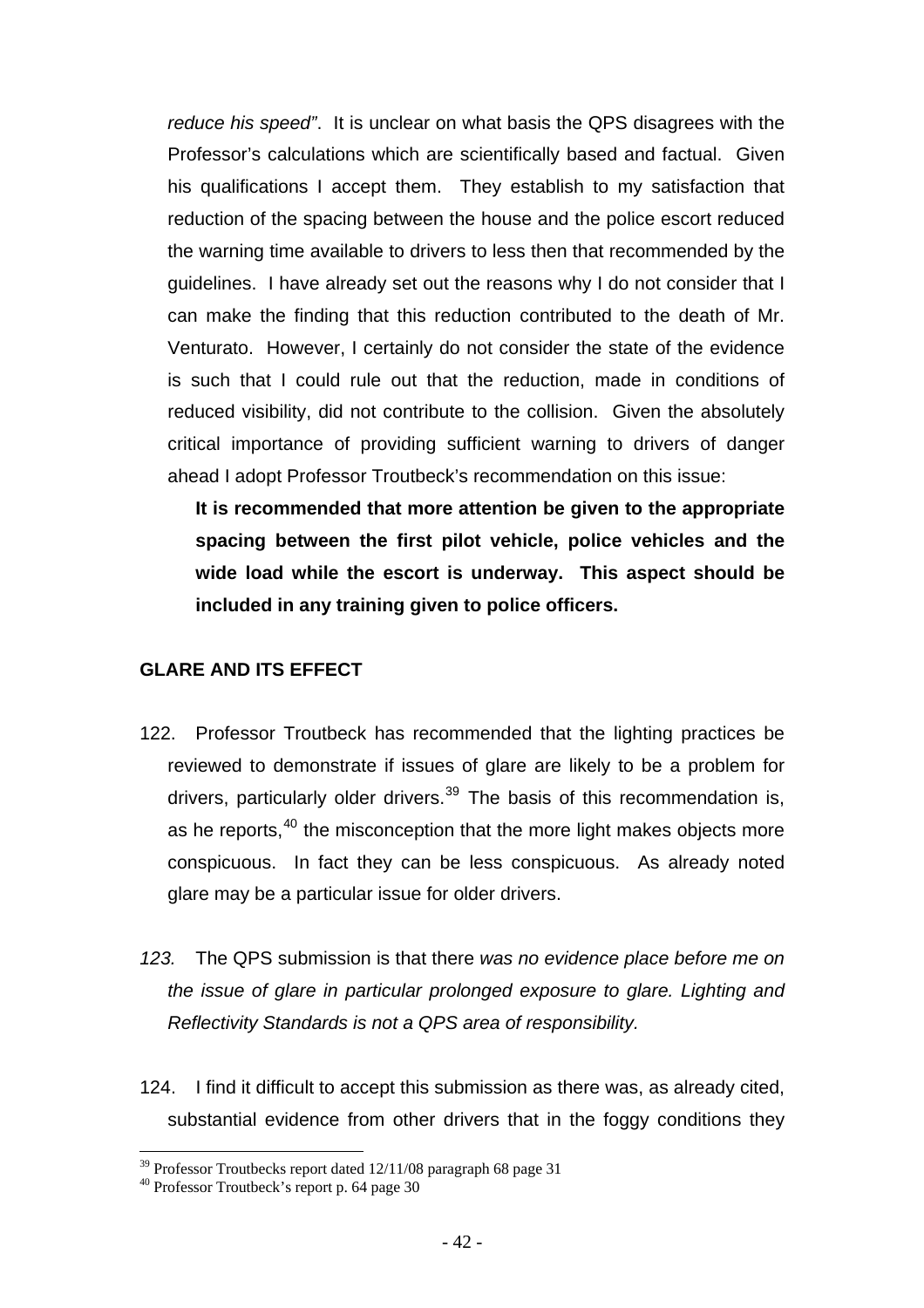had difficulty identifying what objects were ahead. Indeed one driver<sup>[41](#page-42-0)</sup> could not identify the oversize sign of the pilot because of the spotlights brightness.

- 125. I consider that glare from lighting is a significant issue when the sole early warning for drivers is the sign on the pilot vehicle. Without sighting the sign the pilot vehicle's purpose may be confusing (as indeed the evidence discloses as the witness thought the pilot was for an ambulance). With due respect to the QPS submission the evidence from Mr. Myles establishes that he has had to on many occasions changed illumination on his vehicle at the request of different police districts.<sup>[42](#page-42-1)</sup> For example, on this occasion his evidence is that he essentially combined the lighting requirements of Cairns and Townsville to ensure he complied with all requirements. Indeed it is reasonable to suspect that the lighting on the oversize load my not have been in strict compliance with that required by the Performance Guidelines and the Traffic Manual as there were so many permutations of lighting required to be complied with by the company of Mr. Myles.
- 126. The essence of the recommendation by Professor Troutbeck is to draw to the attention of those who designate lighting that increased illumination may not necessarily increase the visibility of the vehicle when the issue of glare is factored into the equation. The great assistance of expert evidence is that often it helps to dispel what might thought to be common sense knowledge. In this case the evidence of those in the convoy was essentially that they considered that they had to be visible as they had a large amount of lighting including illuminators, delineators, spotlights and sirens. In the absence of expert knowledge their assumption was reasonable but, in the light of that expert knowledge, there was a risk they were wrong. I have no information before me by the QPS how decisions are made to designate illumination schemes but I consider it must be in the best interests of road users, including members of the QPS who are at

<span id="page-42-1"></span><span id="page-42-0"></span> $41$ <sup>41</sup> See statement of Phillip Cox

<sup>42</sup> Transcript day 2 p. 91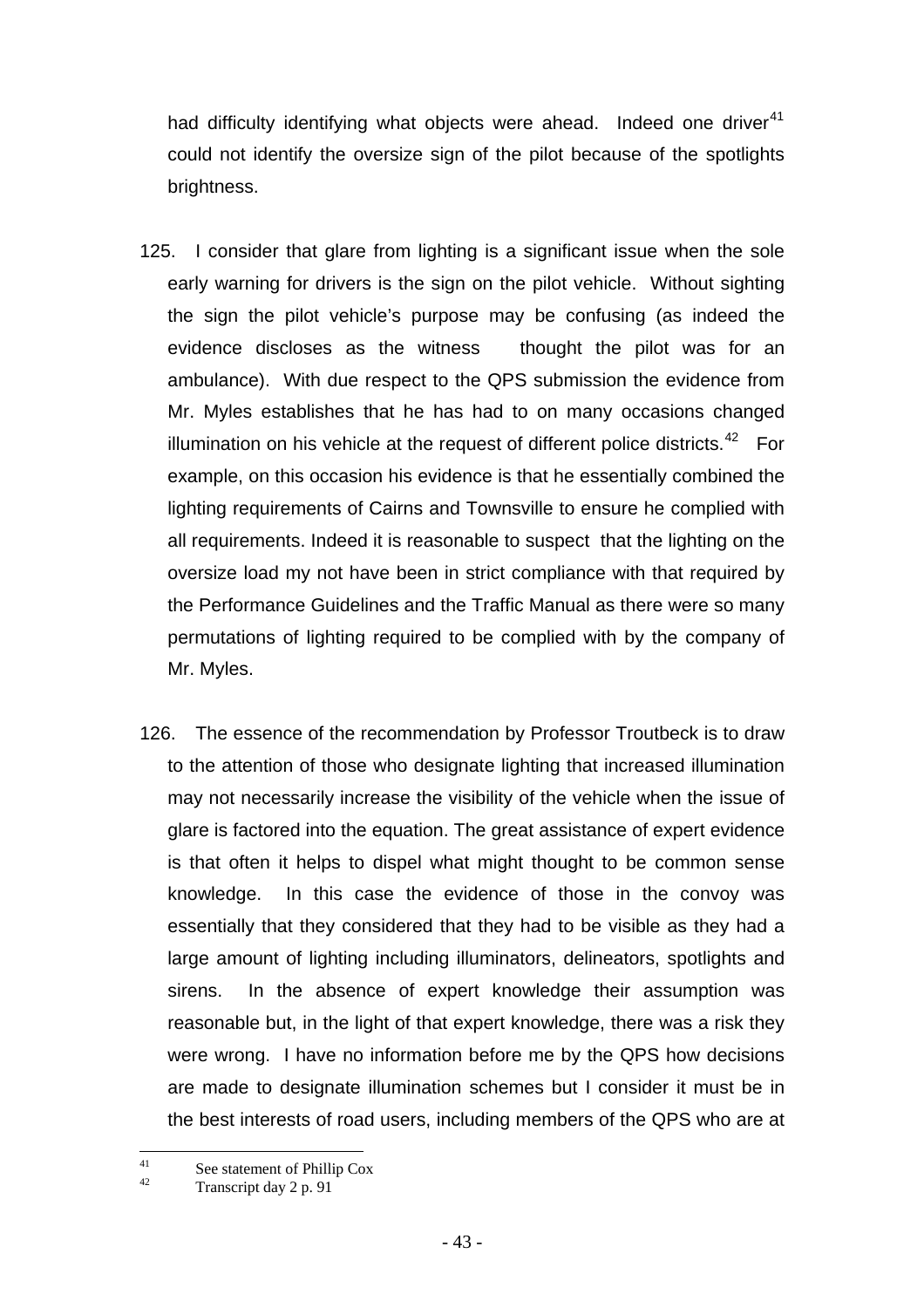the front line in escorting these oversize loads, that such decisions should be made after consultation with experts as to what are the actual effects of a chosen illumination scheme. Accordingly I adopt the recommendation of Professor Troutbeck.

**I recommend that the lighting practices be reviewed to demonstrate if issues of glare are likely to be a problem for drivers, particularly older drivers.** 

### **TRAINING**

- 127. The escorting of wide loads is not a straight forward exercise. It raises issues of great complexity involving risk assessments to be made quickly in difficult circumstances. To perform this role properly requires a comprehensive knowledge both of the needs and limitations of the transporting vehicles and the difficulties facing road users encountering such a convoy. The consequences of choices need also to be understood. The police officers involved in this convoy had no training in such escorts as none was available. Hence there were decisions made that may not have been made if training in issues raised in Professor Troutbeck's report were available. For example, rather then placing two police vehicles in front of the convoy as visibility was reduced the distance between the one police vehicle and the house was reduced thus reducing the period of time available to drivers for the last warning system. I do not ascribe blame to the officers in this case for those choices. I am satisfied they did the best they could with the resources available to them at that time.
- 128. The provision of training for police officers escorting wide loads has been addressed subsequent to the death of Mr. Venturato (although I understand the review of policy and procedures associated with the conduct of excess dimension/mass vehicle escorts was not related to this case). As from 27 February 2009 police officers will only be permitted to perform unsupervised excess dimension/load vehicle escorts after having successfully completed a two tiered training program consisting of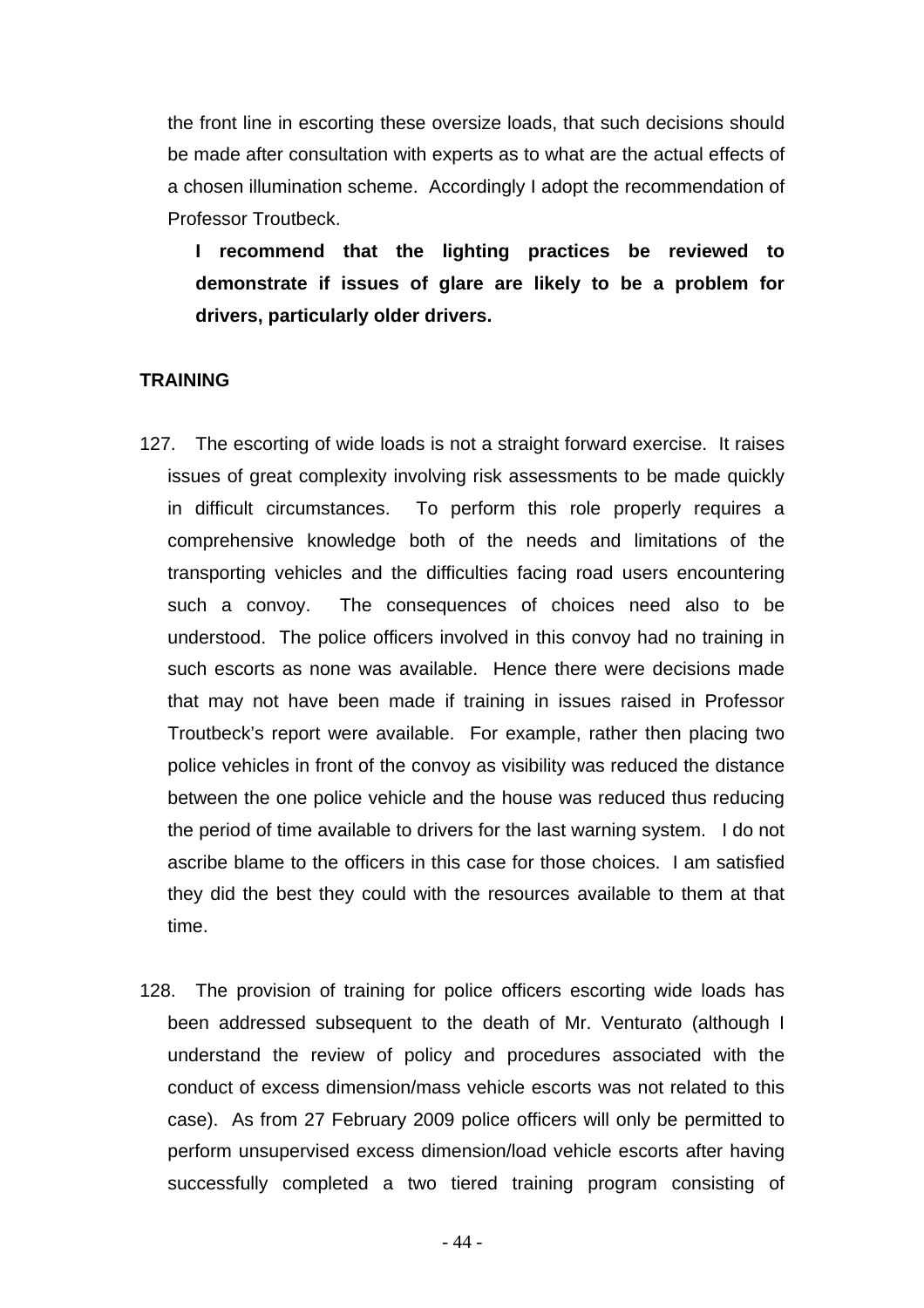theoretical training and practical assessment. A Level 2 trained escort officer is to initially perform only supervised escorts until declared Level 1 competent. The development of such training is to be welcomed.

- 129. Escort and pilot drivers are also required to undergo training before being licensed with the training provided by an external training service provider. Queensland Transport advises the course includes undergoing familiarization with the relevant guidelines and consequently escort operators should have a good understanding of all conditions contained in these guidelines.
- 130. Once licensed the escort or pilot driver is required to keep a current license but it appears there is no ongoing training component. Given the importance of practical experience in this type of work this may not present as a particular problem. Nevertheless the evidence revealed gaps in knowledge of those involved in the convoy: the requirement for specific illumination in the guidelines, the requirements to halt where visibility was less then 250 m. Easy access to current performance guidelines was cited as an issue by witnesses. Mrs. Gear<sup>[43](#page-44-0)</sup> was concerned that Performance Guidelines (and critical roadmaps) were no longer available over the counter at Queensland Transport but the information was available on the Internet.<sup>[44](#page-44-1)</sup> Electronic delivery of information is undoubtedly cheap and efficient. However, Government departments must be cognizant that fast broadband in rural areas is still expensive and difficult to access particularly for those people who lack familiarity with computers. Mrs. Gear, in her evidence, often communicated changes and furnished other drivers with guidelines she had downloaded because of their lack of access to the Internet.<sup>[45](#page-44-2)</sup> Mr. Blair made similar complaints as to the difficulty of finding out about updates. $46$  As submissions were not received as to this issue I draw the matter of delivery of information in an efficient

<span id="page-44-0"></span> $43$  $\frac{43}{44}$  Transcript day 3 p 68

<span id="page-44-2"></span><span id="page-44-1"></span><sup>&</sup>lt;sup>44</sup> Queensland Transport also advises the guidelines are available at the Government Bookshop.<br>
Transcript day 3 p 68<br>  $\frac{46}{46}$ 

<span id="page-44-3"></span><sup>46</sup> Transcript day 2 p 40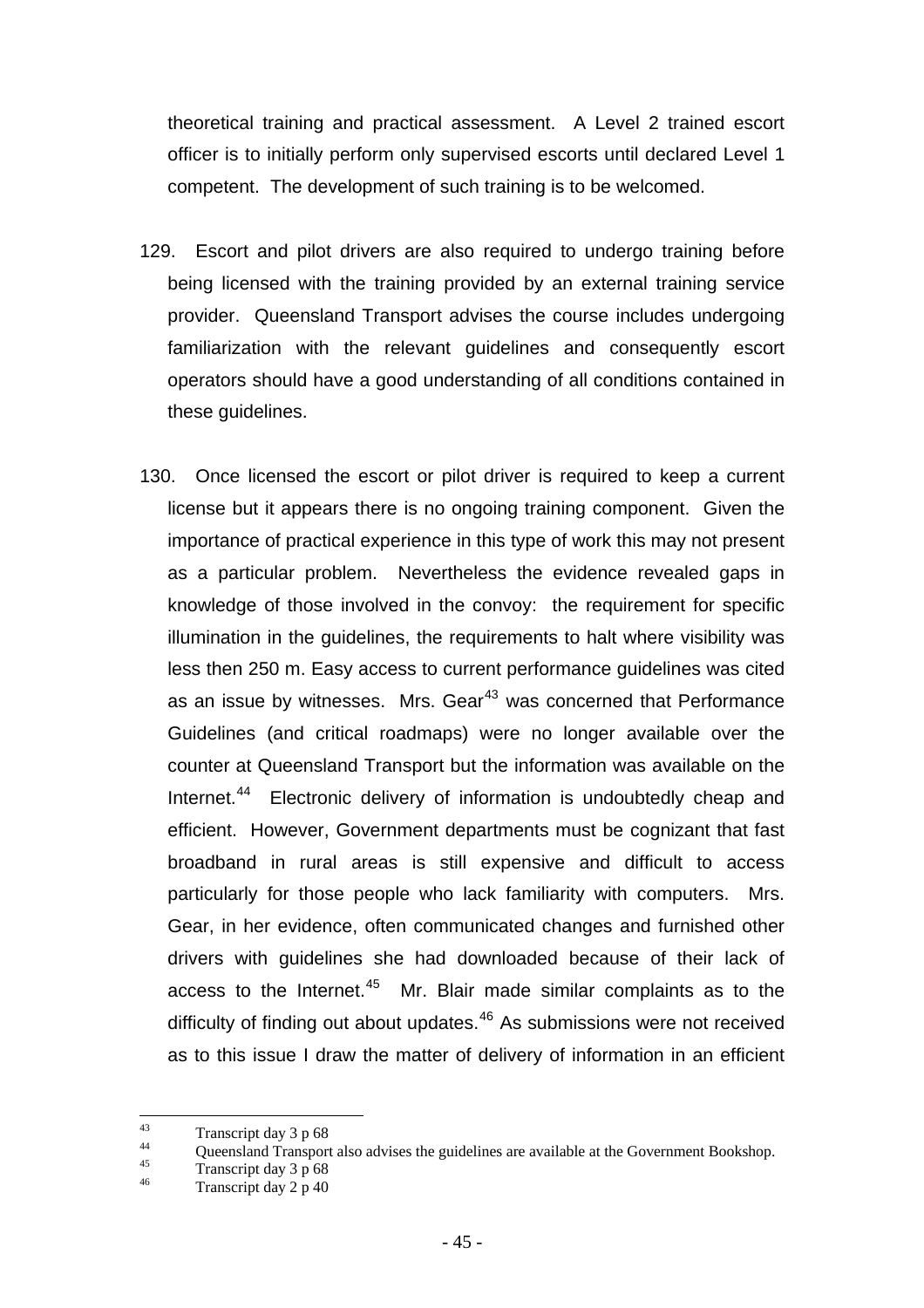and effective manner to the attention of Queensland Transport and the Department of Main Roads for consideration in the review.

# **OTHER ISSUES**

131. Professor Troutbeck raised two further issues. They are the issue of fatigue and the issue of 'specials'. Fatigue was raised because of the short rest period for the police escorts between working a full shift (to 11pm on 5 September 2005) and returning to commence the escort at 2am 6 September 2005. The issue of fatigue has a well recognised effect on road safety. Professor Troutbeck cites an Austroads report on rural road safety stating:

*So, not surprisingly, lack of sleep leads to impaired performance, attention and reaction time, leading to errors with the potential for road crashes, especially for shift workers and teenagers. Arnedt et al in particular compared the effects of alcohol ingestion with those of prolonged wakefulness on a simulated driving task among 19 – 35 year old health males… the findings suggested impairments in simulated driving are evident even at relatively modest blood alcohol levels, and that wakefulness prolonged by as little as 3 hours can produce decrements in the ability to maintain speed and road position as those found at the legal limits of alcohol consumption.* 

- 132. The police officers in this case denied been fatigued and indeed had short sleeps before commencing the escort. The evidence does not support any conclusion that fatigue impaired their decision making. Nevertheless the QPS may wish to consider, if it has not done so, enforcing set rest periods, including when 'special' duties are undertaken, to ensure officers are not placed in a position where decisions may be influenced by fatigue.
- 133. Finally Professor Troutbeck recommends that the Queensland Police Service and Queensland Transport review the procedures of transporting wide indivisible loads on two lane rural roads. He also recommends that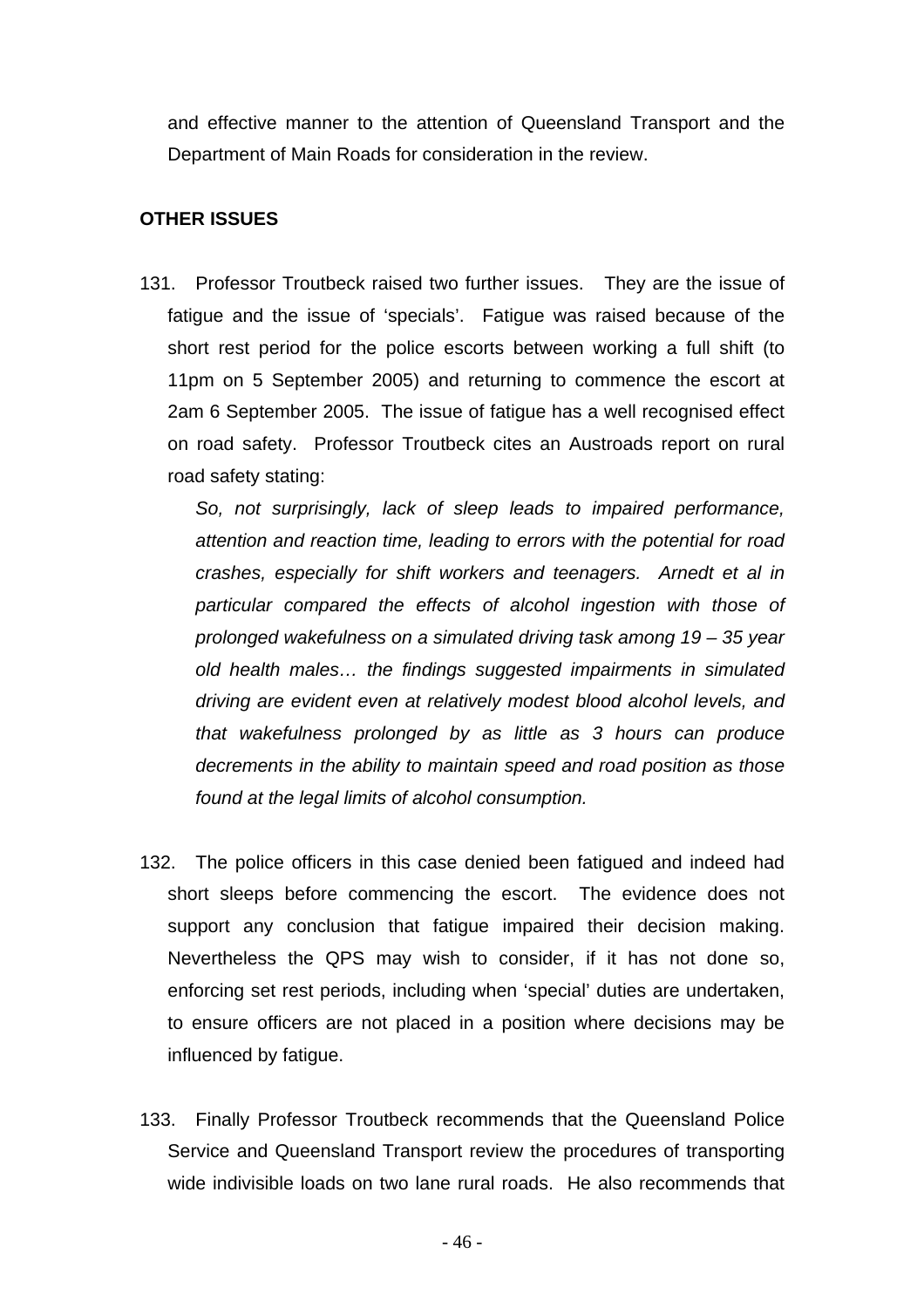the QPS risk matrix make a distinction between wide loads carried on two lane roads and those carried on roads with more then two loads. I would support this recommendation. However, information as been provided that such a review is already underway. These recommendations may be more appropriately considered in that review. I trust these findings provide some assistance to that review.

# **CONCLUSIONS**

- 134. I regret I cannot provide certain answers to Mrs Venturato and her family as to why Mr. Venturato died.
- 135. The evidence as it stands does not allow me to draw conclusions to the requisite standard as to what caused Mr. Venturato to collide with the wide load. What is clear is that the transport of the wide load north of Tully on 6 September 2005 could have been done better but that is not necessarily the reason for the collision. The close analysis of any complex procedure, whether the process failed or not, will likely find it wanting. That does not mean that individuals did not do their best in the circumstances in which they found themselves. What it does mean is that the risks identified should be addressed to prevent repetition.
- 136. I trust the family and friends of Mr. Venturato can take some consolation that the inquest has permitted the making of recommendations that might assist those who are entrusted with regulating such wide load transports with more information to protect road users encountering the same situation that confronted Mr. Venturato. I extend to Mrs Venturato and her family my condolences for their loss.
- 137. I want to thank Ms Sharp, Counsel assisting me at this inquest, for all her work in this matter.